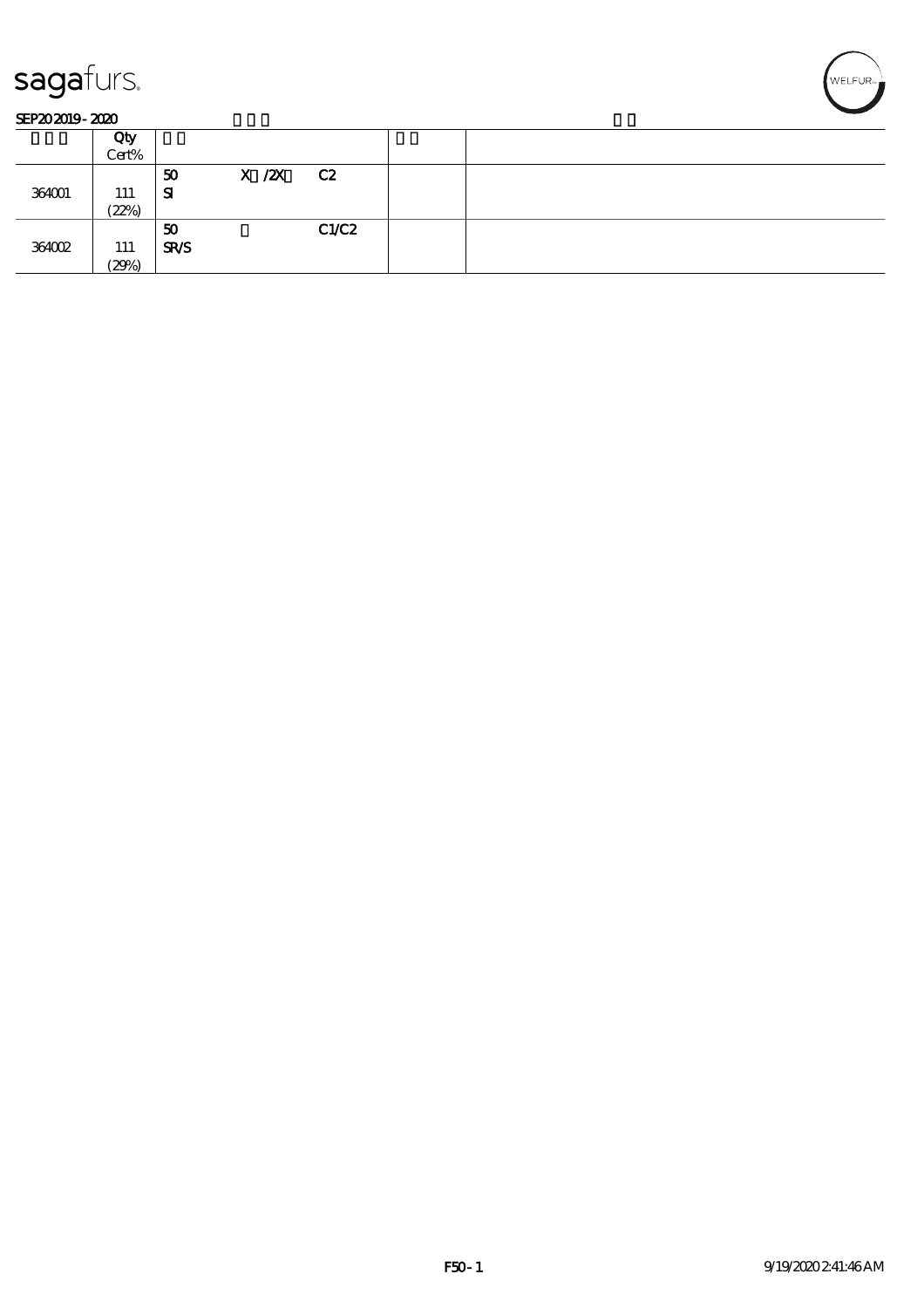$\overline{\mathsf{T}}$ 

#### $S$ EP202019 - 2020  $S$

|                             | Qty<br>Cert%                |                                    |                           |                |                         |  |
|-----------------------------|-----------------------------|------------------------------------|---------------------------|----------------|-------------------------|--|
|                             |                             |                                    |                           |                |                         |  |
| 364041                      | 114                         | $\boldsymbol{\omega}$<br>${\bf s}$ | $X$ $X$                   | C1/C2          |                         |  |
|                             | (45%)                       |                                    |                           |                |                         |  |
| 364042                      | $72\,$                      | $\boldsymbol{\omega}$<br>${\bf s}$ | $\mathbf X$               | C1/C2          |                         |  |
|                             | (38%)                       |                                    |                           |                |                         |  |
| 364043                      | 112                         | $\boldsymbol{\omega}$<br>${\bf s}$ |                           | C1/C2          |                         |  |
|                             | (54%)                       |                                    |                           |                |                         |  |
| 364044                      | 127                         | $\boldsymbol{\omega}$<br>${\bf s}$ | X /                       | C <sub>3</sub> |                         |  |
|                             | (43%)                       |                                    |                           |                |                         |  |
| * * * * * * * *             | * * * * * *                 | 5040                               |                           | C1/C2          |                         |  |
| * 364045                    | 225                         | ${\bf s}$                          |                           |                |                         |  |
| $\ast$                      | (44%)                       |                                    |                           |                |                         |  |
| $\ast$                      | 45                          |                                    |                           |                | $\ast$                  |  |
| * 364046<br>* * * * * * * * | (44%)<br>* * * * * *        |                                    | 270Skins                  |                | $\ast$<br>* * * * * * * |  |
|                             |                             | 5040                               |                           | C3             |                         |  |
| 364047                      | 84<br>(35%)                 | ${\bf s}$                          |                           |                |                         |  |
|                             |                             | 5040                               |                           | C1/C2          |                         |  |
| 364048                      | 135                         | ${\bf S}$                          |                           |                |                         |  |
|                             | (52%)                       |                                    |                           |                |                         |  |
| 364049                      | 79                          | 5040<br>${\bf s}$                  |                           | C3             |                         |  |
|                             | (35%)                       |                                    |                           |                |                         |  |
| 364050                      | 135<br>(51%)                | 5040<br>${\bf s}$                  | $\mathbf X$               | C1/C2          |                         |  |
|                             |                             | 5040                               | $\boldsymbol{\mathsf{X}}$ | C3             |                         |  |
| 364051                      | 75<br>(38%)                 | ${\bf s}$                          |                           |                |                         |  |
|                             |                             |                                    | $\boldsymbol{\mathsf{z}}$ | C1/C2          |                         |  |
| 364052                      | ${\bf Z}$                   | 5040<br>${\bf s}$                  |                           |                |                         |  |
|                             | (60%)                       |                                    |                           |                |                         |  |
| 364053                      | 80                          | 5040<br>${\bf s}$                  | $\mathbf{x}$              | C1/C2          |                         |  |
|                             | (23%)                       |                                    |                           |                |                         |  |
| 364054                      | 73                          | 5040<br>${\bf s}$                  | $X \, X$                  | C3             |                         |  |
|                             | (19%)                       | 5040                               | $\mathbf{X}$ /            | C2             |                         |  |
| 364055                      | 43<br>(18%)                 | $\mathbf{B}$                       | WB1                       |                |                         |  |
|                             |                             | 5040                               |                           | C2             |                         |  |
| 364056                      | 189<br>(20%)                | $\mathbf{B}$                       | WB1                       |                |                         |  |
|                             |                             | 5040                               | $\mathbf{X}$              | C2             |                         |  |
| 364057                      | 214<br>(29%)                | $\mathbf{B}$                       | WB1                       |                |                         |  |
|                             |                             | 5040                               | $ZX$ / $ZX$               | C2             |                         |  |
| 364058                      | $37\,$<br>(16%)             | $\mathbf{B}$                       | WB1                       |                |                         |  |
|                             |                             | 5040                               | $\mathcal{L}$             | C2             |                         |  |
| 364059                      | $\boldsymbol{\pi}$<br>(15%) | $\mathbf{B}$                       | WB <sub>2</sub>           |                |                         |  |
|                             |                             | 5040                               | $\mathcal{L}$             | C2             |                         |  |
| 364060                      | 76<br>(44%)                 | $\mathbf{B}$                       | FG1                       |                |                         |  |
|                             |                             |                                    |                           |                |                         |  |

 $\overline{\mathsf{T}}$ 

WELFUR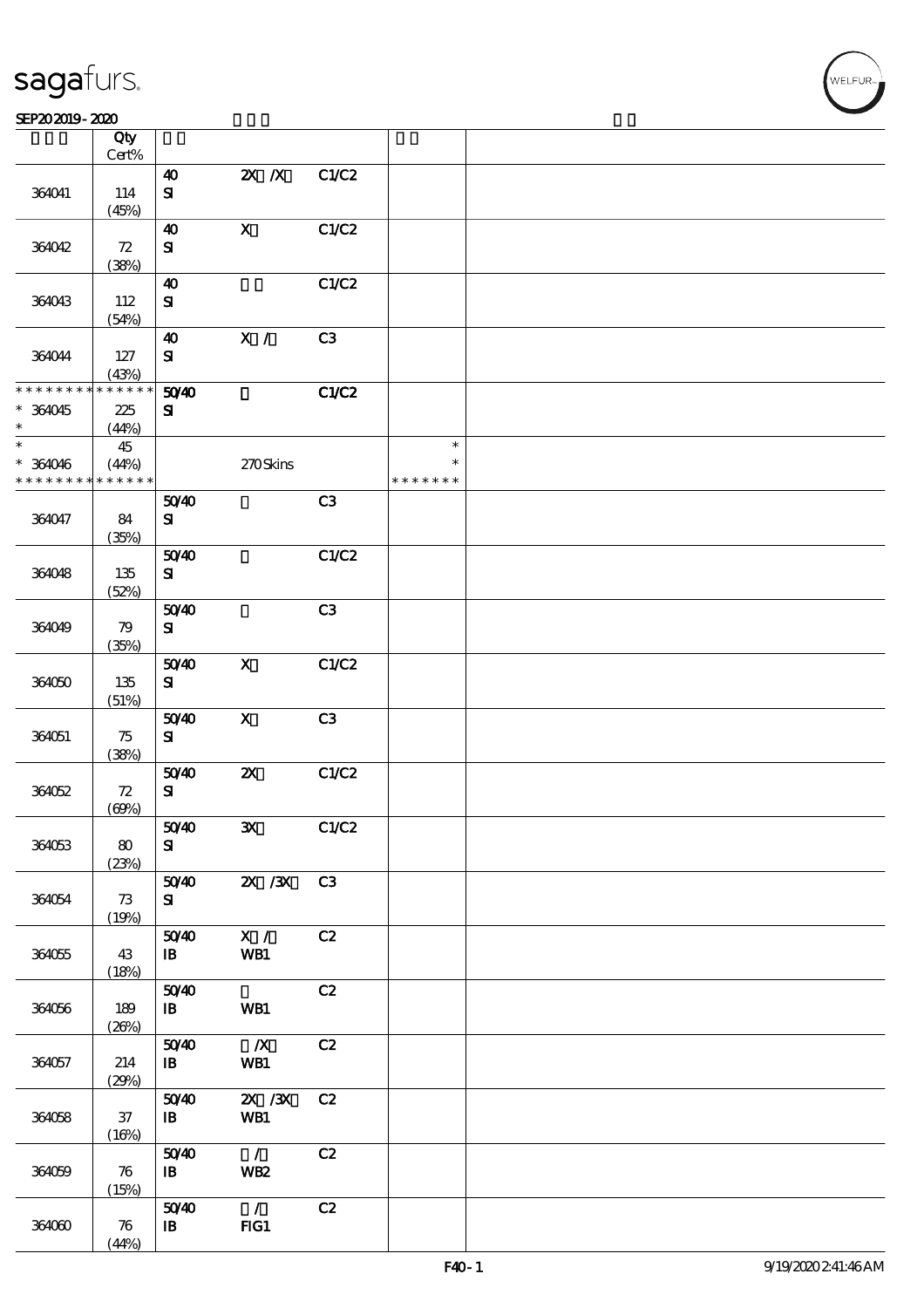### SEP202019-2020

|        | Qty<br>$Cert\%$  |                                       |                                                                                        |       |  |
|--------|------------------|---------------------------------------|----------------------------------------------------------------------------------------|-------|--|
|        |                  | 5040                                  |                                                                                        | C2    |  |
| 364061 | $95\,$<br>(32%)  | $\, {\bf I} \! {\bf B} \,$            | FG1                                                                                    |       |  |
| 364062 | 129              | 5040<br>$\, {\bf I} \! {\bf B} \,$    | $\boldsymbol{\mathrm{X}}$ / $\boldsymbol{\mathrm{Z}}\!\boldsymbol{\mathrm{X}}$<br>FIG1 | C2    |  |
|        | (27%)            |                                       |                                                                                        |       |  |
| 364063 | $23\,$<br>(20%)  | 5040<br>$\, {\bf I} \! {\bf B} \,$    | $\mathbf{x}$<br>FG1                                                                    | C2    |  |
|        |                  | $\boldsymbol{\Lambda}$                | $X$ / $ZX$                                                                             | C2    |  |
| 364064 | 144<br>(38%)     | $\, {\bf I} \! {\bf B} \,$            |                                                                                        |       |  |
|        |                  | 5040                                  |                                                                                        | C2    |  |
| 364065 | $106\,$<br>(33%) | $\rm I\hspace{-.1em}I\hspace{-.1em}I$ |                                                                                        |       |  |
|        |                  | 5040                                  | $\mathbf{X}$ /                                                                         | C2    |  |
| 364066 | 54<br>(22%)      | IA                                    | WB1                                                                                    |       |  |
|        |                  | 5040                                  |                                                                                        | C2    |  |
| 364067 | 149<br>(20%)     | $\,$ IA                               | WB1                                                                                    |       |  |
|        |                  | 5040                                  | $\boldsymbol{X}$                                                                       | C2    |  |
| 364068 | 176<br>(20%)     | IA                                    | WB1                                                                                    |       |  |
|        |                  | 5040                                  | $2X$ $/3X$                                                                             | C2    |  |
| 364069 | 47<br>(19%)      | IA                                    | WB1                                                                                    |       |  |
|        |                  | 5040                                  | $X$ / $ZX$                                                                             | C1/C2 |  |
| 364070 | $53\,$<br>(35%)  | $\mathbf{I}\mathbf{A}$                | SPT1                                                                                   |       |  |
|        |                  | 5040                                  |                                                                                        | C1/C2 |  |
| 364071 | 86<br>(32%)      | $\,$ IA                               | FG1                                                                                    |       |  |
|        |                  | 5040                                  | $X$ / $ZX$                                                                             | C1/C2 |  |
| 364072 | $197\,$<br>(42%) | $\,$ IA                               | FG1                                                                                    |       |  |
|        |                  | 5040                                  | $\mathbf{x}$                                                                           | C1/C2 |  |
| 364073 | 75<br>(18%)      | IA                                    | FIG1                                                                                   |       |  |
|        |                  | 5040                                  | $\boldsymbol{\alpha}$                                                                  | C1/C2 |  |
| 364074 | 85<br>(40%)      | <b>SR/S</b>                           |                                                                                        |       |  |
| 364075 | $34\,$           | 5040<br><b>SR/S</b>                   | $\boldsymbol{\mathsf{z}}$                                                              | C3    |  |
|        | (32%)            |                                       |                                                                                        |       |  |
| 364076 | 215              | $\boldsymbol{\omega}$<br><b>SR/S</b>  |                                                                                        | C1/C2 |  |
|        | (46%)            |                                       |                                                                                        |       |  |
|        |                  | $\boldsymbol{\omega}$                 |                                                                                        | C1/C2 |  |
| 364077 | 164<br>(43%)     | <b>SR/S</b>                           |                                                                                        |       |  |
| 364078 | 73               | $\boldsymbol{\omega}$<br><b>SR/S</b>  |                                                                                        | C3    |  |
|        | (35%)            |                                       |                                                                                        |       |  |
|        |                  | 5040                                  |                                                                                        | C1/C2 |  |
| 364079 | 192<br>(31%)     | <b>SR/S</b>                           |                                                                                        |       |  |
|        |                  | 5040                                  |                                                                                        | C3    |  |
| 364080 | 131<br>(54%)     | <b>SR/S</b>                           |                                                                                        |       |  |

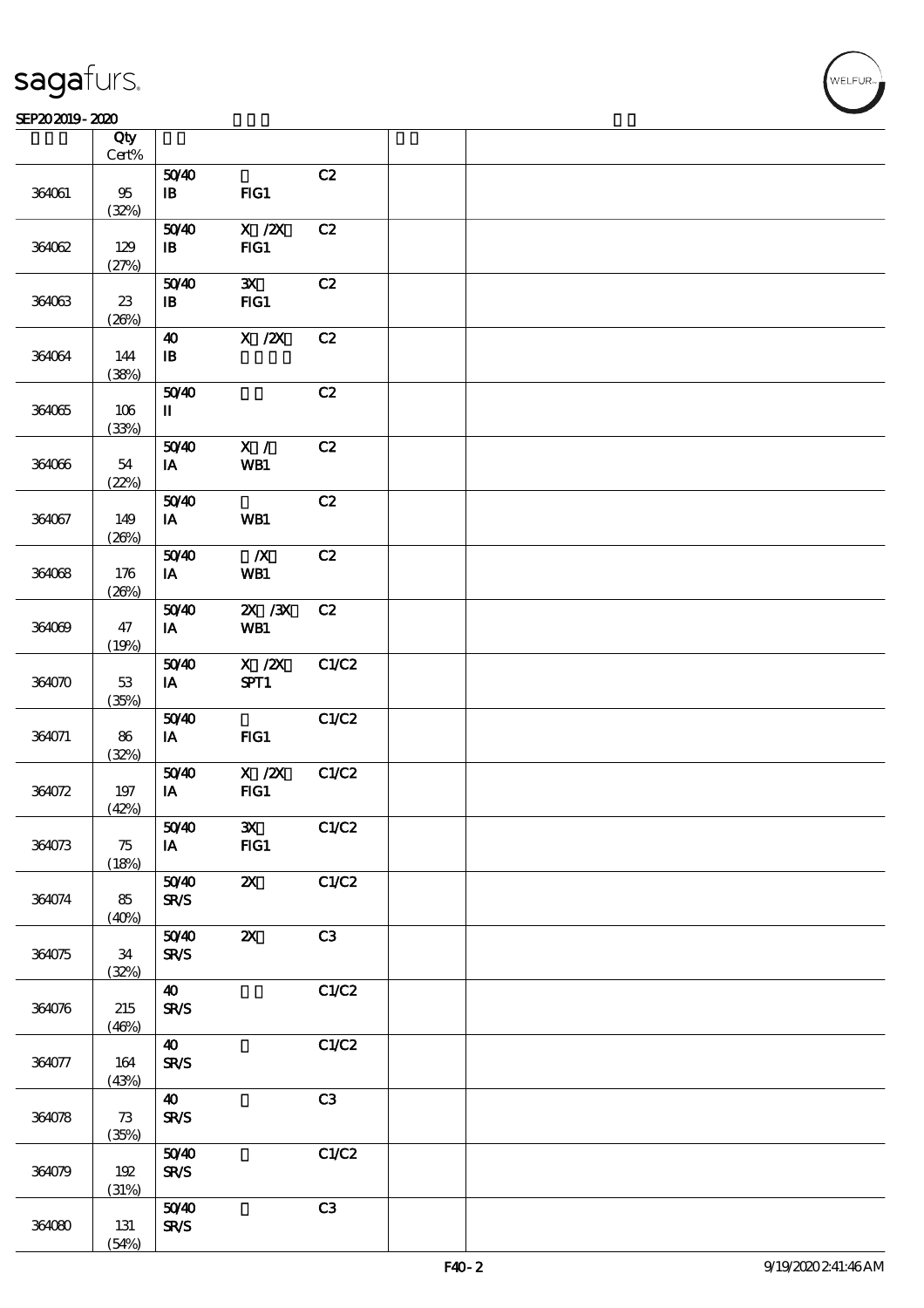| SEP202019-2020 |  |
|----------------|--|
|----------------|--|

|                             | Qty<br>Cert% |             |                           |                |               |  |
|-----------------------------|--------------|-------------|---------------------------|----------------|---------------|--|
| **************              |              | 5040        | $\boldsymbol{\mathsf{z}}$ | C1/C2          |               |  |
| $*$ 364081                  | 185          | <b>SR/S</b> |                           |                |               |  |
| $\ast$                      | (77%)        |             |                           |                |               |  |
| $\ast$                      | 130          |             |                           |                | $\ast$        |  |
| $*364082$                   | (77%)        |             | 315Skins                  |                | $\ast$        |  |
| * * * * * * * * * * * * * * |              |             |                           |                | * * * * * * * |  |
|                             |              | 5040        | $\boldsymbol{\alpha}$     | C <sub>3</sub> |               |  |
| 364083                      | 76           | <b>SR/S</b> |                           |                |               |  |
|                             | (60%)        |             |                           |                |               |  |
| * * * * * * * * *           | * * * * * *  | 5040        | $\mathbf{x}$              | C1/C2          |               |  |
| $*364084$                   | 185          | <b>SR/S</b> |                           |                |               |  |
| $\ast$                      | (20%)        |             |                           |                |               |  |
| $\ast$                      | 73           |             |                           |                | $\ast$        |  |
| $*364085$                   | (27%)        |             | 258Skins                  |                | $\ast$        |  |
| * * * * * * * * * * * * * * |              |             |                           |                | * * * * * * * |  |
|                             |              | 5040        | $\mathbf{x}$              | C <sub>3</sub> |               |  |
| 364086                      | 105          | <b>SR/S</b> |                           |                |               |  |
|                             | (19%)        |             |                           |                |               |  |

WELFUR-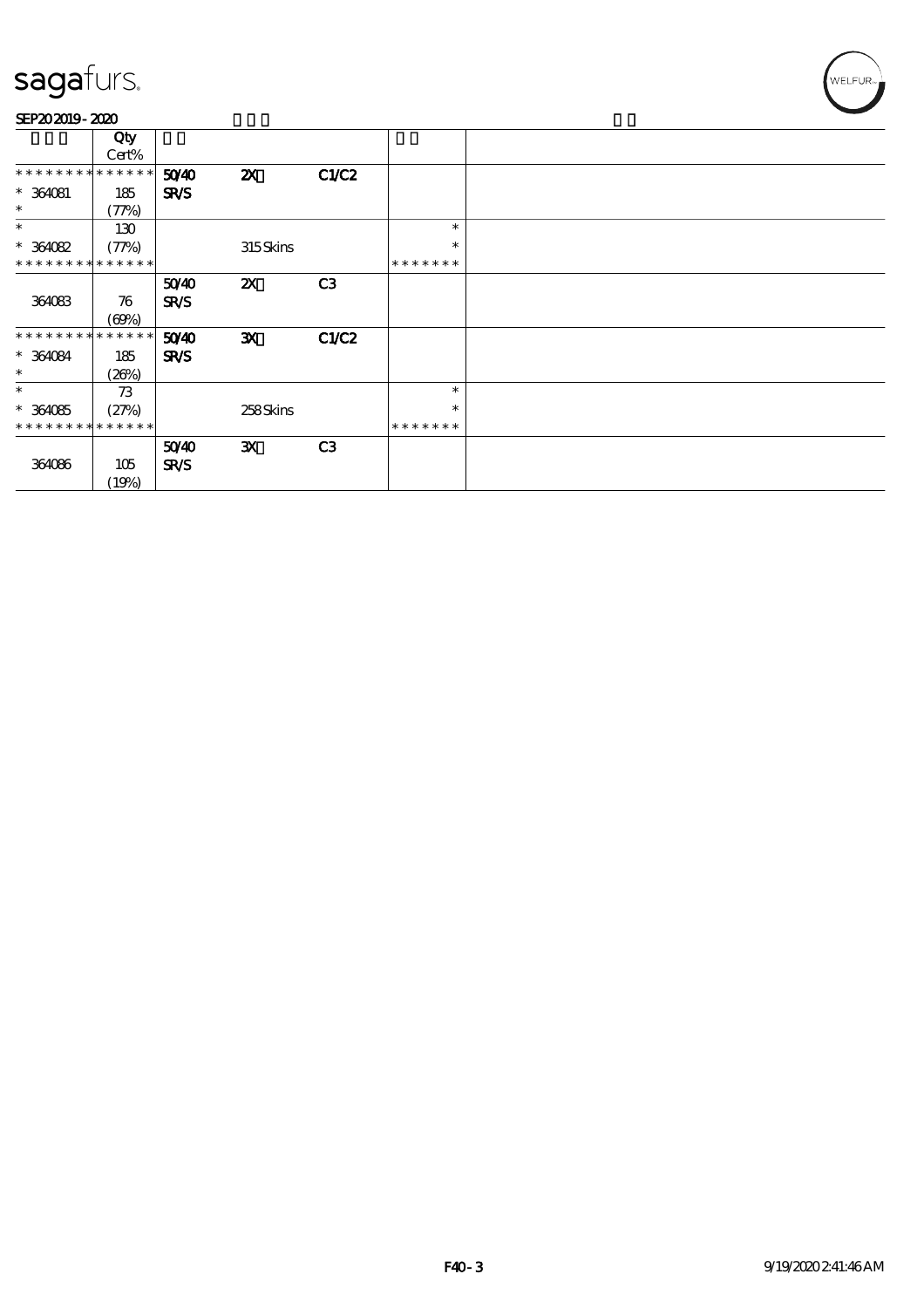### SEP202019-2020

|                                    | Qty<br>Cert%                              |                                   |                           |                |                         |  |
|------------------------------------|-------------------------------------------|-----------------------------------|---------------------------|----------------|-------------------------|--|
|                                    |                                           | 40'30                             | ${\bf x}$                 | C1/C2          |                         |  |
| 364121                             | $35\,$<br>(22%)                           | ${\bf s}$                         |                           |                |                         |  |
|                                    |                                           | 40'30                             | $\boldsymbol{\mathsf{z}}$ | C1/C2          |                         |  |
| 364122                             | 59                                        | ${\bf s}$                         |                           |                |                         |  |
|                                    | (44%)                                     |                                   |                           |                |                         |  |
|                                    |                                           | $\boldsymbol{\mathfrak{D}}$       | $\boldsymbol{\mathrm{X}}$ | C1/C2          |                         |  |
| 364123                             | 84                                        | ${\bf s}$                         |                           |                |                         |  |
|                                    | (41%)                                     |                                   |                           |                |                         |  |
|                                    |                                           | $\boldsymbol{\mathfrak{D}}$       |                           | C1/C2          |                         |  |
| 364124                             | 264                                       | $\mathbf{S}$                      |                           |                |                         |  |
|                                    | (61%)                                     | $\boldsymbol{\mathfrak{D}}$       |                           | C <sub>3</sub> |                         |  |
| 364125                             | 108                                       | ${\bf S}$                         |                           |                |                         |  |
|                                    | (55%)                                     |                                   |                           |                |                         |  |
| * * * * * * * *                    | * * * * *                                 | $\boldsymbol{\mathfrak{D}}$       |                           | C1             |                         |  |
| * 364126                           | 245                                       | ${\bf s}$                         |                           |                |                         |  |
| $\ast$                             | (57%)                                     |                                   |                           |                |                         |  |
| $\ast$                             | 112                                       |                                   |                           |                | $\ast$                  |  |
| $* 364127$                         | (81%)                                     |                                   | 357Skins                  |                | $\ast$                  |  |
| * * * * * * * *<br>* * * * * * * * | * * * * * *<br>$\ast\ast\ast\ast\ast\ast$ |                                   |                           |                | * * * * * * *           |  |
|                                    |                                           | $\boldsymbol{\mathfrak{D}}$       |                           | C1/C2          |                         |  |
| $*$ 364128<br>$\ast$               | 225<br>(56%)                              | ${\bf s}$                         |                           |                |                         |  |
| $\ast$                             | $5\!1$                                    |                                   |                           |                | $\ast$                  |  |
| $*$ 364129                         | (64%)                                     |                                   | 276Skins                  |                | $\ast$                  |  |
| * * * * * * * *                    | * * * * * *                               |                                   |                           |                | * * * * * * *           |  |
| * * * * * * * *                    | * * * * * *                               | $\boldsymbol{\mathfrak{D}}$       |                           | C2             |                         |  |
| $*$ 364130                         | 245                                       | ${\bf s}$                         |                           |                |                         |  |
| $\ast$                             | (46%)                                     |                                   |                           |                |                         |  |
| $\ast$                             | 142                                       |                                   |                           |                | $\ast$                  |  |
| $*$ 364131<br>* * * * * * * *      | (83%)<br>* * * * * *                      |                                   | 387Skins                  |                | $\ast$<br>* * * * * * * |  |
|                                    |                                           | $\boldsymbol{\mathfrak{D}}$       |                           | C1/C2          |                         |  |
| 364132                             | 161                                       | ${\bf s}$                         |                           |                |                         |  |
|                                    | (45%)                                     |                                   |                           |                |                         |  |
|                                    |                                           | $\boldsymbol{\mathfrak{D}}$       |                           | C3             |                         |  |
| 364133                             | 241                                       | ${\bf s}$                         |                           |                |                         |  |
|                                    | (61%)                                     |                                   |                           |                |                         |  |
|                                    |                                           | $\boldsymbol{\mathfrak{D}}$       | $\boldsymbol{\mathrm{X}}$ | C1/C2          |                         |  |
| 364134                             | 230                                       | ${\bf S\!I}$                      |                           |                |                         |  |
|                                    | (60%)                                     |                                   |                           |                |                         |  |
| 364135                             |                                           | $\pmb{\mathfrak{D}}$<br>${\bf S}$ | $\mathbf X$               | C3             |                         |  |
|                                    | 194<br>(47%)                              |                                   |                           |                |                         |  |
|                                    |                                           | $\pmb{\mathfrak{D}}$              | $\boldsymbol{\mathsf{z}}$ | C1/C2          |                         |  |
| 364136                             | 259                                       | ${\bf S}$                         |                           |                |                         |  |
|                                    | (67%)                                     |                                   |                           |                |                         |  |
|                                    |                                           | $\boldsymbol{\mathfrak{D}}$       | $\boldsymbol{\mathsf{X}}$ | C3             |                         |  |
| 364137                             | 151                                       | ${\bf S\!I}$                      |                           |                |                         |  |
|                                    | (46%)                                     |                                   |                           |                |                         |  |
|                                    |                                           | $\pmb{\mathfrak{D}}$              | $\mathbf{x}$              | C1/C2          |                         |  |
| 364138                             | 117<br>(27%)                              | ${\bf s}$                         |                           |                |                         |  |
|                                    |                                           | $\pmb{\mathfrak{D}}$              | $\mathbf{x}$              | C3             |                         |  |
| 364139                             | 122                                       | ${\bf s}$                         |                           |                |                         |  |
|                                    | (31%)                                     |                                   |                           |                |                         |  |
|                                    |                                           | $\pmb{\mathfrak{D}}$              | $\overline{\mathbf{x}}$ / | C2             |                         |  |
| 364140                             | 159                                       | ${\bf I\!B}$                      | WB1                       |                |                         |  |
|                                    | (37%)                                     |                                   |                           |                |                         |  |

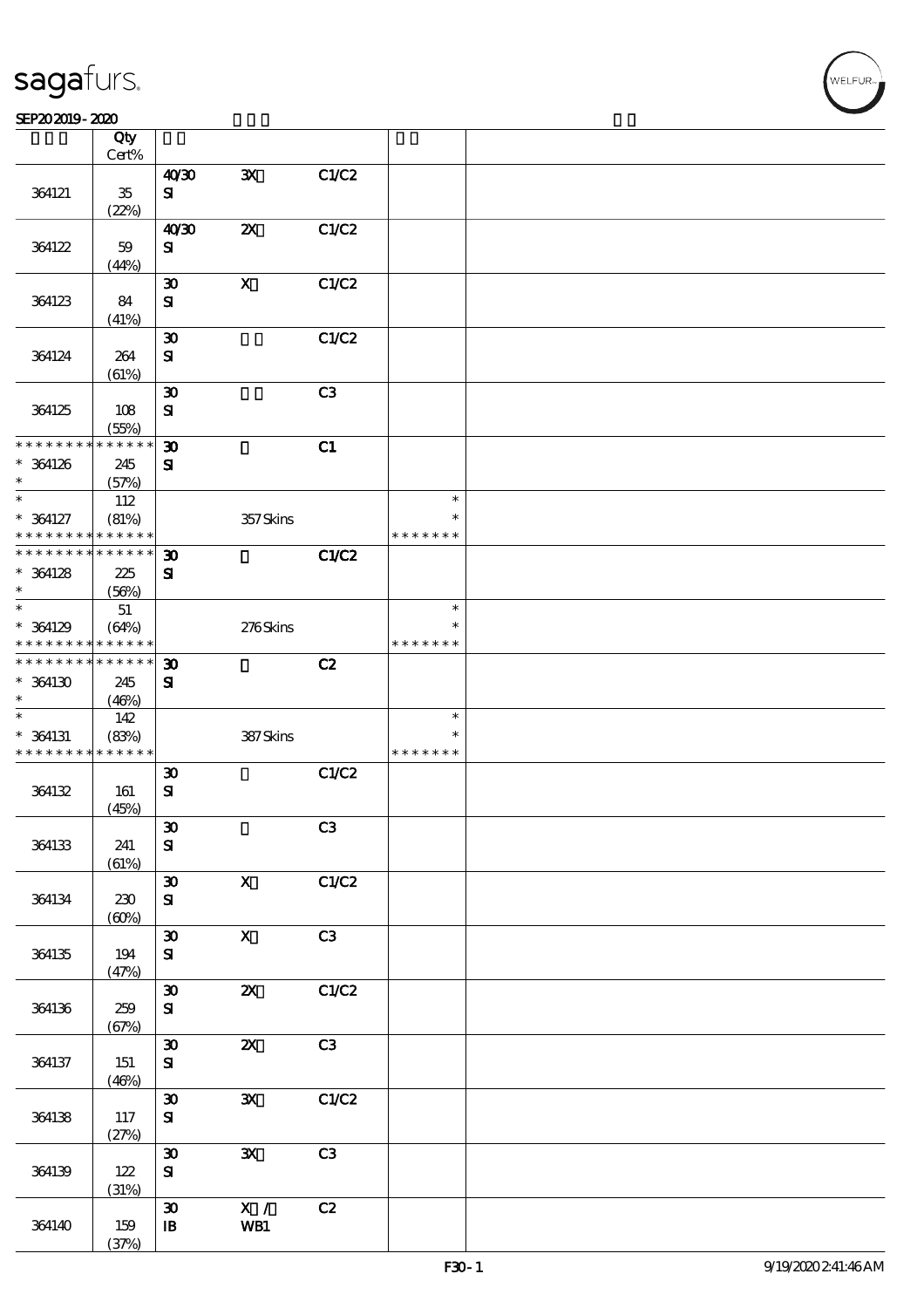┱

#### $S$ EP202019 - 2020  $S$

|        | Qty<br>$\mbox{Cert}\%$   |                                                               |                                                     |       |  |
|--------|--------------------------|---------------------------------------------------------------|-----------------------------------------------------|-------|--|
| 364141 | 271<br>(41%)             | $\pmb{\mathfrak{D}}$<br>$\, {\bf I} \! {\bf B} \,$            | WB1                                                 | C2    |  |
| 364142 | 225<br>(35%)             | $\pmb{\mathfrak{D}}$<br>$\, {\bf I} \! {\bf B} \,$            | WB1                                                 | C2    |  |
| 364143 | 169<br>(36%)             | $\boldsymbol{\mathfrak{D}}$<br>$\, {\bf I} \! {\bf B} \,$     | $\mathbf X$<br>WB1                                  | C2    |  |
| 364144 | 181<br>(36%)             | $\pmb{\mathfrak{D}}$<br>$\, {\bf I} \! {\bf B} \,$            | $ZX$ $ZX$<br>WB1                                    | C2    |  |
| 364145 | 114<br>(42%)             | $\boldsymbol{\mathfrak{D}}$<br>$\, {\bf I} \! {\bf B} \,$     | $\mathcal{L}$<br><b>WB2</b>                         | C2    |  |
| 364146 | 111<br>(43%)             | $\boldsymbol{\mathfrak{D}}$<br>$\, {\bf I} \! {\bf B} \,$     | X /<br>FG1                                          | C2    |  |
| 364147 | 164<br>(38%)             | 40'30<br>$\, {\bf I} \! {\bf B} \,$                           | $\mathcal{L}$                                       | C2    |  |
| 364148 | 158<br>(41%)             | 40'30<br>$\, {\bf I} \! {\bf B} \,$                           | $\boldsymbol{X}$                                    | C2    |  |
| 364149 | 192<br>(43%)             | $\boldsymbol{\mathfrak{D}}$<br>${\bf I\!B}$                   | $\boldsymbol{X}$ / $\boldsymbol{Z}\!\boldsymbol{X}$ | C2    |  |
| 364150 | $5\hskip-2pt 9$<br>(18%) | 40'30<br>$\, {\bf I} \! {\bf B} \,$                           | $X \, X$                                            | C2    |  |
| 364151 | $66\,$<br>(45%)          | $\pmb{\mathfrak{D}}$<br>$\mathbf I$                           | X /                                                 | C2    |  |
| 364152 | 201<br>(50%)             | $\boldsymbol{\mathfrak{D}}$<br>$\mathbf{I}\mathbf{I}$         | $\mathcal{L}$                                       | C2    |  |
| 364153 | 182<br>(40%)             | $\pmb{\mathfrak{D}}$<br>$\rm I\hspace{-.1em}I\hspace{-.1em}I$ | $X / ZX$ $C2$                                       |       |  |
| 364154 | 121<br>(30%)             | $\boldsymbol{\mathfrak{D}}$<br>IA                             | X /<br>WB1                                          | C2    |  |
| 364155 | 200<br>(33%)             | $\pmb{\mathfrak{D}}$<br>IA                                    | WB1                                                 | C2    |  |
| 364156 | 166<br>(33%)             | $\pmb{\mathfrak{D}}$<br>IA                                    | WB1                                                 | C2    |  |
| 364157 | 136<br>(36%)             | $\boldsymbol{\mathfrak{D}}$<br>IA                             | $\mathbf{x}$<br>WB1                                 | C2    |  |
| 364158 | 141<br>(33%)             | $\boldsymbol{\mathfrak{D}}$<br>IA                             | $X \, X$<br>WB1                                     | C2    |  |
| 364159 | 110<br>(38%)             | $\boldsymbol{\mathfrak{D}}$<br>IA                             | $\mathbf{X}$ /<br>SPT1                              | C1/C2 |  |
| 364160 | 215<br>(44%)             | $\boldsymbol{\mathfrak{D}}$<br>IA                             | SPT1                                                | C1/C2 |  |

 $\overline{\mathsf{T}}$ 

WELFUR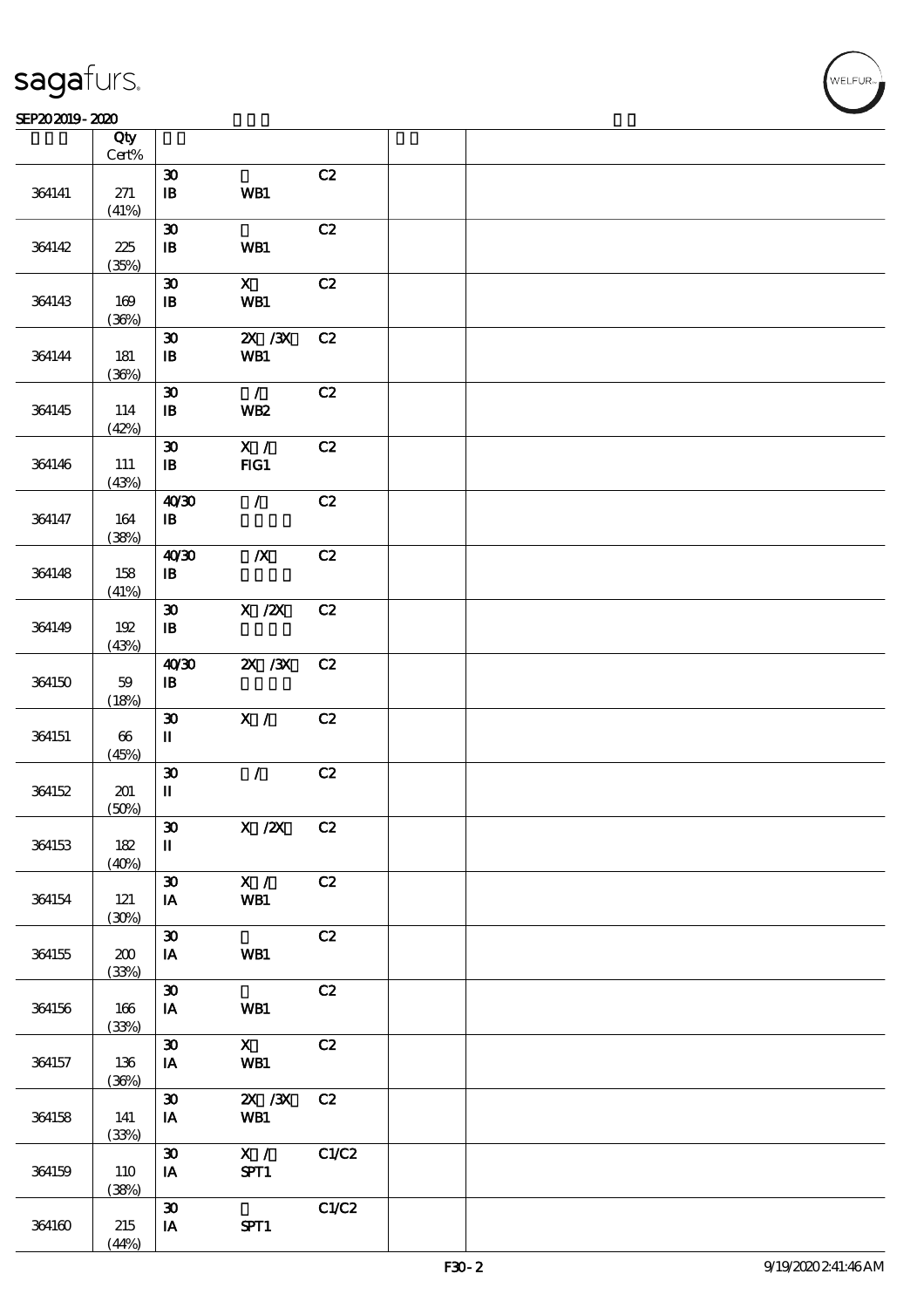$\overline{\mathsf{T}}$ 

#### SEP202019-2020  $\overline{\Omega}$

|                               | Qty<br>$\mbox{Cert}\%$         |                             |                                    |       |                    |  |
|-------------------------------|--------------------------------|-----------------------------|------------------------------------|-------|--------------------|--|
|                               |                                | $\boldsymbol{\mathfrak{D}}$ |                                    | C1/C2 |                    |  |
| 364161                        | 172<br>(49%)                   | IA                          | SPT1                               |       |                    |  |
|                               |                                | $\boldsymbol{\mathfrak{D}}$ | $\mathbf{X}$                       | C1/C2 |                    |  |
| 364162                        | 59<br>(64%)                    | $I$ A                       | SPT1                               |       |                    |  |
|                               |                                | $\boldsymbol{\mathfrak{D}}$ | $\mathbf{X}$ /                     |       |                    |  |
| 364163                        | $\boldsymbol{\omega}$<br>(46%) | IA                          | FG1                                | C1/C2 |                    |  |
|                               |                                | $\boldsymbol{\mathfrak{D}}$ |                                    | C1/C2 |                    |  |
| 364164                        | 212<br>(50%)                   | IA                          | FG1                                |       |                    |  |
|                               |                                | $\boldsymbol{\mathfrak{D}}$ |                                    | C1/C2 |                    |  |
| 364165                        | 212<br>(47%)                   | $I$ A                       | HG1                                |       |                    |  |
|                               |                                | $\boldsymbol{\mathfrak{D}}$ | $\mathbf{x}$                       | C1/C2 |                    |  |
| 364166                        | 140<br>(47%)                   | $\mathbf{I}\mathbf{A}$      | FG1                                |       |                    |  |
|                               |                                | $\boldsymbol{\mathfrak{D}}$ | $ZX$ / $ZX$                        | C1/C2 |                    |  |
| 364167                        | $99$<br>(39%)                  | IA                          | FG1                                |       |                    |  |
|                               |                                | 4030                        | $\mathcal{L}$                      | C2    |                    |  |
| 364168                        | 202<br>(33%)                   | $I$ A                       |                                    |       |                    |  |
|                               |                                | 40'30                       | $\boldsymbol{X}$                   | C2    |                    |  |
| 364169                        | $90\,$<br>(40%)                | $I$ A                       |                                    |       |                    |  |
|                               |                                | 40'30                       | $ZX$ / $ZX$                        | C2    |                    |  |
| 364170                        | $\boldsymbol{\Theta}$<br>(37%) | IA                          |                                    |       |                    |  |
|                               |                                | 40'30                       | $\mathbf{x}$                       | C1/C2 |                    |  |
| 364171                        | $99$<br>(42%)                  | $S\!R\!S$                   |                                    |       |                    |  |
|                               |                                | $\boldsymbol{\mathfrak{D}}$ | $\pmb{\mathsf{Z}}\pmb{\mathsf{X}}$ | C1/C2 |                    |  |
| 364172                        | 139<br>(30%)                   | <b>SR/S</b>                 |                                    |       |                    |  |
| * * * * * * * * * * * * * * * |                                | $\boldsymbol{\mathfrak{D}}$ |                                    | C1/C2 |                    |  |
| $* 364173$                    | 225                            | <b>SR/S</b>                 |                                    |       |                    |  |
| $\ast$<br>$\ast$              | (47%)<br>83                    |                             |                                    |       | $\ast$             |  |
| $* 364174$                    | (57%)                          |                             | 308Skins                           |       | $\ast$             |  |
| * * * * * * * *               | * * * * * *                    |                             |                                    |       | * * * * * * *      |  |
|                               |                                | $\boldsymbol{\mathfrak{D}}$ |                                    | C1/C2 |                    |  |
| 364175                        | 216<br>(52%)                   | <b>SR/S</b>                 |                                    |       |                    |  |
| * * * * * * *                 | * * * * * *                    | $\boldsymbol{\mathfrak{D}}$ |                                    | C2    |                    |  |
| $* 364176$                    | 225                            | <b>SR/S</b>                 |                                    |       |                    |  |
| $\ast$                        |                                |                             |                                    |       |                    |  |
| $\ast$                        | (74%)                          |                             |                                    |       | $\ast$             |  |
|                               | 154                            |                             |                                    |       |                    |  |
| $* 364177$<br>* * * * * * * * | (50%)<br>* * * * * *           |                             | 379Skins                           |       | *<br>* * * * * * * |  |
|                               |                                | $\boldsymbol{\mathfrak{D}}$ |                                    | C3    |                    |  |
| 364178                        | 107<br>(61%)                   | <b>SR/S</b>                 |                                    |       |                    |  |
|                               |                                | $\boldsymbol{\mathfrak{D}}$ | $\mathbf X$                        | C1/C2 |                    |  |
| 364179                        | 45<br>(77%)                    | <b>SR/S</b>                 |                                    |       |                    |  |
|                               |                                | $\boldsymbol{\mathfrak{D}}$ | $\boldsymbol{\mathsf{z}}$          | C1/C2 |                    |  |
| 364180                        | 166                            | SR/S                        |                                    |       |                    |  |
|                               | (93%)                          |                             |                                    |       |                    |  |

 $\overline{\mathsf{T}}$ 

WELFUR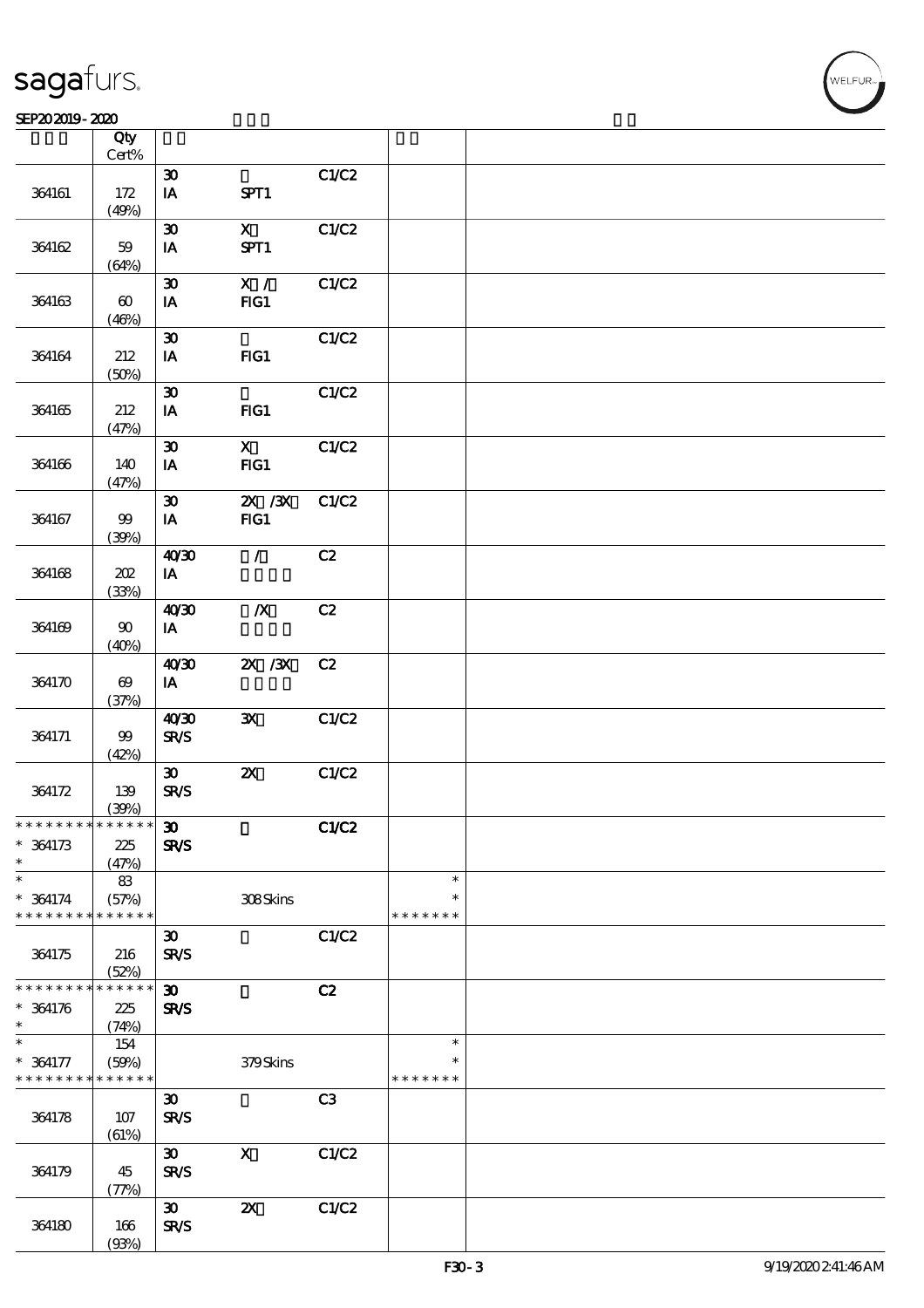|                               | Qty   |                             |              |                |         |  |
|-------------------------------|-------|-----------------------------|--------------|----------------|---------|--|
|                               | Cert% |                             |              |                |         |  |
| * * * * * * * * * * * * * * * |       | $\boldsymbol{\mathfrak{D}}$ | $\mathbf{x}$ | CLC2           |         |  |
| $*$ 364181                    | 225   | SR/S                        |              |                |         |  |
| $\ast$                        | (33%) |                             |              |                |         |  |
| $\ast$                        | 130   |                             |              |                | $\ast$  |  |
| $*$ 364182                    | (37%) |                             | 355Skins     |                | $\ast$  |  |
| * * * * * * * * * * * * * * * |       |                             |              |                | ******* |  |
|                               |       | $\boldsymbol{\mathfrak{D}}$ | $\mathbf{x}$ | C <sub>3</sub> |         |  |
| 364183                        | 203   | SR/S                        |              |                |         |  |
|                               | (33%) |                             |              |                |         |  |

'<br>WELFUR<sub>™</sub>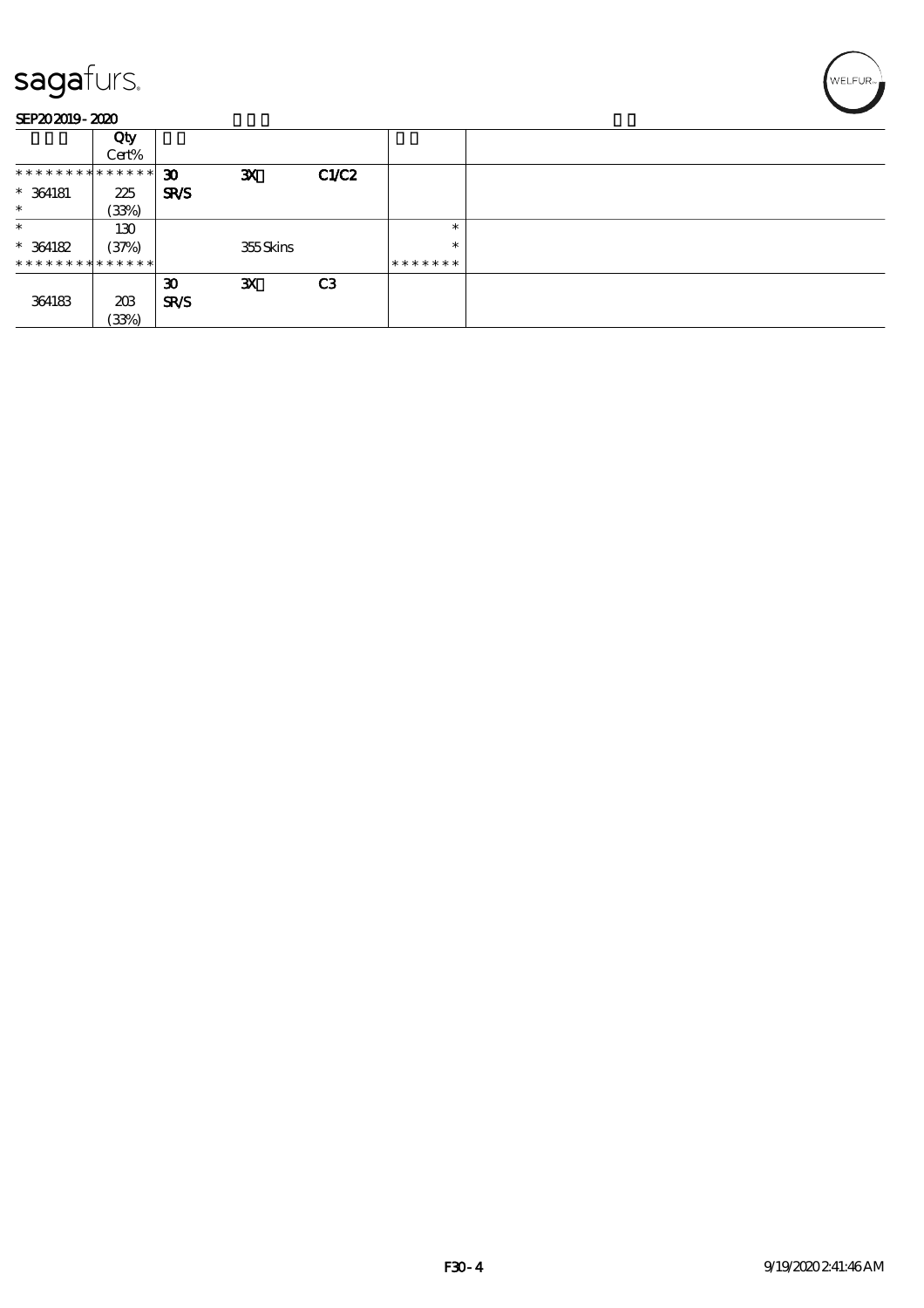$\top$ 

#### $S$ EP202019 - 2020  $S$

|                 | Qty<br>Cert%         |                             |                           |                |               |  |
|-----------------|----------------------|-----------------------------|---------------------------|----------------|---------------|--|
|                 |                      |                             | $\mathbf X$               | C1/C2          |               |  |
|                 |                      | $\boldsymbol{\mathbf{z}}$   |                           |                |               |  |
| 364221          | 120                  | $\mathbf{S}$                |                           |                |               |  |
|                 | (40%)                |                             |                           |                |               |  |
|                 |                      | $\boldsymbol{\mathfrak{D}}$ |                           | C1/C2          |               |  |
| 364222          | 290                  | ${\bf S}$                   |                           |                |               |  |
|                 | (56%)                |                             |                           |                |               |  |
|                 |                      | $\boldsymbol{\mathfrak{D}}$ | $\mathbf{X}$ /            | C <sub>3</sub> |               |  |
| 364223          |                      |                             |                           |                |               |  |
|                 | 257                  | ${\bf s}$                   |                           |                |               |  |
|                 | (38%)                |                             |                           |                |               |  |
| * * * * * * * * | * * * * * *          | $\boldsymbol{\mathbf{z}}$   |                           | C1/C2          |               |  |
| $* 364224$      | $285\,$              | ${\bf s}$                   |                           |                |               |  |
| $\ast$          | (43%)                |                             |                           |                |               |  |
| $\ast$          |                      |                             |                           |                | $\ast$        |  |
| $*364225$       | 260                  |                             | $\boldsymbol{2}$          |                | $\ast$        |  |
| $\ast$          | (50%)                |                             |                           |                | $\ast$        |  |
| $\ast$          | $168$                |                             |                           |                | $\ast$        |  |
|                 |                      |                             |                           |                | $\ast$        |  |
| $* 364226$      | (78%)<br>* * * * * * |                             | 713Skins                  |                | * * * * * * * |  |
| * * * * * * * * |                      |                             |                           |                |               |  |
|                 |                      | $\boldsymbol{\mathsf{20}}$  |                           | C3             |               |  |
| 364227          | 186                  | $\mathbf{S}$                |                           |                |               |  |
|                 | (45%)                |                             |                           |                |               |  |
| * * * * * * * * | * * * * * *          | $\boldsymbol{\mathsf{20}}$  |                           | C1/C2          |               |  |
| $* 364228$      | 285                  | ${\bf s}$                   |                           |                |               |  |
| $\ast$          | (51%)                |                             |                           |                |               |  |
| $\ast$          | 240                  |                             |                           |                | $\ast$        |  |
|                 |                      |                             |                           |                | *             |  |
| $* 364229$      | (58%)                |                             | 525 Skins                 |                |               |  |
| * * * * * * * * | * * * * * *          |                             |                           |                | * * * * * * * |  |
|                 |                      | $\boldsymbol{\mathfrak{D}}$ |                           | C3             |               |  |
| 364230          | 204                  | ${\bf S}$                   |                           |                |               |  |
|                 | (30%)                |                             |                           |                |               |  |
|                 |                      | $\boldsymbol{\mathsf{20}}$  | $\boldsymbol{\mathsf{X}}$ | C1/C2          |               |  |
| 364231          | 226                  | ${\bf s}$                   |                           |                |               |  |
|                 | (68%)                |                             |                           |                |               |  |
|                 |                      | $\boldsymbol{\mathsf{20}}$  | $\mathbf X$               | C3             |               |  |
| 364232          | 150                  | ${\bf S}$                   |                           |                |               |  |
|                 |                      |                             |                           |                |               |  |
|                 | (48%)                |                             |                           |                |               |  |
|                 |                      | $\pmb{\mathcal{Z}}$         | $\boldsymbol{\mathsf{z}}$ | C1/C2          |               |  |
| 364233          | 286                  | ${\bf s}$                   |                           |                |               |  |
|                 | (56%)                |                             |                           |                |               |  |
|                 |                      | $\boldsymbol{\mathbf{z}}$   | $\boldsymbol{\mathsf{X}}$ | C3             |               |  |
| 364234          | 123                  | ${\bf S\hspace{-.075ex}I}$  |                           |                |               |  |
|                 | (23%)                |                             |                           |                |               |  |
|                 |                      | $\pmb{\mathcal{Z}}$         | $\mathbf{x}$              | C1/C2          |               |  |
| 364235          | 276                  | ${\bf s}$                   |                           |                |               |  |
|                 | (41%)                |                             |                           |                |               |  |
|                 |                      |                             |                           |                |               |  |
|                 |                      | $\pmb{\mathcal{X}}$         | $\mathbf{X}$ /            | C2             |               |  |
| 364236          | 127                  | $\mathbf{B}$                | WB1                       |                |               |  |
|                 | (43%)                |                             |                           |                |               |  |
|                 |                      | $\boldsymbol{\mathbf{z}}$   |                           | C2             |               |  |
| 364237          | 265                  | $\mathbf{B}$                | WB1                       |                |               |  |
|                 | (36%)                |                             |                           |                |               |  |
|                 |                      | $\boldsymbol{\mathbf{z}}$   | $\boldsymbol{X}$          | C2             |               |  |
| 364238          | 257                  | ${\bf I\!B}$                | WB1                       |                |               |  |
|                 | (43%)                |                             |                           |                |               |  |
|                 |                      | $\boldsymbol{\mathfrak{D}}$ | $X \, X$                  | C2             |               |  |
|                 |                      |                             |                           |                |               |  |
| 364239          | 109                  | $\mathbf{B}$                | WB1                       |                |               |  |
|                 | (30%)                |                             |                           |                |               |  |
|                 |                      | $\boldsymbol{\mathbf{z}}$   | $X$ $N$                   | C2             |               |  |
| 364240          | $52\,$               | $\mathbf{B}$                | FG1                       |                |               |  |
|                 | (36%)                |                             |                           |                |               |  |

 $\overline{\mathbf{r}}$ 

WELFUR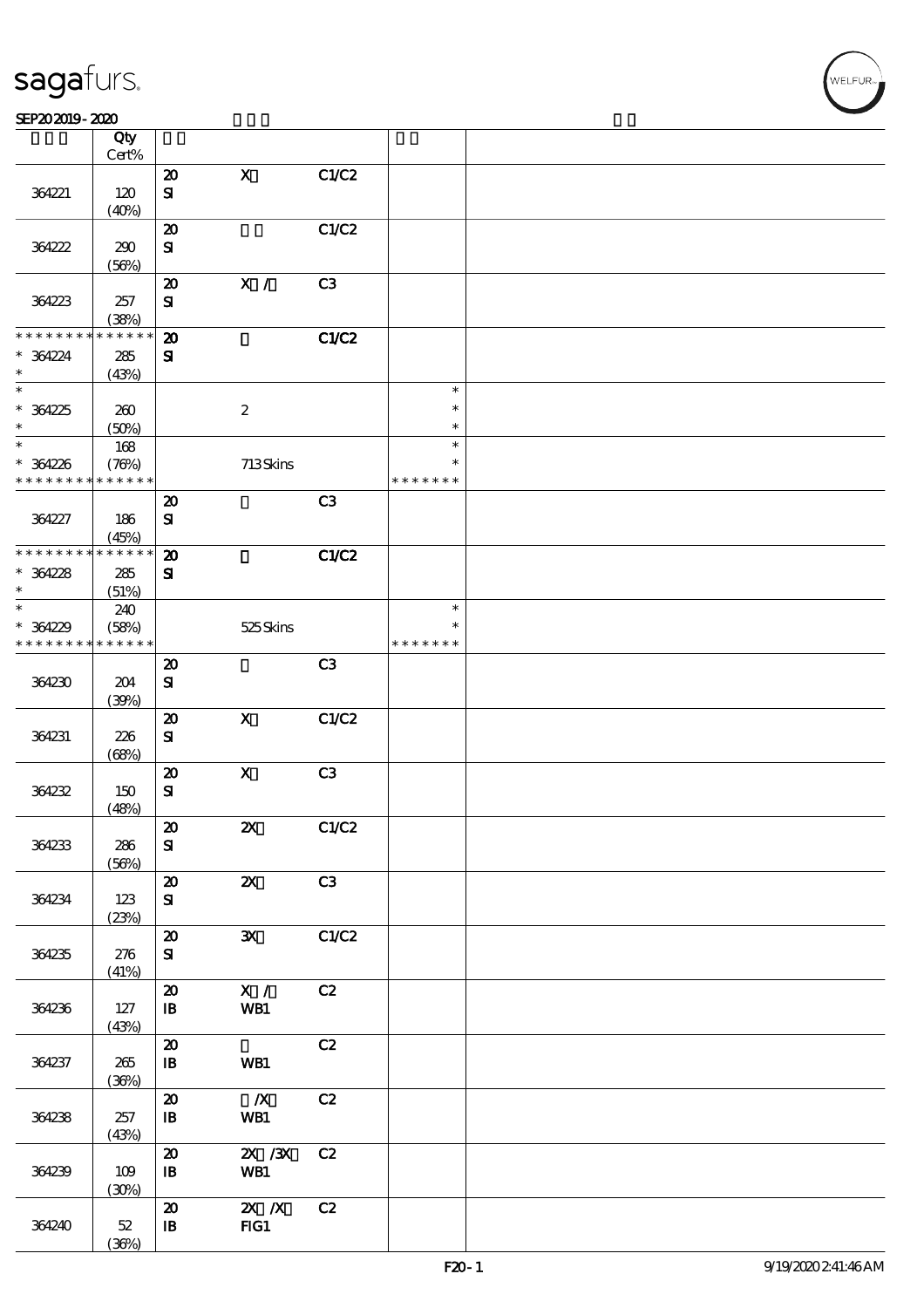#### $S$ EP202019 - 2020  $S$

|                      | Qty<br>$Cert\%$                          |                                       |                  |       |               |  |
|----------------------|------------------------------------------|---------------------------------------|------------------|-------|---------------|--|
|                      |                                          |                                       |                  |       |               |  |
|                      |                                          | $\boldsymbol{\mathbf{z}}$             | $\mathcal{L}$    | C2    |               |  |
| 364241               | 83                                       | ${\bf I\!B}$                          | FIG1             |       |               |  |
|                      | (40%)                                    |                                       |                  |       |               |  |
|                      |                                          | $\boldsymbol{\boldsymbol{\lambda}}$   | $\boldsymbol{X}$ | C2    |               |  |
| 364242               | 266                                      | $\, {\bf I} \! {\bf B} \,$            | FG1              |       |               |  |
|                      | (54%)                                    |                                       |                  |       |               |  |
|                      |                                          | $\boldsymbol{\mathbf{z}}$             | $X$ / $X$        | C2    |               |  |
| 364243               | 85                                       | ${\bf I\!B}$                          | FG1              |       |               |  |
|                      | (45%)                                    |                                       |                  |       |               |  |
| * * * * * * * *      | * * * * * *                              | $\boldsymbol{\mathfrak{D}}$           | $\mathcal{L}$    | C2    |               |  |
|                      |                                          |                                       |                  |       |               |  |
| $* 364244$<br>$\ast$ | ${\bf 285}$                              | ${\bf I\!B}$                          |                  |       |               |  |
| $\overline{\ast}$    | (44%)                                    |                                       |                  |       |               |  |
|                      | 129                                      |                                       |                  |       | $\ast$        |  |
| $* 364245$           | (58%)                                    |                                       | 414Skins         |       | $\ast$        |  |
| * * * * * * * *      | * * * * * *                              |                                       |                  |       | * * * * * * * |  |
|                      |                                          | $\boldsymbol{\mathbf{z}}$             | $X$ / $ZX$       | C2    |               |  |
| 364246               | 129                                      | $\mathbf{B}$                          |                  |       |               |  |
|                      | (39%)                                    |                                       |                  |       |               |  |
|                      |                                          | $\boldsymbol{\mathsf{20}}$            | $\mathcal{L}$    | C2    |               |  |
| 364247               | 283                                      | $\mathbf I$                           |                  |       |               |  |
|                      | (43%)                                    |                                       |                  |       |               |  |
|                      |                                          | $\boldsymbol{\mathfrak{D}}$           | $\boldsymbol{X}$ | C2    |               |  |
|                      | 200                                      | $\rm I\hspace{-.1em}I\hspace{-.1em}I$ |                  |       |               |  |
| 364248               |                                          |                                       |                  |       |               |  |
|                      | (34%)                                    |                                       |                  |       |               |  |
|                      |                                          | $\boldsymbol{\mathsf{20}}$            | X /              | C2    |               |  |
| 364249               | 111                                      | IA                                    | WB1              |       |               |  |
|                      | (30%)                                    |                                       |                  |       |               |  |
|                      |                                          | $\boldsymbol{\mathsf{20}}$            |                  | C2    |               |  |
| 364250               | 133                                      | IA                                    | WB1              |       |               |  |
|                      | (28%)                                    |                                       |                  |       |               |  |
|                      |                                          | $\boldsymbol{\mathbf{z}}$             | $\boldsymbol{X}$ | C2    |               |  |
| 364251               | 173                                      | IA                                    | WB1              |       |               |  |
|                      | (42%)                                    |                                       |                  |       |               |  |
|                      |                                          | $\boldsymbol{\mathbf{z}}$             | 2X / 3X          | C2    |               |  |
| 364252               | $55\,$                                   | IA                                    | WB1              |       |               |  |
|                      | (29%)                                    |                                       |                  |       |               |  |
|                      |                                          |                                       |                  |       |               |  |
|                      |                                          | $\boldsymbol{\mathfrak{D}}$           | 2X /X C1/C2      |       |               |  |
| 364253               | $\bf{80}$                                | IA                                    | SPT1             |       |               |  |
|                      | (50%)                                    |                                       |                  |       |               |  |
|                      |                                          | $\boldsymbol{\mathfrak{D}}$           | $\mathcal{L}$    | C1/C2 |               |  |
| 364254               | 91                                       | IA                                    | SPT1             |       |               |  |
|                      | (30%)                                    |                                       |                  |       |               |  |
|                      |                                          | $\boldsymbol{\mathbf{z}}$             | $\mathbf{X}$     | C1/C2 |               |  |
| 364255               | 83                                       | IA                                    | SPT1             |       |               |  |
|                      | (38%)                                    |                                       |                  |       |               |  |
|                      |                                          | $\boldsymbol{\mathfrak{D}}$           | $X$ $X$          | C1/C2 |               |  |
| 364256               | 57                                       | IA                                    | FG1              |       |               |  |
|                      | (52%)                                    |                                       |                  |       |               |  |
|                      |                                          | $\boldsymbol{\mathfrak{D}}$           | $X \, X$         | C1/C2 |               |  |
| 364257               | 137                                      | IA                                    | FG1              |       |               |  |
|                      |                                          |                                       |                  |       |               |  |
|                      | $\left(\frac{\text{O}}{\text{O}}\right)$ |                                       |                  |       |               |  |
|                      |                                          | $\boldsymbol{\mathsf{20}}$            | $X$ / $ZX$       | C2    |               |  |
| 364258               | 164                                      | IA                                    |                  |       |               |  |
|                      | (43%)                                    |                                       |                  |       |               |  |
|                      |                                          | $\boldsymbol{\mathfrak{D}}$           | $\mathbf{X}$ /   | C3    |               |  |
| 364259               | 225                                      | <b>SR/S</b>                           |                  |       |               |  |
|                      | (38%)                                    |                                       |                  |       |               |  |
| * * * * * *          | * * * * * *                              | $\boldsymbol{\mathfrak{D}}$           |                  | C1/C2 |               |  |
| $*364200$            | 265                                      | SR/S                                  |                  |       |               |  |
| $\ast$               | (55%)                                    |                                       |                  |       |               |  |

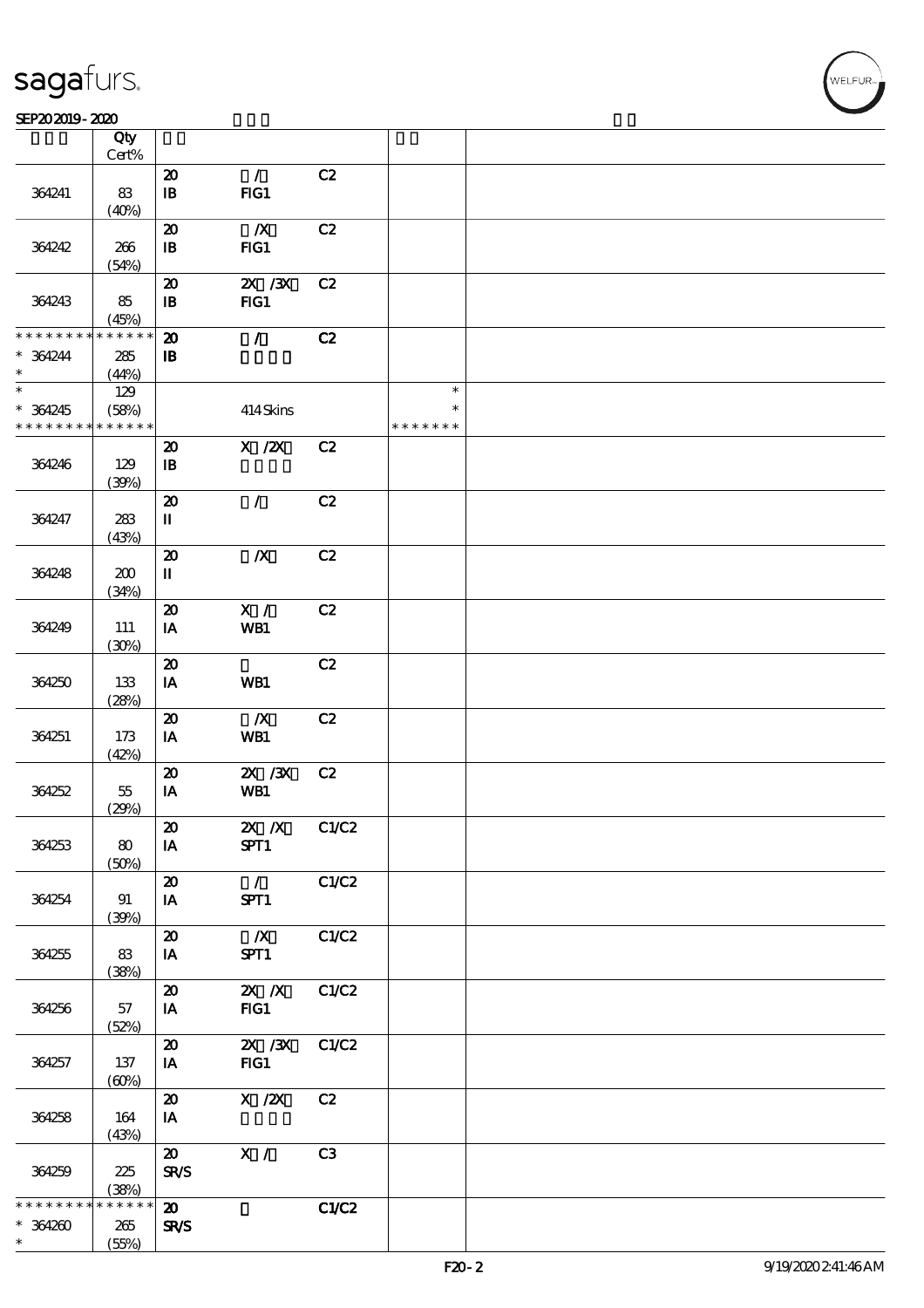| SEP202019-2020 |  |
|----------------|--|
|----------------|--|

|                                          | Qty         |                             |                           |                |               |  |
|------------------------------------------|-------------|-----------------------------|---------------------------|----------------|---------------|--|
| $\ast$                                   | Cert%       |                             |                           |                |               |  |
|                                          | 182         | $\boldsymbol{\mathsf{20}}$  |                           | C1/C2          | $\ast$        |  |
| $* 364261$                               | (54%)       | <b>SR/S</b>                 |                           |                |               |  |
| * * * * * * * *                          | * * * * * * |                             |                           |                | * * * * * * * |  |
|                                          |             | $\boldsymbol{\mathfrak{D}}$ |                           | C <sub>3</sub> |               |  |
| 364262                                   | 139         | <b>SR/S</b>                 |                           |                |               |  |
|                                          | (55%)       |                             |                           |                |               |  |
| * * * * * * * *                          | * * * * * * | $\boldsymbol{\mathbf{z}}$   |                           | C1/C2          |               |  |
| $* 364263$                               | 265         | <b>SR/S</b>                 |                           |                |               |  |
| $\ast$                                   | (69%)       |                             |                           |                |               |  |
| $\ast$                                   | ${\bf 38}$  |                             |                           |                | $\ast$        |  |
| $* 364264$                               | (52%)       |                             | <b>303Skins</b>           |                | ∗             |  |
| * * * * * * * *                          | * * * * * * |                             |                           |                | * * * * * * * |  |
|                                          |             | $\boldsymbol{\mathfrak{D}}$ |                           | C <sub>3</sub> |               |  |
| 364265                                   | 129         | <b>SR/S</b>                 |                           |                |               |  |
|                                          | (54%)       |                             |                           |                |               |  |
|                                          |             | $\boldsymbol{\mathfrak{D}}$ | $\mathbf X$               | C1/C2          |               |  |
| 364266                                   | 218         | <b>SR/S</b>                 |                           |                |               |  |
|                                          | (65%)       |                             |                           |                |               |  |
| * * * * * * * *                          | * * * * * * | $\boldsymbol{\mathfrak{D}}$ | $\boldsymbol{\mathsf{z}}$ | <b>C1/C2</b>   |               |  |
| $* 364267$                               | 245         | SR/S                        |                           |                |               |  |
| $\ast$                                   | (82%)       |                             |                           |                |               |  |
| $\ast$                                   | 45          |                             |                           |                | $\ast$        |  |
| $* 364268$                               | (77%)       |                             | 290Skins                  |                | $\ast$        |  |
| * * * * * * * * <mark>* * * * * *</mark> |             |                             |                           |                | * * * * * * * |  |
| * * * * * * * *                          | * * * * * * | $\boldsymbol{\mathbf{z}}$   | $\mathbf{x}$              | C1/C2          |               |  |
| $* 364269$                               | 265         | SR/S                        |                           |                |               |  |
| $\ast$                                   | (51%)       |                             |                           |                |               |  |
| $\ast$                                   |             |                             |                           |                | $\ast$        |  |
| $* 364270$                               | 230         |                             | $\boldsymbol{2}$          |                | $\ast$        |  |
| $\ast$                                   | (60%)       |                             |                           |                | $\ast$        |  |
| $\ast$                                   | 67          |                             |                           |                | $\ast$        |  |
| $* 364271$                               | (41%)       |                             | 562Skins                  |                | $\ast$        |  |
| * * * * * * * *                          | * * * * * * |                             |                           |                | * * * * * * * |  |
|                                          |             | $\boldsymbol{\mathfrak{D}}$ | $\mathbf{x}$              | C3             |               |  |
| 364272                                   | 164         | <b>SR/S</b>                 |                           |                |               |  |
|                                          | (45%)       |                             |                           |                |               |  |
|                                          |             |                             |                           |                |               |  |

WELFUR<sub>T</sub>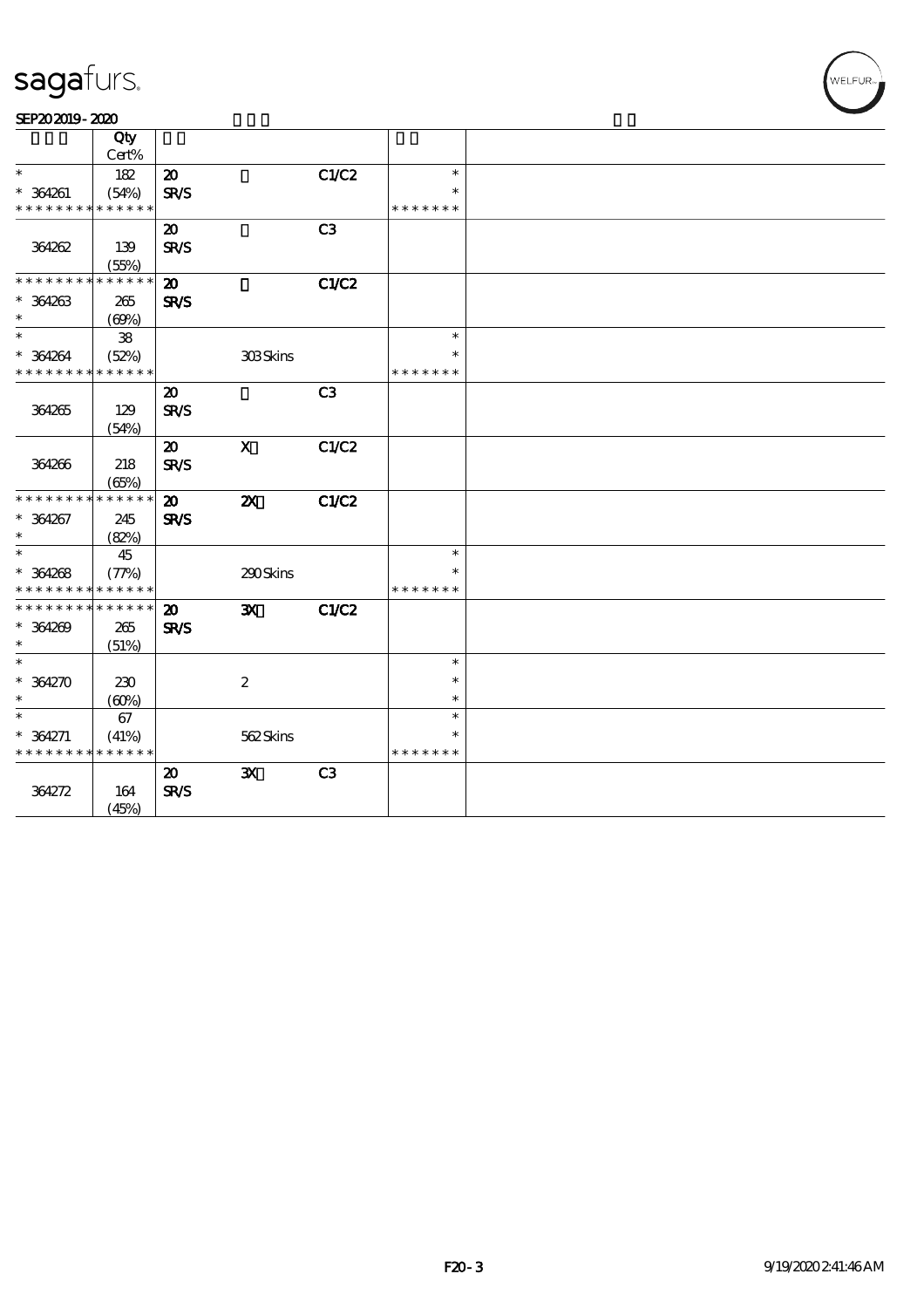### SEP202019-2020

|        | Qty<br>$\mbox{Cert}\%$ |                                       |                           |       |  |
|--------|------------------------|---------------------------------------|---------------------------|-------|--|
|        |                        | 200                                   | $\boldsymbol{\mathsf{Z}}$ | C1/C2 |  |
| 364301 | 110<br>(34%)           | ${\bf s}$                             |                           |       |  |
|        |                        | $\mathbf{o}$                          | $\mathbf{X} \neq$         | C1/C2 |  |
| 364302 | 140<br>(42%)           | ${\bf S\hspace{-.075ex}l}$            |                           |       |  |
|        |                        | $\mathbf O$                           | X /                       | C3    |  |
| 364303 | 106<br>(19%)           | ${\bf S\!I}$                          |                           |       |  |
|        |                        | $\mathbf O$                           |                           | C1/C2 |  |
| 364304 | 156<br>(50%)           | $\mathbf{S}$                          |                           |       |  |
|        |                        | $\mathbf{o}$                          |                           | C3    |  |
| 364305 | 161<br>(28%)           | ${\bf S}$                             |                           |       |  |
|        |                        | $\mathbf O$                           |                           | C1/C2 |  |
| 364306 | 153<br>(56%)           | ${\bf S}$                             |                           |       |  |
|        |                        | $\mathbf O$                           |                           | C3    |  |
| 364307 | 166<br>(34%)           | $\mathbf{S}$                          |                           |       |  |
|        |                        | $\mathbf{o}$                          | $\overline{\mathbf{X}}$   | C1/C2 |  |
| 364308 | $97\,$<br>(49%)        | ${\bf S\!I}$                          |                           |       |  |
|        |                        | $\mathbf 0$                           | $\mathbf X$               | C3    |  |
| 364309 | 84<br>(32%)            | ${\bf S\!I}$                          |                           |       |  |
|        |                        | $\mathbf 0$                           | $\boldsymbol{\mathsf{z}}$ | C1/C2 |  |
| 364310 | 75<br>(48%)            | $\mathbf{S}$                          |                           |       |  |
|        |                        | $\mathbf 0$                           | $\boldsymbol{\mathsf{z}}$ | C3    |  |
| 364311 | 53<br>(20%)            | ${\bf S\!I}$                          |                           |       |  |
|        |                        | $\mathbf 0$                           | $\mathbf{x}$              | C1/C2 |  |
| 364312 | $97\,$<br>(40%)        | $\mathbf{S}$                          |                           |       |  |
|        |                        | $ 0\rangle$                           | $\mathbf{x}$              | C3    |  |
| 364313 | 107<br>(28%)           | ${\bf S}$                             |                           |       |  |
|        |                        | $\mathbf{O}$                          |                           | C2    |  |
| 364314 | 174<br>(35%)           | $\mathbf{B}$                          | WB1                       |       |  |
|        |                        | $\mathbf{o}$                          |                           | C2    |  |
| 364315 | 75<br>(37%)            | ${\bf I\!B}$                          | <b>WB2</b>                |       |  |
|        |                        | $\mathbf{o}$                          |                           | C2    |  |
| 364316 | 173<br>(46%)           | $\mathbf{B}$                          | $HG1$                     |       |  |
|        |                        | 200                                   | $\mathcal{L}$             | C2    |  |
| 364317 | 108<br>(37%)           | $\, {\bf I} \! {\bf B} \,$            |                           |       |  |
|        |                        | 200                                   | $\boldsymbol{X}$          | C2    |  |
| 364318 | 179<br>(38%)           | ${\bf I\!B}$                          |                           |       |  |
|        |                        | $\mathbf 0$                           |                           | C2    |  |
| 364319 | 200<br>(27%)           | $\rm I\hspace{-.1em}I\hspace{-.1em}I$ |                           |       |  |
|        |                        | $\mathbf{o}$                          |                           | C2    |  |
| 364320 | 108<br>(37%)           | $\,$ IA                               | WB1                       |       |  |
|        |                        |                                       |                           |       |  |

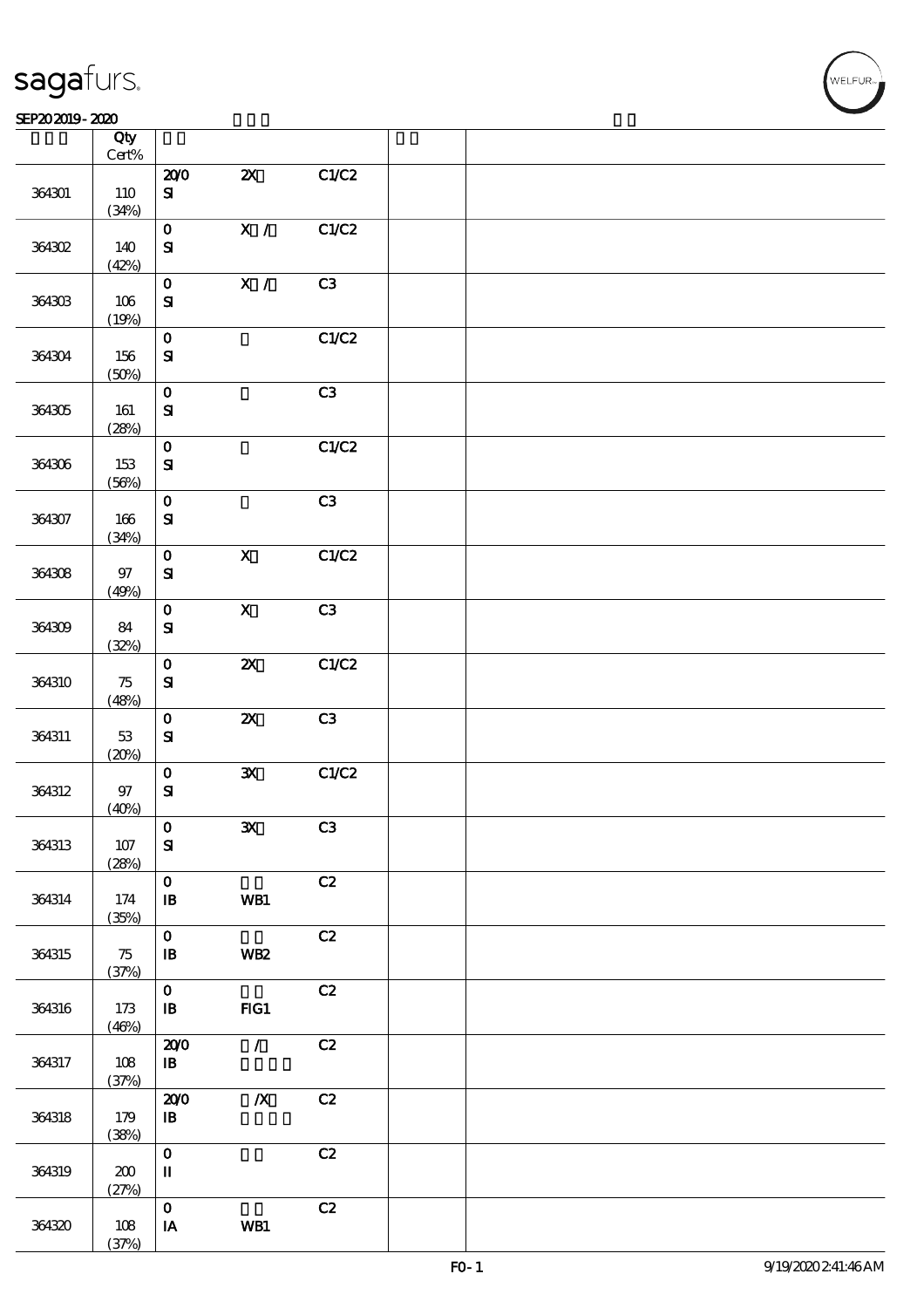$\top$ 

### $S$ EP202019 - 2020  $S$

|        | Qty<br>$Cert\%$ |                             |                           |       |  |
|--------|-----------------|-----------------------------|---------------------------|-------|--|
|        |                 | $\mathbf{O}$                | $\mathcal{L}$             | C1/C2 |  |
| 364321 | 142<br>(41%)    | $\mathbf{IA}$               | SPT1                      |       |  |
|        |                 | $\mathbf{O}$                | $\mathcal{L}$             | C1/C2 |  |
| 364322 | 78<br>(35%)     | IA                          | FG1                       |       |  |
|        |                 | $\mathbf{O}$                | $\boldsymbol{X}$          | C1/C2 |  |
| 364323 | 159<br>(57%)    | IA                          | FG1                       |       |  |
|        |                 | 200                         | $\mathcal{L}$             | C2    |  |
| 364324 | 120<br>(35%)    | IA                          |                           |       |  |
|        |                 | 200                         | $\boldsymbol{X}$          | C2    |  |
| 364325 | 111<br>(45%)    | IA                          |                           |       |  |
|        |                 | 200                         | $\mathbf{x}$              | C1/C2 |  |
| 364326 | 81<br>(41%)     | <b>SR/S</b>                 |                           |       |  |
|        |                 | 200                         | $\boldsymbol{\mathsf{Z}}$ | C1/C2 |  |
| 364327 | 240<br>(30%)    | <b>SR/S</b>                 |                           |       |  |
|        |                 | $\mathbf{O}$                | X /                       | C1/C2 |  |
| 364328 | 201<br>(33%)    | <b>SR/S</b>                 |                           |       |  |
|        |                 | $\mathbf{O}$                | X /                       | C3    |  |
| 364329 | 78<br>(28%)     | <b>SR/S</b>                 |                           |       |  |
|        |                 | $\mathbf{O}$                |                           | C1/C2 |  |
| 364330 | 251<br>(40%)    | <b>SR/S</b>                 |                           |       |  |
|        |                 | $\mathbf{O}$                |                           | C3    |  |
| 364331 | $93\,$<br>(38%) | $S\!R\!S$                   |                           |       |  |
|        |                 | $\mathbf{O}$                |                           | C1/C2 |  |
| 364332 | 149<br>(54%)    | <b>SR/S</b>                 |                           |       |  |
|        |                 | $\mathbf{O}$                |                           | C3    |  |
| 364333 | 87<br>(48%)     | <b>SR/S</b>                 |                           |       |  |
|        |                 | $\mathbf{O}$                | $\mathbf{x}$              | C1/C2 |  |
| 364334 | 100<br>(65%)    | $S\!R\!S$                   |                           |       |  |
| 364335 | 62              | $\mathbf{O}$<br><b>SR/S</b> | $\mathbf X$               | C3    |  |
|        | (66%)           |                             |                           |       |  |
|        |                 | $\mathbf{0}$                | $\boldsymbol{\mathsf{Z}}$ | C1/C2 |  |
| 364336 | 97<br>(76%)     | <b>SR/S</b>                 |                           |       |  |
| 364337 | $195\,$         | $\mathbf{O}$<br>SR/S        | $\mathbf{x}$              | C1/C2 |  |
|        | (50%)           |                             |                           |       |  |
| 364338 | 121             | $\mathbf{O}$<br>SRS         | ${\bf x}$                 | C3    |  |
|        | (41%)           |                             |                           |       |  |

 $\overline{\mathbf{r}}$ 

**VELFUR**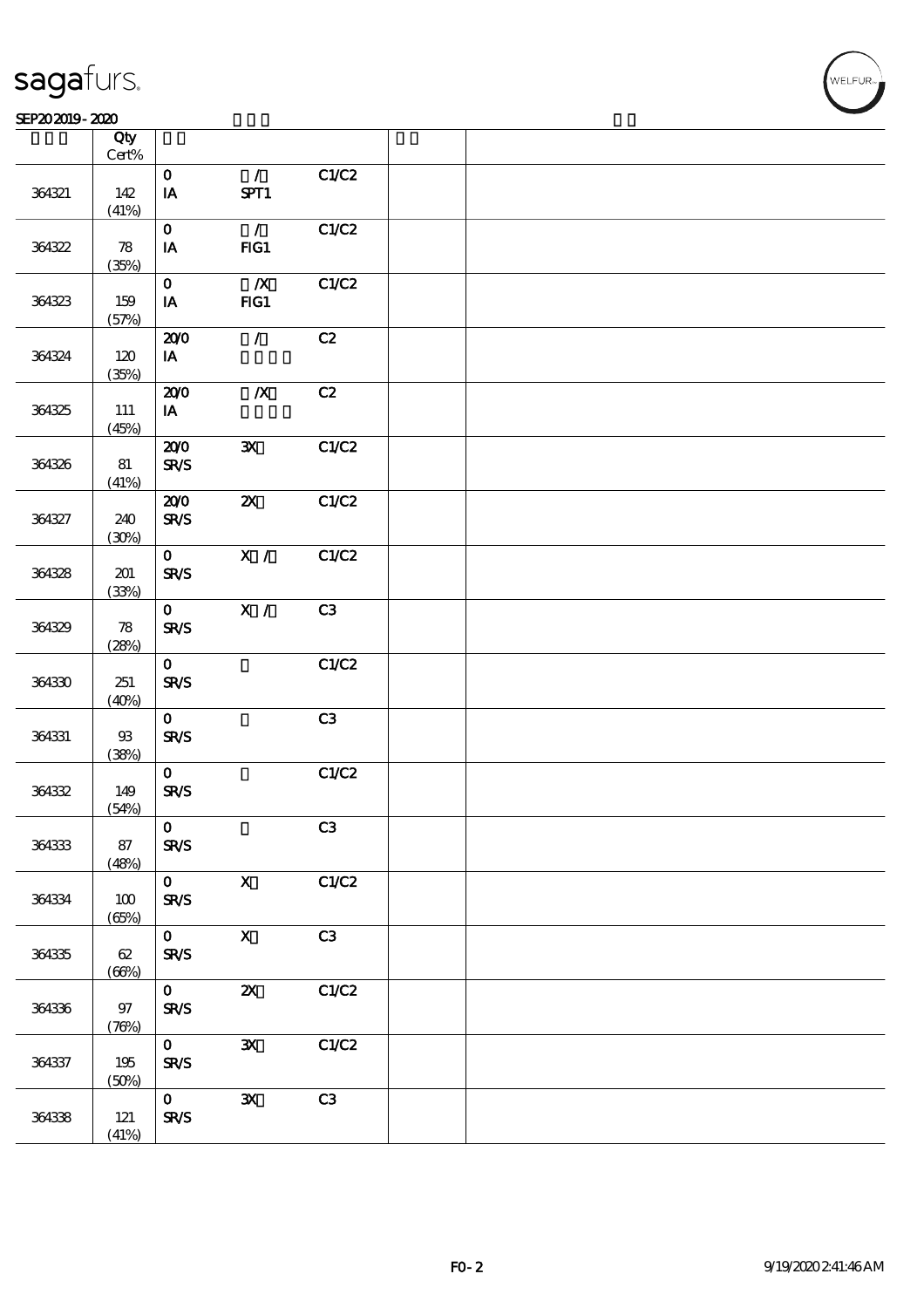### SEP202019-2020

|        | Qty   |                      |                  |       |  |  |  |
|--------|-------|----------------------|------------------|-------|--|--|--|
|        | Cert% |                      |                  |       |  |  |  |
|        |       | 1                    | $\prime$         | C1/C2 |  |  |  |
| 364361 | 305   | ${\bf s}$            |                  |       |  |  |  |
|        | (36%) |                      |                  |       |  |  |  |
|        |       | $\mathbf{1}$         | $\boldsymbol{X}$ | C1/C2 |  |  |  |
| 364362 | 109   | ${\bf s}$            |                  |       |  |  |  |
|        | (30%) |                      |                  |       |  |  |  |
|        |       | 1                    |                  | C2    |  |  |  |
| 364363 | 65    | ${\bf I\!B}$         | FG1              |       |  |  |  |
|        | (33%) |                      |                  |       |  |  |  |
|        |       | 1                    |                  | C2    |  |  |  |
| 364364 | 144   | $\, {\bf I} {\bf B}$ |                  |       |  |  |  |
|        | (38%) |                      |                  |       |  |  |  |
|        |       | 1                    | $\sqrt{ }$       | C1/C2 |  |  |  |
| 364365 | 249   | <b>SAGA</b>          |                  |       |  |  |  |
|        | (31%) |                      |                  |       |  |  |  |
|        |       | 1                    | $\boldsymbol{X}$ | C1/C2 |  |  |  |
| 364366 | 86    | <b>SAGA</b>          |                  |       |  |  |  |
|        | (55%) |                      |                  |       |  |  |  |
|        |       |                      |                  |       |  |  |  |

WELFUR-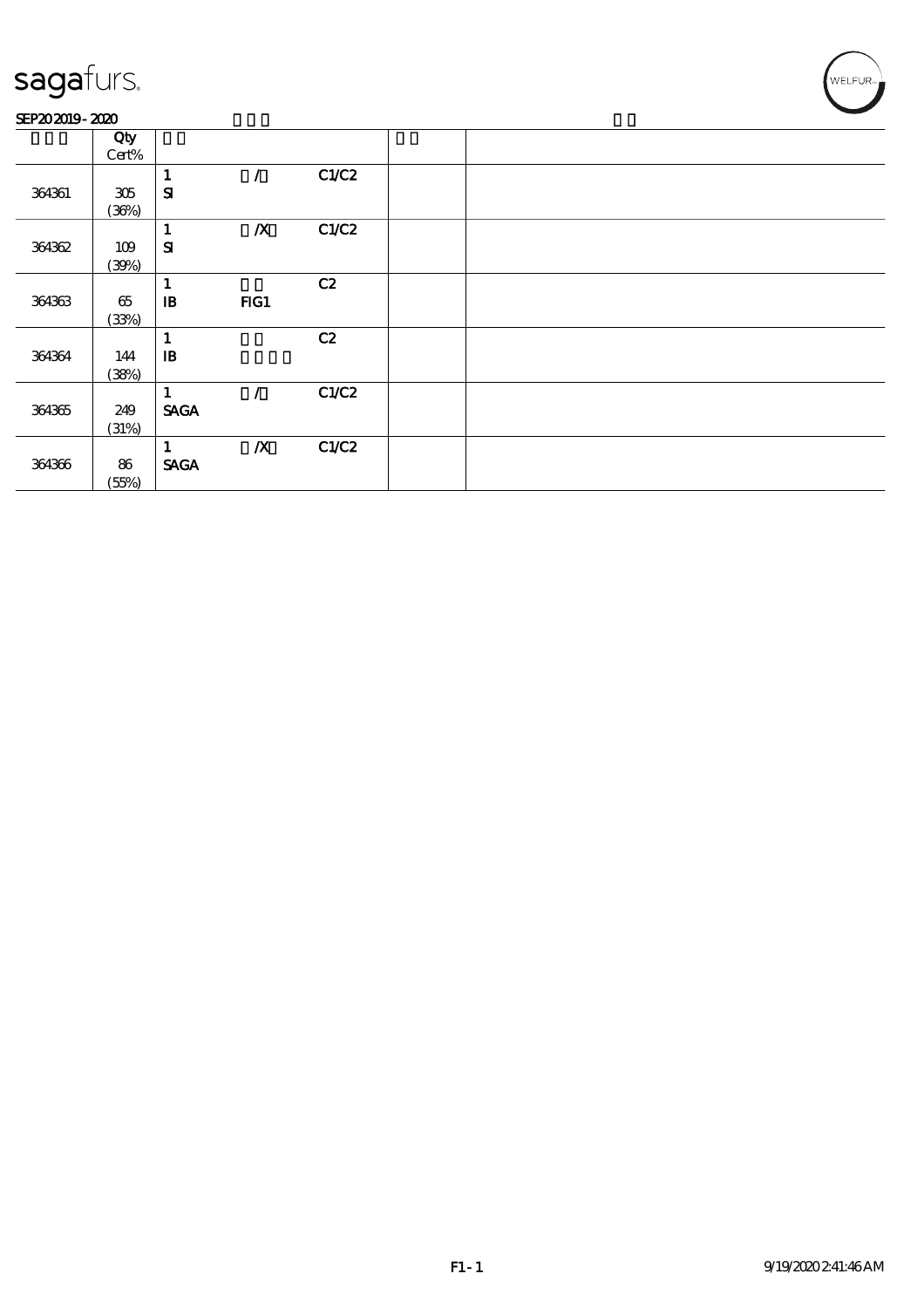#### $SEP202019 - 2020$  $\overline{\phantom{a}}$  Qty  $\overline{\phantom{a}}$

|        | Qty<br>$\mbox{Cert}\%$ |                             |                               |    |  |
|--------|------------------------|-----------------------------|-------------------------------|----|--|
|        |                        | 3020                        |                               | C2 |  |
| 364401 | $35\,$<br>(2%)         | (S)                         | MLD1                          |    |  |
| 36402  | 134                    | 5040<br>(S)                 | $\mathcal{L}$<br>$\mathbf{1}$ | C2 |  |
|        | (30%)                  |                             |                               |    |  |
| 364403 | $99$<br>(43%)          | 5040<br>$\pmb{\text{(S)}}$  | $\mathcal{F}$<br>$\pmb{2}$    | C2 |  |
|        |                        | 5040                        | $\mathcal{L}$                 | C2 |  |
| 364404 | $53\,$<br>(28%)        | (SI)                        | $\mathbf{3}$                  |    |  |
|        |                        | 5040                        | $\mathcal{T}$                 | C2 |  |
| 364405 | 54<br>(33%)            | (S)                         | $\mathbf{3}$                  |    |  |
|        |                        | 40'30                       | X /                           | C2 |  |
| 364406 | 125<br>(32%)           | $\boldsymbol{S}$            | $\mathbf{1}$                  |    |  |
|        |                        | $\pmb{\mathfrak{D}}$        |                               | C2 |  |
| 364407 | 112<br>(40%)           | $\boldsymbol{\mathrm{(S)}}$ | $\mathbf{1}$                  |    |  |
|        |                        | $\pmb{\mathfrak{D}}$        | $\boldsymbol{X}$              | C2 |  |
| 364408 | 119<br>(57%)           | $\boldsymbol{S}$            | $\mathbf{1}$                  |    |  |
|        |                        | 40'30                       | $X \, X$                      | C2 |  |
| 364409 | $59$<br>(25%)          | $\boldsymbol{S}$            | $\mathbf{1}$                  |    |  |
|        |                        | 40'30                       | X /                           | C2 |  |
| 364410 | 61<br>(40%)            | (SI)                        | $\pmb{2}$                     |    |  |
|        |                        | $\pmb{\mathfrak{D}}$        |                               | C2 |  |
| 364411 | 106<br>(54%)           | (SI)                        | $\boldsymbol{2}$              |    |  |
|        |                        | $\boldsymbol{\mathfrak{D}}$ | $\boldsymbol{X}$              | C2 |  |
| 364412 | 149<br>(53%)           | (SI)                        | $\pmb{2}$                     |    |  |
|        |                        | 40 <sup>30</sup>            | $X \, X$                      | C2 |  |
| 364413 | 76<br>(30%)            | (SI)                        | $\mathbf{z}$                  |    |  |
|        |                        | 40'30                       | X /                           | C2 |  |
| 364414 | 44<br>(29%)            | (SI)                        | $\mathbf{3}$                  |    |  |
|        |                        | 40'30                       | X /                           | C2 |  |
| 364415 | $50\,$<br>(36%)        | (S)                         | $\mathbf{3}$                  |    |  |
|        |                        | $\boldsymbol{\mathfrak{D}}$ |                               | C2 |  |
| 364416 | 53<br>(52%)            | (SI)                        | $\mathbf{3}$                  |    |  |
|        |                        | $\boldsymbol{\mathfrak{D}}$ |                               | C2 |  |
| 364417 | 46                     | (S)                         | $\mathbf{3}$                  |    |  |
|        | (32%)                  | $\boldsymbol{\mathfrak{D}}$ | $\boldsymbol{X}$              | C2 |  |
| 364418 | 111<br>(48%)           | (SI)                        | $\mathbf{3}$                  |    |  |
|        |                        | $\boldsymbol{\mathfrak{D}}$ | $\boldsymbol{X}$              | C2 |  |
| 364419 | $83\,$<br>(48%)        | (S)                         | $\mathbf{3}$                  |    |  |
|        |                        | 40'30                       | $\chi$ / $\chi$               | C2 |  |
| 364420 | 48<br>(25%)            | (S)                         | $\mathbf{3}$                  |    |  |

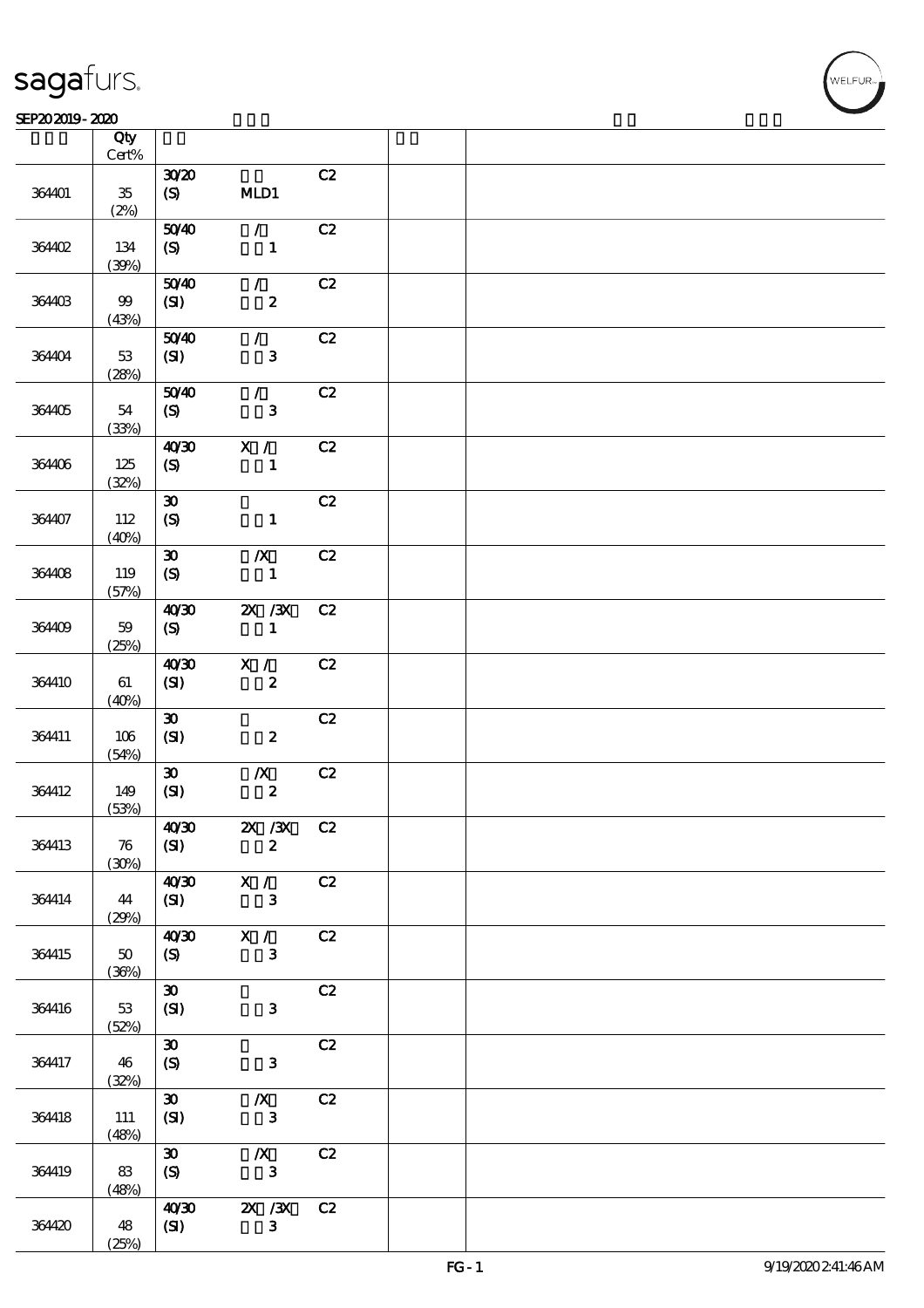#### SEP202019-2020 RHZ

|        | Qty<br>$\mbox{Cert}\%$               |                             |                  |    |  |
|--------|--------------------------------------|-----------------------------|------------------|----|--|
|        |                                      | 40'30                       |                  | C2 |  |
| 364421 | 146<br>(30%)                         | (SI)                        | $\boldsymbol{4}$ |    |  |
|        |                                      | $\boldsymbol{\mathfrak{D}}$ |                  | C2 |  |
| 364422 | 75<br>(57%)                          | $\boldsymbol{\mathrm{(S)}}$ | $\mathbf{1}$     |    |  |
|        |                                      | $\boldsymbol{\mathbf{Z}}$   | $\boldsymbol{X}$ | C2 |  |
| 364423 | $\boldsymbol{\pi}$<br>(64%)          | $\boldsymbol{S}$            | $\mathbf{1}$     |    |  |
|        |                                      | $\boldsymbol{\mathbf{z}}$   |                  | C2 |  |
| 364424 | $\boldsymbol{\pi}$<br>(53%)          | (SI)                        | $\boldsymbol{z}$ |    |  |
|        |                                      | $\boldsymbol{\mathfrak{D}}$ | $\boldsymbol{X}$ | C2 |  |
| 364425 | 126<br>(42%)                         | (SI)                        | $\boldsymbol{z}$ |    |  |
|        |                                      | $\boldsymbol{\mathbf{z}}$   |                  | C2 |  |
| 364426 | 34<br>(47%)                          | (SI)                        | $\mathbf{3}$     |    |  |
|        |                                      | $\boldsymbol{\mathbf{z}}$   |                  | C2 |  |
| 364427 | 40<br>(45%)                          | $\boldsymbol{S}$            | ${\bf 3}$        |    |  |
|        |                                      | $\boldsymbol{\mathfrak{D}}$ | $\boldsymbol{X}$ | C2 |  |
| 364428 | 76<br>(60%)                          | (SI)                        | ${\bf 3}$        |    |  |
|        |                                      | $\boldsymbol{\mathfrak{D}}$ | $\boldsymbol{X}$ | C2 |  |
| 364429 | $\boldsymbol{\pi}$<br>(45%)          | $\boldsymbol{S}$            | ${\bf 3}$        |    |  |
|        |                                      | 200                         | X /              | C2 |  |
| 364430 | $98\,$<br>(29%)                      | (S)                         | $\mathbf{1}$     |    |  |
|        |                                      | 200                         | $X \, X$         | C2 |  |
| 364431 | $52\,$<br>(34%)                      | (S)                         | $\mathbf{1}$     |    |  |
|        |                                      | 200                         | X /              | C2 |  |
| 364432 | $35\,$<br>(57%)                      | (SI)                        | $\boldsymbol{2}$ |    |  |
|        |                                      | $\vert$ 0                   | $\mathcal{L}$    | C2 |  |
| 364433 | $\boldsymbol{\pi}$<br>(41%)          | (SI)                        | $\boldsymbol{z}$ |    |  |
|        |                                      | 200                         | $\chi$ / $\chi$  | C2 |  |
| 364434 | 77<br>(20%)                          | (SI)                        | $\boldsymbol{z}$ |    |  |
|        |                                      | 200                         | X /              | C2 |  |
| 364435 | 31<br>(41%)                          | (SI)                        | $\mathbf{3}$     |    |  |
|        |                                      | 200                         | X /              | C2 |  |
| 364436 | 40<br>(50%)                          | (S)                         | $\mathbf{3}$     |    |  |
|        |                                      | $\mathbf{O}$                | $\mathcal{L}$    | C2 |  |
| 364437 | 88<br>(42%)                          | (SI)                        | $\mathbf{3}$     |    |  |
|        |                                      | 200                         | $\chi$ / $\chi$  | C2 |  |
| 364438 | $\boldsymbol{\mathfrak{D}}$<br>(40%) | (SI)                        | $\mathbf{3}$     |    |  |
|        |                                      | 200                         |                  | C2 |  |
| 364439 | 115<br>(41%)                         | (SI)                        | $\boldsymbol{4}$ |    |  |
|        |                                      | $\mathbf{1}$                |                  | C2 |  |
| 36440  | 50<br>(40%)                          | (SI)                        | $\boldsymbol{z}$ |    |  |

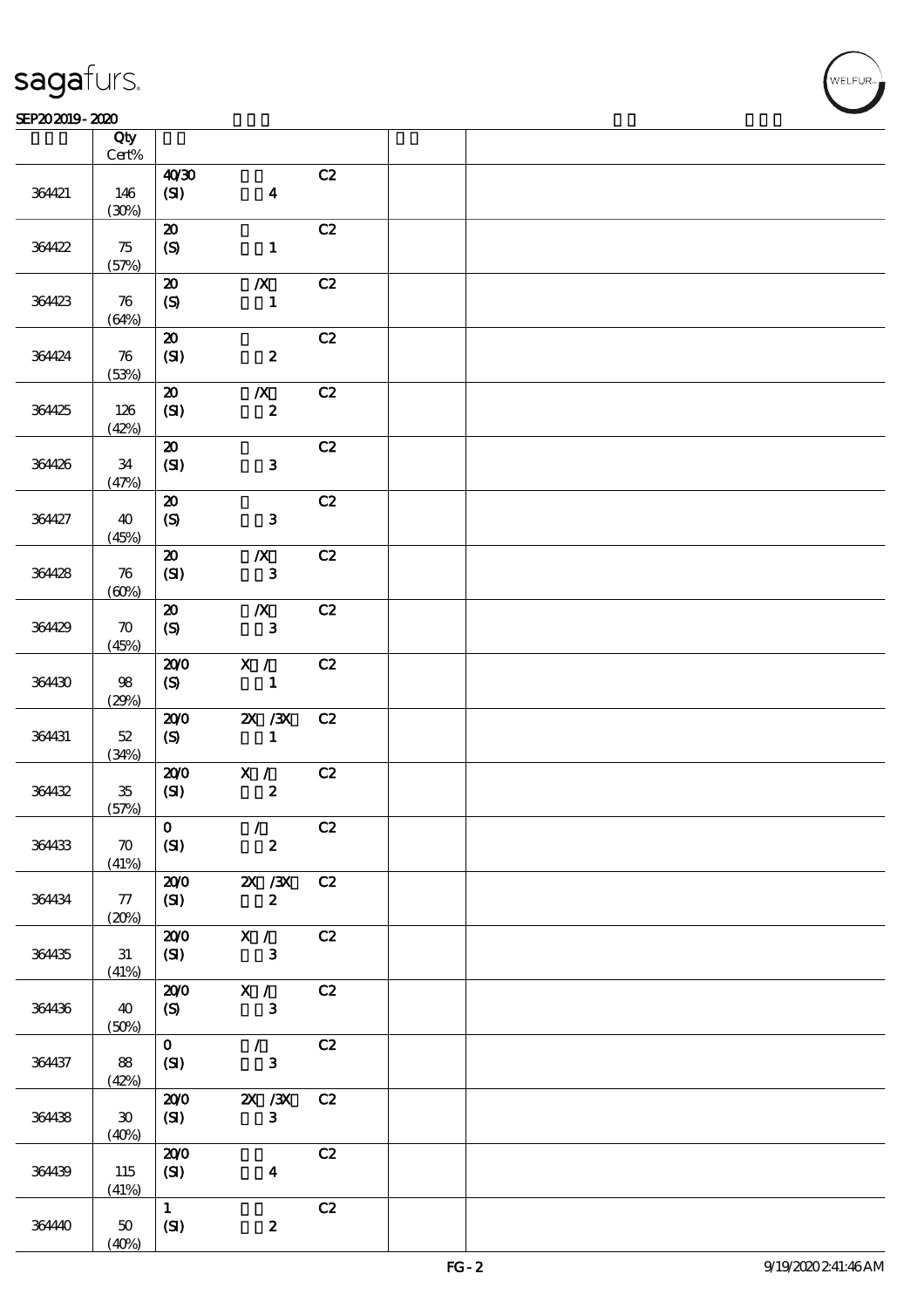### SEP202019-2020

|        | Qty    |              |                  |    |  |
|--------|--------|--------------|------------------|----|--|
|        | Cert%  |              |                  |    |  |
|        |        |              |                  | C2 |  |
| 364441 | 51     | (SI)         | $\mathbf{3}$     |    |  |
|        | (30%)  |              |                  |    |  |
|        |        | 40'30        |                  | C2 |  |
| 364442 | 51     | $\mathbf{m}$ |                  |    |  |
|        | (31%)  |              |                  |    |  |
|        |        | 40'30        |                  | C2 |  |
| 364443 | 65     | $\mathbf{m}$ | $\boldsymbol{z}$ |    |  |
|        | (20%)  |              |                  |    |  |
|        |        | 200          |                  | C2 |  |
| 364444 | 40     | $\mathbf{m}$ |                  |    |  |
|        | (35%)  |              |                  |    |  |
|        |        | 200          |                  | C2 |  |
| 364445 | $55\,$ | $\mathbf m$  | $\boldsymbol{z}$ |    |  |
|        | (27%)  |              |                  |    |  |

WELFUR-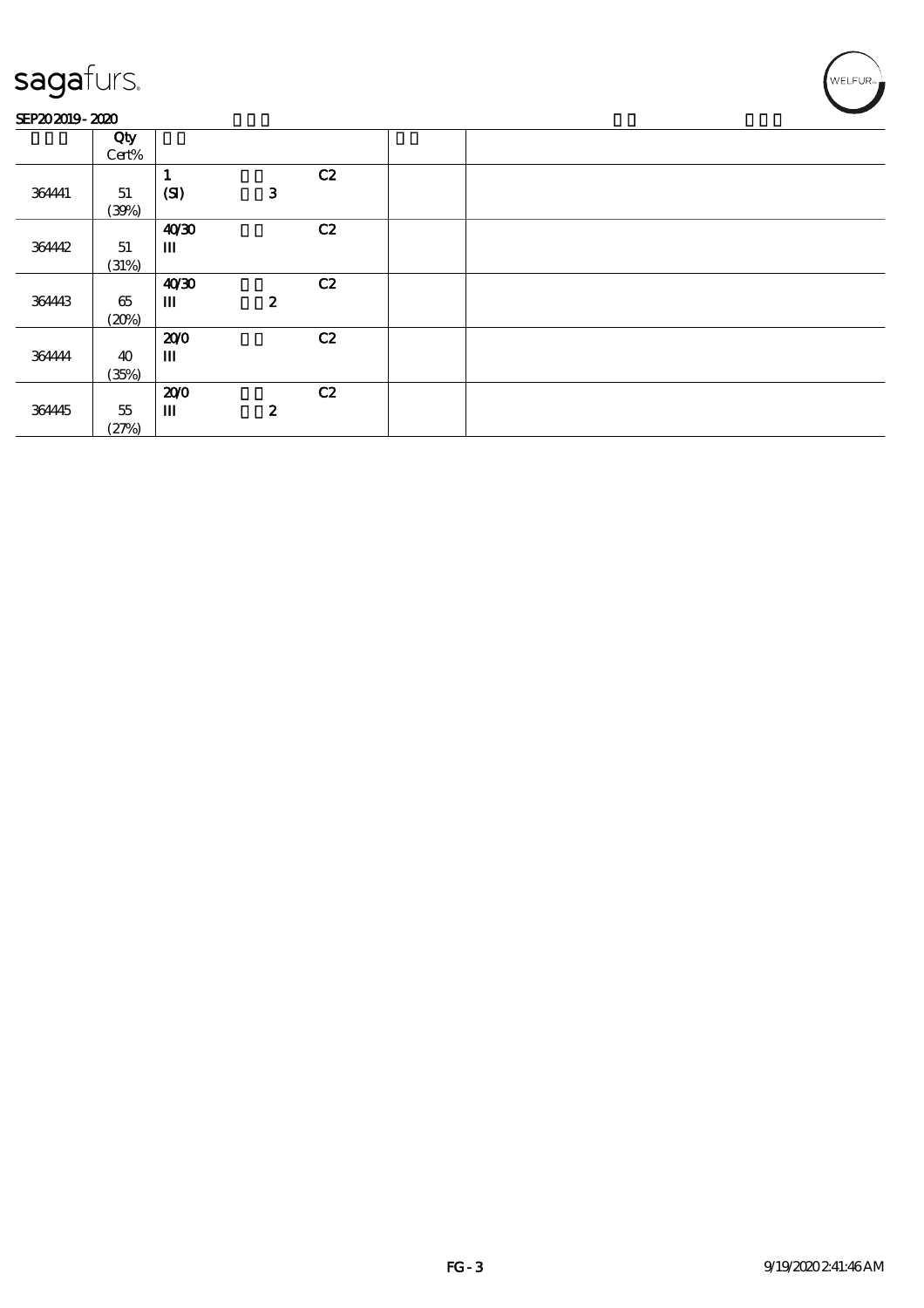### SEP202019-2020

|        | Qty<br>$\mbox{Cert}\%$ |                                     |                         |    |  |
|--------|------------------------|-------------------------------------|-------------------------|----|--|
|        |                        | 5040                                |                         | C2 |  |
| 364481 | $3\!7$<br>(10%)        | (SI)                                |                         |    |  |
|        |                        | 5040                                |                         | C2 |  |
| 364482 | 19<br>(21%)            | (SI)                                | WB1                     |    |  |
|        |                        | 5040                                |                         | C2 |  |
| 364483 | $5\!8$<br>(24%)        | $\pmb{\text{(S)}}$                  |                         |    |  |
|        |                        | 5040                                |                         | C2 |  |
| 364484 | ${\bf 38}$<br>(7%)     | $\boldsymbol{\mathrm{(S)}}$         | WB1                     |    |  |
|        |                        | $\pmb{\mathfrak{D}}$                | $\mathbf{X}$ /          | C2 |  |
| 364485 | $57\,$<br>(49%)        | (SI)                                |                         |    |  |
|        |                        | $\pmb{\mathfrak{D}}$                | $\mathcal{L}$           | C2 |  |
| 364486 | 153<br>(29%)           | (SI)                                |                         |    |  |
|        |                        | $\boldsymbol{\mathfrak{D}}$         | $\mathcal{L}$           | C2 |  |
| 364487 | 64<br>(43%)            | (SI)                                | <b>WB1</b>              |    |  |
|        |                        | $\pmb{\mathfrak{D}}$                | $\mathcal{L}$           | C2 |  |
| 364488 | 118<br>(35%)           | $\boldsymbol{S}$                    |                         |    |  |
|        |                        | $\boldsymbol{\mathfrak{D}}$         | $\mathcal{L}$           | C2 |  |
| 364489 | 106<br>(20%)           | $\pmb{\text{(S)}}$                  | WB1                     |    |  |
|        |                        | $\boldsymbol{\mathfrak{D}}$         | $X \, X$                | C2 |  |
| 364490 | $50\,$<br>(30%)        | (SI)                                |                         |    |  |
|        |                        | $\pmb{\mathfrak{D}}$                | $X \, X$                | C2 |  |
| 364491 | 42<br>(23%)            | (SI)                                | WB1                     |    |  |
|        |                        | $\boldsymbol{\mathfrak{D}}$         | $ZX$ $/3X$              | C2 |  |
| 364492 | 44<br>(34%)            | (S)                                 |                         |    |  |
|        |                        | $\vert x$                           | $\overline{2}X$ /3X     | C2 |  |
| 364493 | 65<br>(36%)            | (S)                                 | WB1                     |    |  |
|        |                        | $\boldsymbol{\mathfrak{D}}$         | $\mathcal{L}$           | C2 |  |
| 364494 | 133<br>(21%)           | (SI)                                |                         |    |  |
|        |                        | $\boldsymbol{\mathsf{20}}$          | $\mathcal{L}$           | C2 |  |
| 364495 | 53<br>(33%)            | (SI)                                | WB1                     |    |  |
|        |                        | $\boldsymbol{\mathsf{20}}$          | $\mathcal{L}$           | C2 |  |
| 364496 | 99<br>(20%)            | $\boldsymbol{S}$                    |                         |    |  |
|        |                        | $\boldsymbol{\mathsf{20}}$          | $\mathcal{L}$           | C2 |  |
| 364497 | 77                     | (S)                                 | WB1                     |    |  |
|        | (33%)                  |                                     |                         |    |  |
| 364498 | 189                    | $\boldsymbol{\mathsf{20}}$<br>(SI)  | $\boldsymbol{X}$        | C2 |  |
|        | (17%)                  |                                     |                         |    |  |
| 364499 | 117                    | $\boldsymbol{\mathfrak{D}}$<br>(SI) | $\boldsymbol{X}$<br>WB1 | C2 |  |
|        | (22%)                  |                                     |                         |    |  |
|        |                        | $\boldsymbol{\mathsf{20}}$          | $\boldsymbol{X}$        | C2 |  |
| 364500 | 127                    | $\boldsymbol{S}$                    |                         |    |  |
|        | (10%)                  |                                     |                         |    |  |

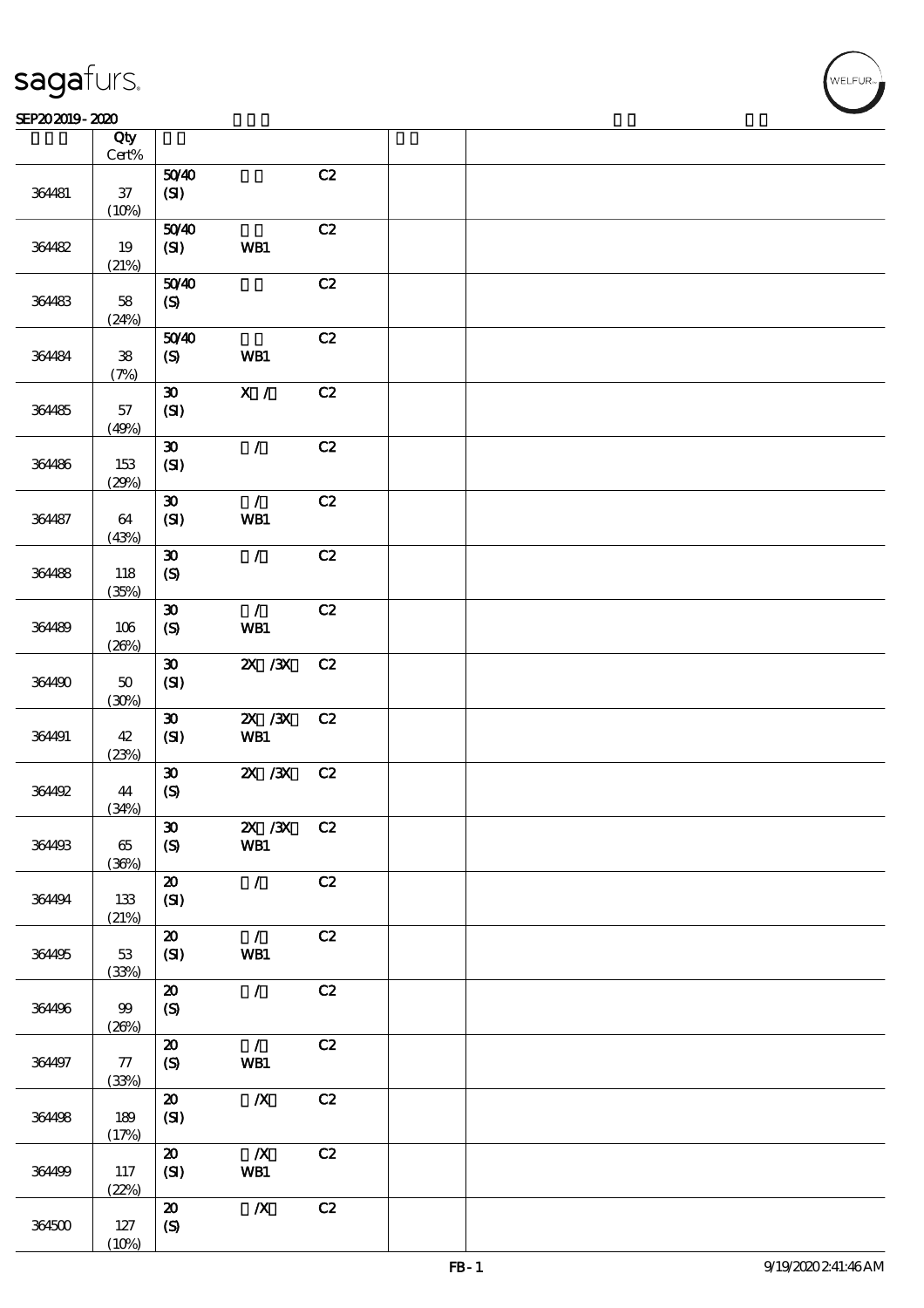#### SEP202019-2020 REPORTED TO A REPORT OF THE SEPENDENT CONTROL AND THE SEPENDENT CONTROL OF THE SEPENDENT CONTROL OF THE SEPENDENT CONTROL OF THE SEPENDENT CONTROL OF THE SEPENDENT CONTROL OF THE SEPENDENT CONTROL OF THE SEP

| SEP202019-2020                         |                                    |                                                 |                                                                                |    |                                   | $\sim$ |
|----------------------------------------|------------------------------------|-------------------------------------------------|--------------------------------------------------------------------------------|----|-----------------------------------|--------|
|                                        | Qty<br>$\mbox{Cert\%}$             |                                                 |                                                                                |    |                                   |        |
| 364501                                 | 85<br>(7%)                         | $\boldsymbol{\mathbf{z}}$<br>$\pmb{\in}$        | $\boldsymbol{X}$<br>WB1                                                        | C2 |                                   |        |
| 364502                                 | 112<br>(30%)                       | $\pmb{\mathcal{Z}}$<br>(SI)                     | $X \, X$                                                                       | C2 |                                   |        |
| 364503                                 | 119<br>(30%)                       | $\boldsymbol{\mathfrak{D}}$<br>(SI)             | $X \, X$<br>WB1                                                                | C2 |                                   |        |
| 364504                                 | 98<br>(18%)                        | $\boldsymbol{\mathbf{z}}$<br>$\pmb{\in}$        | $X \, X$                                                                       | C2 |                                   |        |
| 364505                                 | 59<br>(8%)                         | $\boldsymbol{\mathfrak{D}}$<br>$\boldsymbol{S}$ | $X \, X$<br>WB1                                                                | C2 |                                   |        |
| 364506                                 | 87<br>(27%)                        | $\mathbf{O}$<br>(SI)                            | $\mathcal{L}$                                                                  | C2 |                                   |        |
| 364507                                 | $50\,$<br>(28%)                    | $\mathbf 0$<br>(SI)                             | $\mathcal{L}$<br>WB1                                                           | C2 |                                   |        |
| 364508                                 | $107$<br>(8%)                      | $\mathbf 0$<br>$\boldsymbol{\mathrm{(S)}}$      | $\mathcal{L}$                                                                  | C2 |                                   |        |
| 364509                                 | 84<br>(13%)                        | $\mathbf{o}$<br>$\boldsymbol{S}$                | $\mathcal{L}$<br>WB1                                                           | C2 |                                   |        |
| 364510                                 | $127$<br>(17%)                     | $\mathbf{O}$<br>(SI)                            | $\boldsymbol{\mathrm{X}}$ / $\boldsymbol{\mathrm{Z}}\!\boldsymbol{\mathrm{X}}$ | C2 |                                   |        |
| 364511                                 | 46<br>(28%)                        | $\mathbf 0$<br>(SI)                             | $X$ / $ZX$<br>WB1                                                              | C2 |                                   |        |
| 364512                                 | 86<br>(6%)                         | $\mathbf{o}$<br>$\pmb{\text{(S)}}$              | $X$ / $ZX$                                                                     | C2 |                                   |        |
| 364513                                 | 122<br>(9%)                        | $\mathbf 0$<br>$\mathcal{S}$                    | $X$ / $ZX$<br>WB1                                                              | C2 |                                   |        |
| 364514                                 | 83<br>(37%)                        | $\mathbf{1}$<br>(SI)                            |                                                                                | C2 |                                   |        |
| 364515                                 | 74<br>(22%)                        | $\mathbf{1}$<br>(SI)                            | WB1                                                                            | C2 |                                   |        |
|                                        |                                    |                                                 |                                                                                |    |                                   |        |
| 364517                                 | 48<br>(22%)                        | 5040<br>(SI)                                    | <b>WB2</b>                                                                     | C2 |                                   |        |
| 364518                                 | 181<br>(38%)                       | $\pmb{\mathfrak{D}}$<br>(SI)                    | WB <sub>2</sub>                                                                | C2 |                                   |        |
| * * * * * * *<br>$* 364519$<br>$\ast$  | * * * * * *<br>265<br>(36%)        | $\boldsymbol{\mathbf{z}}$<br>$\mathbf{C}$       | WB <sub>2</sub>                                                                | C2 |                                   |        |
| $\ast$<br>$*364520$<br>* * * * * * * * | $71\,$<br>(36%)<br>$* * * * * * *$ |                                                 | 336Skins                                                                       |    | $\ast$<br>$\ast$<br>* * * * * * * |        |

WELFUR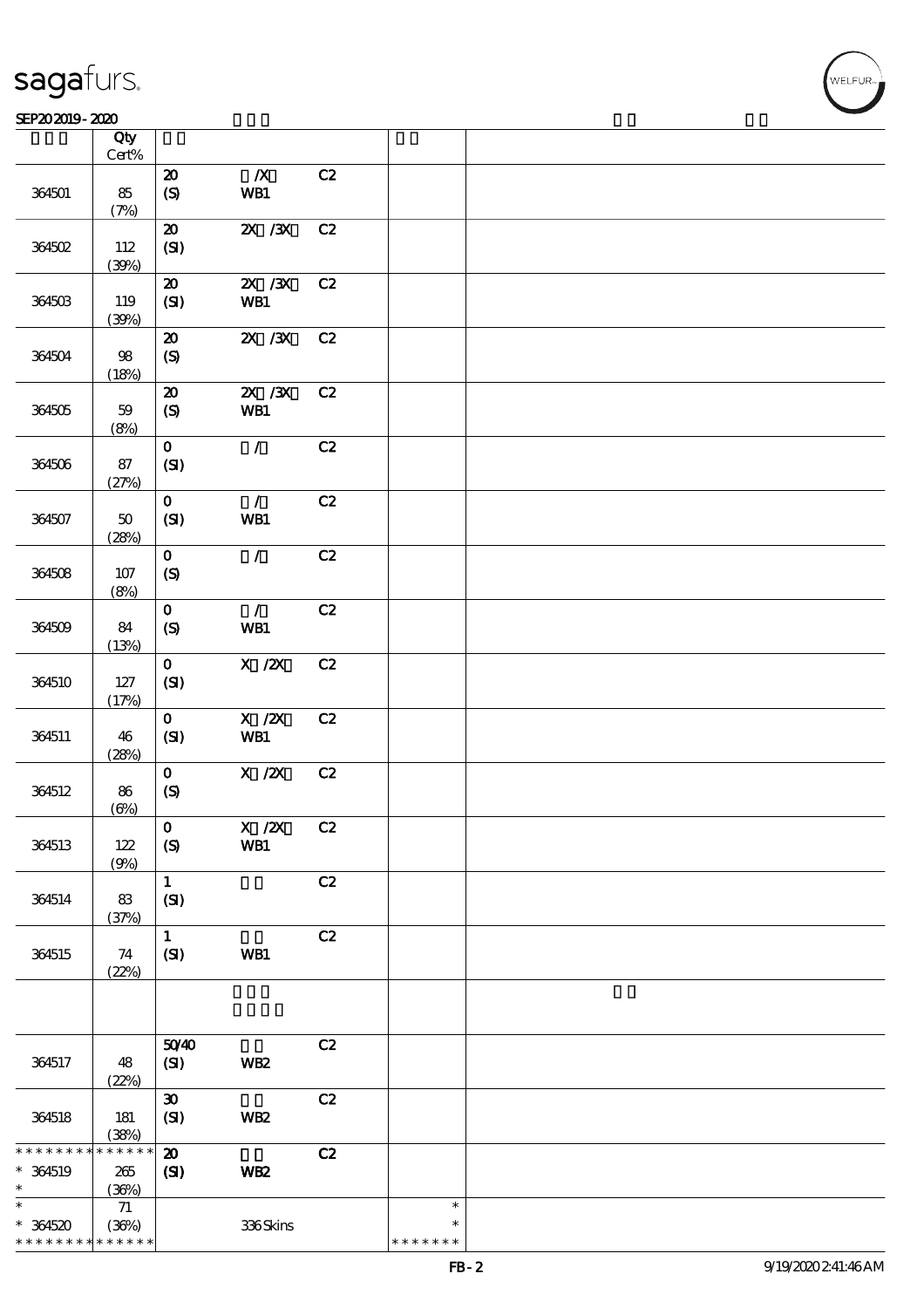| SEP202019-2020 |  |
|----------------|--|
|----------------|--|

|        | Qty             |                           |                  |               |  |
|--------|-----------------|---------------------------|------------------|---------------|--|
|        | $\text{Cert}\%$ |                           |                  |               |  |
|        |                 | $\mathbf{o}$              |                  | C2            |  |
| 364521 | $155\,$         | (SI)                      | WB <sub>2</sub>  |               |  |
|        | (16%)           |                           |                  |               |  |
|        |                 | $\mathbf{1}$              |                  | C2            |  |
| 364522 | $59\,$          | (S)                       | WB <sub>2</sub>  |               |  |
|        | (20%)           |                           |                  |               |  |
|        |                 | 40'30                     |                  | C2            |  |
| 364523 | 40              | (SI)                      | $\boldsymbol{2}$ |               |  |
|        | (30%)           |                           |                  |               |  |
|        |                 | 40'30                     |                  | C2            |  |
| 364524 | $66\,$          | $\pmb{\text{(S)}}$        | $\pmb{2}$        |               |  |
|        | (22%)           |                           |                  |               |  |
|        |                 | ${\bf Z}$                 |                  | C2            |  |
| 364525 | $63\,$          | (SI)                      | $\boldsymbol{2}$ |               |  |
|        | (36%)           |                           |                  |               |  |
|        |                 | $\boldsymbol{\mathbf{z}}$ |                  | C2            |  |
| 364526 | 96              | (S)                       | $\boldsymbol{2}$ |               |  |
|        | (20%)           |                           |                  |               |  |
|        |                 | $\mathbf{o}$              |                  | C2            |  |
| 364527 | $77\,$          | (SI)                      | $\pmb{2}$        |               |  |
|        | (16%)           |                           |                  |               |  |
|        |                 | 200                       |                  | C2            |  |
| 364528 | 101             | (SI)                      | $\mathbf 3$      |               |  |
|        | (28%)           |                           |                  |               |  |
|        |                 | 200                       |                  | C2            |  |
| 364529 | $5\!5$          | $\mathbf{C}$              | ${\bf 5}$        |               |  |
|        | (21%)           |                           |                  |               |  |
|        |                 | 200                       |                  | $\mathbf{C2}$ |  |
| 364530 | $90\,$          | (SI)                      | <b>SHE2</b>      |               |  |
|        | (20%)           |                           |                  |               |  |
|        |                 | 200                       |                  | C2            |  |
| 364531 | 44              | (SI)                      | SHE4             |               |  |
|        | (18%)           |                           |                  |               |  |
|        |                 |                           |                  |               |  |

WELFUR-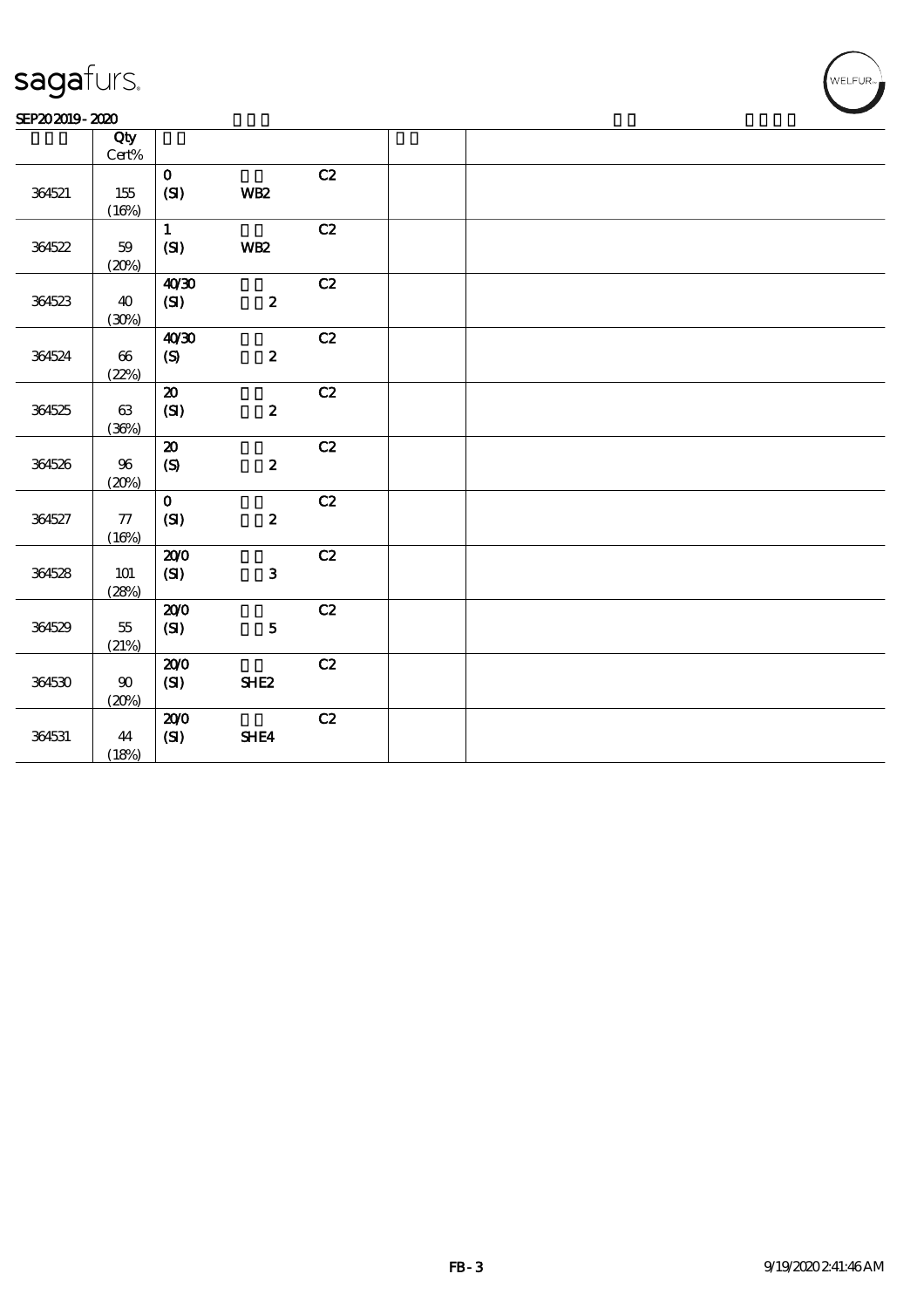| sagafurs.      |       |                             |                  |       |        |  |  | WELFUR <sub>™</sub> |  |
|----------------|-------|-----------------------------|------------------|-------|--------|--|--|---------------------|--|
| SEP202019-2020 |       |                             |                  |       | Female |  |  |                     |  |
|                | Qty   |                             |                  |       |        |  |  |                     |  |
|                | Cert% |                             |                  |       |        |  |  |                     |  |
|                |       | $\boldsymbol{\mathfrak{D}}$ |                  | C1/C2 |        |  |  |                     |  |
| 464001         | 143   | ${\bf s}$                   |                  |       |        |  |  |                     |  |
|                | (29%) |                             |                  |       |        |  |  |                     |  |
|                |       | $\boldsymbol{\mathfrak{D}}$ | $\boldsymbol{X}$ | C1/C2 |        |  |  |                     |  |
| 464002         | 126   | ${\bf s}$                   |                  |       |        |  |  |                     |  |
|                | (20%) |                             |                  |       |        |  |  |                     |  |
|                |       | $\boldsymbol{\mathbf{z}}$   |                  | C1/C2 |        |  |  |                     |  |
| 464003         | 198   | <b>SR/S</b>                 |                  |       |        |  |  |                     |  |
|                | (12%) |                             |                  |       |        |  |  |                     |  |
|                |       | $\boldsymbol{\mathbf{z}}$   |                  | C1/C2 |        |  |  |                     |  |
| 464004         | 130   | <b>SR/S</b>                 |                  |       |        |  |  |                     |  |
|                | (9%)  |                             |                  |       |        |  |  |                     |  |
|                |       | $\boldsymbol{\mathfrak{D}}$ | $\boldsymbol{X}$ | C1/C2 |        |  |  |                     |  |
| 464005         | 190   | <b>SAGA</b>                 |                  |       |        |  |  |                     |  |
|                | (5%)  |                             |                  |       |        |  |  |                     |  |

╭  $\overline{\phantom{0}}$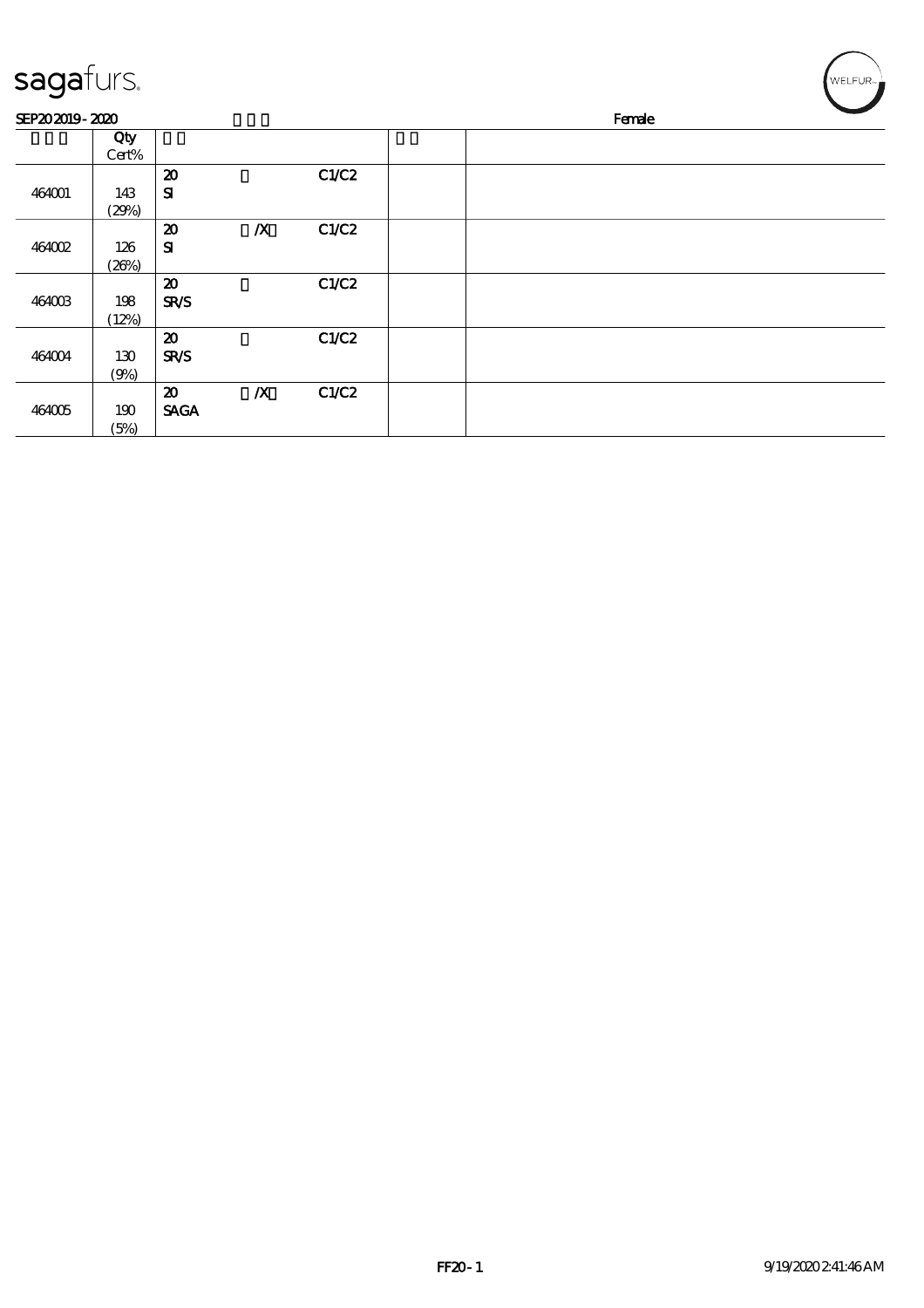| SEP202019-2020 |              |                                           |                           |                |  | Female |  |
|----------------|--------------|-------------------------------------------|---------------------------|----------------|--|--------|--|
|                | Qty          |                                           |                           |                |  |        |  |
|                | Cert%        |                                           |                           |                |  |        |  |
| 464041         | 139<br>(47%) | $\mathbf O$<br>$\mathbf{S}$               | 3X /2X                    | C1/C2          |  |        |  |
| 464042         | 152<br>(34%) | $\mathbf{o}$<br>${\bf S}$                 | $X$ $N$                   | C1/C2          |  |        |  |
| 464043         | 34<br>(20%)  | $\mathbf O$<br>${\bf S\!I}$               | $X$ $N$                   | C <sub>3</sub> |  |        |  |
| 464044         | 185<br>(50%) | $\mathbf O$<br>$\mathbf{S}$               | $\mathbf X$               | C1/C2          |  |        |  |
| 464045         | 160<br>(33%) | $\mathbf O$<br>${\bf S}$                  |                           | C1/C2          |  |        |  |
| 464046         | 190<br>(25%) | 200<br>${\bf s}$                          |                           | C1/C2          |  |        |  |
| 464047         | 29<br>(27%)  | $\bf{0}$<br>$\mathbf{S}$                  |                           | C3             |  |        |  |
| 464048         | 105<br>(47%) | $\mathbf O$<br>${\bf S}$                  | X /                       | C <sub>3</sub> |  |        |  |
| 464049         | 450<br>(48%) | $\mathbf 0$<br>${\bf S\hspace{-.075ex}I}$ |                           | C1/C2          |  |        |  |
| 464050         | 445<br>(57%) | 200<br>$\bf S$                            |                           | C1/C2          |  |        |  |
| 464051         | 83<br>(42%)  | $\mathbf O$<br>${\bf s}$                  |                           | C3             |  |        |  |
| 464052         | 169<br>(21%) | 200<br>${\bf S}$                          |                           | C <sub>3</sub> |  |        |  |
| 464053         | 131<br>(64%) | $\mathbf 0$<br>${\bf S}$                  | $\boldsymbol{X}$          | C1/C2          |  |        |  |
| 464054         | 25<br>(24%)  | $\mathbf 0$<br>${\bf s}$                  | $\boldsymbol{X}$          | C3             |  |        |  |
| 464055         | 209<br>(51%) | 200<br>${\bf s}$                          | $X$ / $ZX$                | C1/C2          |  |        |  |
| 464056         | 40<br>(37%)  | 200<br>${\bf s}$                          | $X$ / $ZX$                | C3             |  |        |  |
| 464057         | 89<br>(80%)  | $\mathbf{O}$<br>${\bf S\!I}$              | $\boldsymbol{\mathsf{X}}$ | C1/C2          |  |        |  |
| 464058         | 10B<br>(16%) | 200<br>${\bf s}$                          | $X \, X$                  | C1/C2          |  |        |  |
| 464059         | 42<br>(38%)  | $\mathbf{o}$<br>${\bf S}$                 | 2X / 3X                   | C3             |  |        |  |
| 464060         | 182          | $\mathbf{o}$<br>${\bf s}$                 | $\mathbf{x}$              | C1/C2          |  |        |  |

sagafurs.

(52%)

WELFUR<sub>"</sub>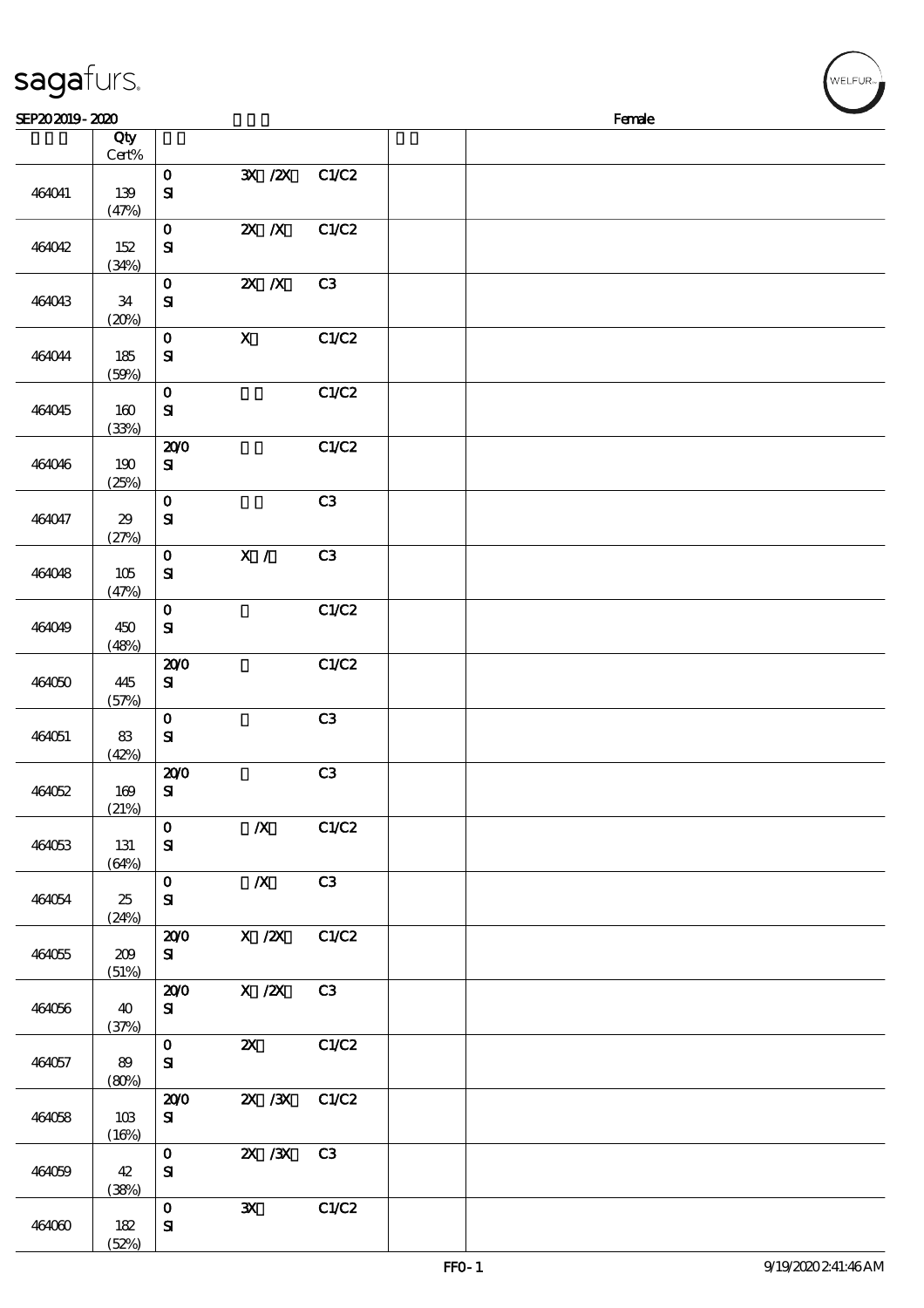| sagafurs.      |                       |                               |                                                                                                                                                                                                                                                                                                                                 |                |  |        | WELFUR <sub>™</sub> |
|----------------|-----------------------|-------------------------------|---------------------------------------------------------------------------------------------------------------------------------------------------------------------------------------------------------------------------------------------------------------------------------------------------------------------------------|----------------|--|--------|---------------------|
| SEP202019-2020 |                       |                               |                                                                                                                                                                                                                                                                                                                                 |                |  | Female |                     |
|                | Qty<br>Cert%          |                               |                                                                                                                                                                                                                                                                                                                                 |                |  |        |                     |
|                |                       | $\mathbf 0$                   | ${\bf x}$                                                                                                                                                                                                                                                                                                                       | C3             |  |        |                     |
| 464061         | ${\bf 39}$            | ${\bf s}$                     |                                                                                                                                                                                                                                                                                                                                 |                |  |        |                     |
|                | (51%)                 |                               |                                                                                                                                                                                                                                                                                                                                 |                |  |        |                     |
|                |                       | $\mathbf{o}$                  | $X$ $N$                                                                                                                                                                                                                                                                                                                         | C2             |  |        |                     |
| 464062         | 210                   | $\, {\bf I} \! {\bf B} \,$    | FG1                                                                                                                                                                                                                                                                                                                             |                |  |        |                     |
|                | (34%)                 |                               |                                                                                                                                                                                                                                                                                                                                 |                |  |        |                     |
|                |                       | $\mathbf 0$                   |                                                                                                                                                                                                                                                                                                                                 | C2             |  |        |                     |
| 464063         | 102                   | $\, {\bf B}$                  | $HG1$                                                                                                                                                                                                                                                                                                                           |                |  |        |                     |
|                | (35%)                 |                               |                                                                                                                                                                                                                                                                                                                                 |                |  |        |                     |
|                |                       | $\mathbf O$                   |                                                                                                                                                                                                                                                                                                                                 | C2             |  |        |                     |
| 464064         | 170                   | ${\bf I\!B}$                  | FIG1                                                                                                                                                                                                                                                                                                                            |                |  |        |                     |
|                | (46%)                 | $\mathbf{o}$                  |                                                                                                                                                                                                                                                                                                                                 | C <sub>3</sub> |  |        |                     |
| 464065         | 144                   | $\, {\bf I} \! {\bf B} \,$    | FIG1                                                                                                                                                                                                                                                                                                                            |                |  |        |                     |
|                | (41%)                 |                               |                                                                                                                                                                                                                                                                                                                                 |                |  |        |                     |
|                |                       | $\mathbf 0$                   | $\boldsymbol{X}$                                                                                                                                                                                                                                                                                                                | C3             |  |        |                     |
| 464066         | 96                    | $\, {\bf B}$                  | FIG1                                                                                                                                                                                                                                                                                                                            |                |  |        |                     |
|                | (30%)                 |                               |                                                                                                                                                                                                                                                                                                                                 |                |  |        |                     |
|                |                       | $\mathbf 0$                   | $X$ / $ZX$                                                                                                                                                                                                                                                                                                                      | C2             |  |        |                     |
| 464067         | 352                   | ${\bf I\!B}$                  | FG1                                                                                                                                                                                                                                                                                                                             |                |  |        |                     |
|                | (46%)                 |                               |                                                                                                                                                                                                                                                                                                                                 |                |  |        |                     |
|                |                       | $\mathbf 0$                   | $ZX$ / $ZX$                                                                                                                                                                                                                                                                                                                     | C <sub>3</sub> |  |        |                     |
| 464068         | 231                   | $\, {\bf I} \! {\bf B} \,$    | $HG1$                                                                                                                                                                                                                                                                                                                           |                |  |        |                     |
|                | (34%)                 |                               | $\mathbf{X}$ / $\mathbf{X}$                                                                                                                                                                                                                                                                                                     |                |  |        |                     |
| 464069         | 42                    | $\mathbf O$<br>$\mathbf{B}$   |                                                                                                                                                                                                                                                                                                                                 | C2             |  |        |                     |
|                | (28%)                 |                               |                                                                                                                                                                                                                                                                                                                                 |                |  |        |                     |
|                |                       | $\mathbf O$                   | X /                                                                                                                                                                                                                                                                                                                             | C2             |  |        |                     |
| 464070         | 262                   | $\, {\bf I} \! {\bf B} \,$    |                                                                                                                                                                                                                                                                                                                                 |                |  |        |                     |
|                | (40%)                 |                               |                                                                                                                                                                                                                                                                                                                                 |                |  |        |                     |
|                |                       | $\mathbf 0$                   |                                                                                                                                                                                                                                                                                                                                 | C2             |  |        |                     |
| 464071         | $\boldsymbol{\omega}$ | ${\bf I\!B}$                  |                                                                                                                                                                                                                                                                                                                                 |                |  |        |                     |
|                | (28%)                 |                               |                                                                                                                                                                                                                                                                                                                                 |                |  |        |                     |
|                |                       | $\mathbf 0$                   | $\mathcal{L}$                                                                                                                                                                                                                                                                                                                   | C2             |  |        |                     |
| 464072         | 215                   | $\, {\bf I} \! {\bf B} \,$    |                                                                                                                                                                                                                                                                                                                                 |                |  |        |                     |
|                | (44%)                 | $\mathbf{o}$                  | $\boldsymbol{X}$                                                                                                                                                                                                                                                                                                                | C2             |  |        |                     |
| 464073         | $37\,$                | $\mathbf{B}$                  |                                                                                                                                                                                                                                                                                                                                 |                |  |        |                     |
|                | (24%)                 |                               |                                                                                                                                                                                                                                                                                                                                 |                |  |        |                     |
|                |                       | $\mathbf{O}$                  | X / ZX                                                                                                                                                                                                                                                                                                                          | C2             |  |        |                     |
| 464074         | 175                   | $\mathbf{B}$                  |                                                                                                                                                                                                                                                                                                                                 |                |  |        |                     |
|                | (41%)                 |                               |                                                                                                                                                                                                                                                                                                                                 |                |  |        |                     |
|                |                       | $\mathbf{0}$                  | 2X / 3X C 2                                                                                                                                                                                                                                                                                                                     |                |  |        |                     |
| 464075         | 33                    | $\mathbf{B}$                  |                                                                                                                                                                                                                                                                                                                                 |                |  |        |                     |
|                | (21%)                 | $\mathbf{0}$                  | $\overline{X}$ /                                                                                                                                                                                                                                                                                                                | C2             |  |        |                     |
| 464076         | 186                   | $\mathbf I$                   |                                                                                                                                                                                                                                                                                                                                 |                |  |        |                     |
|                | (58%)                 |                               |                                                                                                                                                                                                                                                                                                                                 |                |  |        |                     |
|                |                       | $\mathbf{O}$                  | $\boldsymbol{\alpha}$                                                                                                                                                                                                                                                                                                           | C1/C2          |  |        |                     |
| 464077         | 126                   | <b>SR/S</b>                   |                                                                                                                                                                                                                                                                                                                                 |                |  |        |                     |
|                | (36%)                 |                               |                                                                                                                                                                                                                                                                                                                                 |                |  |        |                     |
|                |                       | $\mathbf{O}$                  | $\boldsymbol{\mathsf{Z}}$                                                                                                                                                                                                                                                                                                       | C3             |  |        |                     |
| 464078         | 41                    | <b>SR/S</b>                   |                                                                                                                                                                                                                                                                                                                                 |                |  |        |                     |
|                | (31%)                 | $\mathbf{O}$                  | $\mathbf{X}$                                                                                                                                                                                                                                                                                                                    | C1/C2          |  |        |                     |
| 464079         | 294                   | <b>SR/S</b>                   |                                                                                                                                                                                                                                                                                                                                 |                |  |        |                     |
|                | (41%)                 |                               |                                                                                                                                                                                                                                                                                                                                 |                |  |        |                     |
|                |                       | $\mathbf{O}$ and $\mathbf{O}$ | $\mathbf x$ and $\mathbf x$ and $\mathbf x$ and $\mathbf x$ and $\mathbf x$ and $\mathbf x$ and $\mathbf x$ and $\mathbf x$ and $\mathbf x$ and $\mathbf x$ and $\mathbf x$ and $\mathbf x$ and $\mathbf x$ and $\mathbf x$ and $\mathbf x$ and $\mathbf x$ and $\mathbf x$ and $\mathbf x$ and $\mathbf x$ and $\mathbf x$ and | C1/C2          |  |        |                     |

464080 161

 $(9%)$ 

SAGA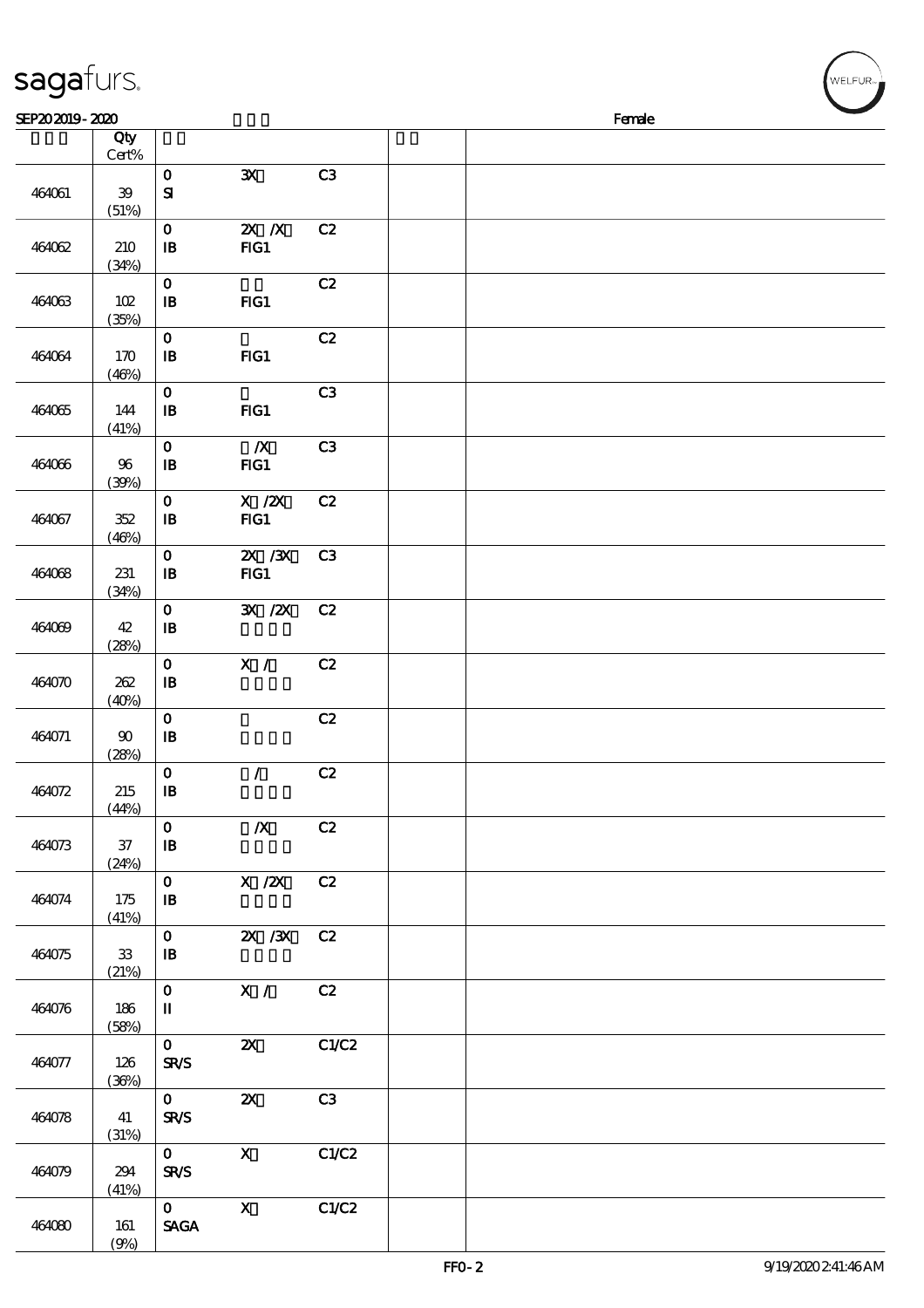| sagafurs.                                                        |                 |                             |                                    |                |                                   |        |  |
|------------------------------------------------------------------|-----------------|-----------------------------|------------------------------------|----------------|-----------------------------------|--------|--|
| SEP202019-2020                                                   |                 |                             |                                    |                |                                   | Female |  |
|                                                                  | Qty<br>$Cert\%$ |                             |                                    |                |                                   |        |  |
| 464081                                                           | 196<br>(37%)    | $\mathbf{O}$<br><b>SR/S</b> |                                    | C3             |                                   |        |  |
| * * * * * * * * * * * * * *<br>$* 464082$<br>$\ast$              | 445<br>(51%)    | $\mathbf{O}$<br><b>SAGA</b> |                                    | C1/C2          |                                   |        |  |
| $\ast$<br>$* 464083$<br>* * * * * * * * <mark>* * * * * *</mark> | 287<br>(67%)    |                             | 732Skins                           |                | $\ast$<br>$\ast$<br>* * * * * * * |        |  |
| 464084                                                           | 124<br>(37%)    | $\mathbf{O}$<br><b>SR/S</b> |                                    | C3             |                                   |        |  |
| 464085                                                           | 442<br>(62%)    | $\mathbf{O}$<br><b>SAGA</b> |                                    | C1/C2          |                                   |        |  |
| 464086                                                           | 105<br>(29%)    | $\mathbf{O}$<br><b>SR/S</b> |                                    | C3             |                                   |        |  |
| 464087                                                           | 175<br>(21%)    | 200<br><b>SR/S</b>          | $\mathcal{L}$                      | C3             |                                   |        |  |
| 464088                                                           | 264<br>(71%)    | $\mathbf{O}$<br><b>SR/S</b> | $\boldsymbol{X}$                   | C1/C2          |                                   |        |  |
| 464089                                                           | 38<br>(23%)     | $\mathbf{O}$<br><b>SR/S</b> | $\boldsymbol{X}$                   | C3             |                                   |        |  |
| 464090                                                           | 10B<br>(81%)    | $\mathbf{O}$<br><b>SR/S</b> | $\pmb{\mathsf{zx}}$                | C1/C2          |                                   |        |  |
| 464091                                                           | 122<br>(31%)    | $\mathbf{O}$<br><b>SR/S</b> | $X \, X$                           | C <sub>3</sub> |                                   |        |  |
| 464092                                                           | 281<br>(31%)    | $\mathbf{0}$<br><b>SR/S</b> | $\mathbf{x}$                       | C1/C2          |                                   |        |  |
| 464093                                                           | 89<br>(37%)     | $\mathbf{O}$<br><b>SR/S</b> | $\mathbf{x}$                       | C3             |                                   |        |  |
| 464094                                                           | 74<br>(20%)     | $\mathbf{O}$<br>IA          | $\mathbb{X}$<br>SPT1               | C1/C2          |                                   |        |  |
| 464095                                                           | 104<br>(37%)    | $\mathbf{O}$<br>IA          | $\mathbf X$<br>FG1                 | C1/C2          |                                   |        |  |
| 464096                                                           | 169<br>(27%)    | $\mathbf{O}$<br><b>IA</b>   | $HG1$                              | C1/C2          |                                   |        |  |
| 464097                                                           | 207<br>(9%)     | 200<br>$I$ A                | $HG1$                              | C1/C2          |                                   |        |  |
| 464098                                                           | 346<br>(41%)    | $\mathbf{O}$<br>IA          | $\mathbf{X}$ / $\mathbf{X}$<br>FG1 | C1/C2          |                                   |        |  |
| 464099                                                           | 99<br>(24%)     | $\mathbf{O}$<br>IA          | 3X / ZX                            | C2             |                                   |        |  |
| 464100                                                           | 207             | $\mathbf{O}$<br>IA          | X / C2                             |                |                                   |        |  |

(25%)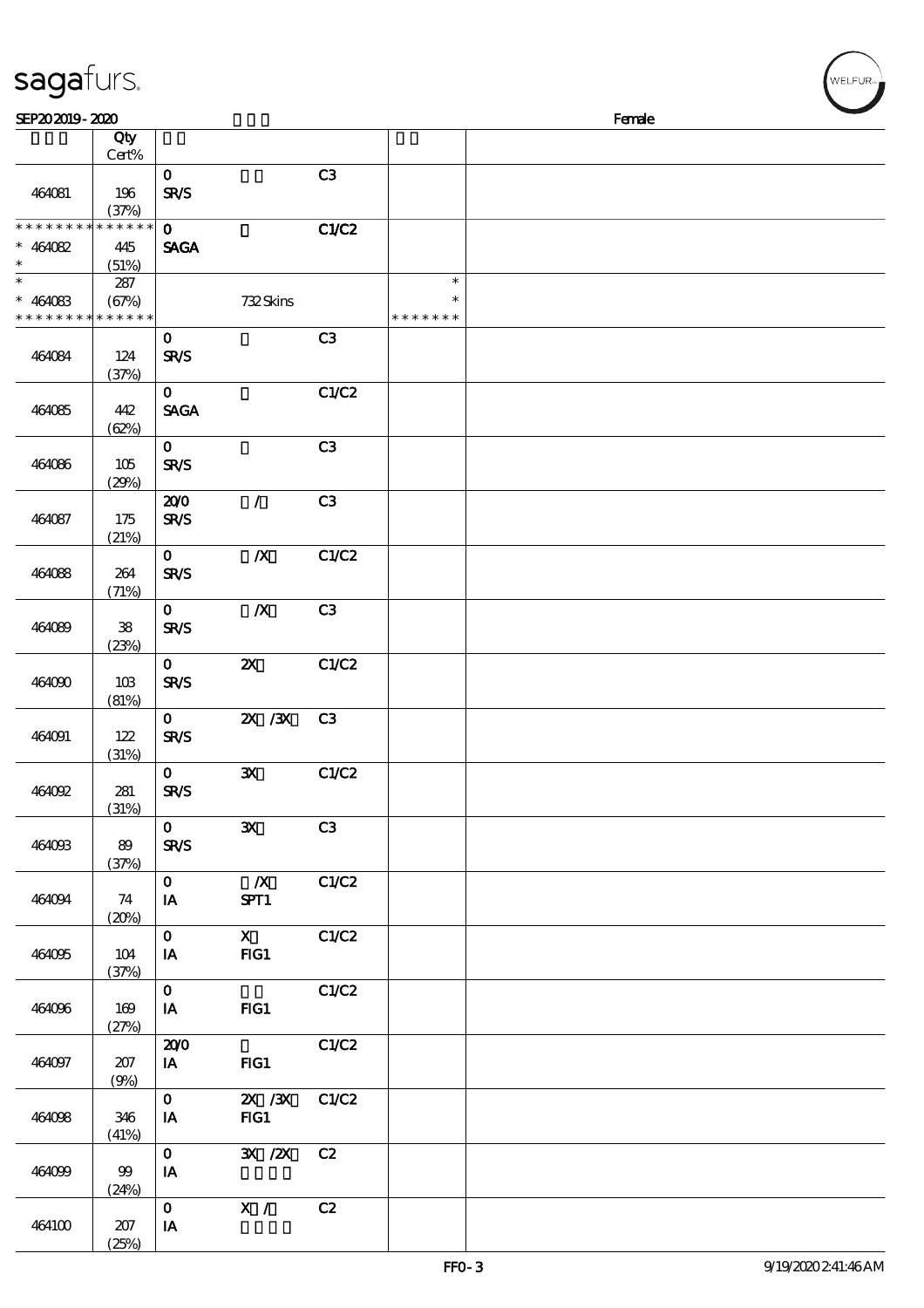| sagafurs.      |              |                             |                  |       |  |        | WELFUR <sub>™</sub> |
|----------------|--------------|-----------------------------|------------------|-------|--|--------|---------------------|
| SEP202019-2020 |              |                             |                  |       |  | Female |                     |
|                | Qty<br>Cert% |                             |                  |       |  |        |                     |
| 464101         | 113<br>(35%) | $\mathbf{o}$<br>IA          | $\boldsymbol{X}$ | C2    |  |        |                     |
| 464102         | 188<br>(25%) | $\mathbf{o}$<br>$I\!\!A$    | $X$ / $ZX$       | C2    |  |        |                     |
| 464103         | 87<br>(34%)  | $\mathbf{o}$<br>IA          | $X \, X$         | C2    |  |        |                     |
| 464104         | 193<br>(51%) | $\mathbf{o}$<br><b>SROY</b> |                  | C1/C2 |  |        |                     |
| 464105         | 119<br>(49%) | $\mathbf{o}$<br><b>SROY</b> |                  | C1/C2 |  |        |                     |
| 464106         | 137<br>(40%) | $\mathbf 0$<br><b>SROY</b>  |                  | C1/C2 |  |        |                     |

╭  $\overline{\phantom{0}}$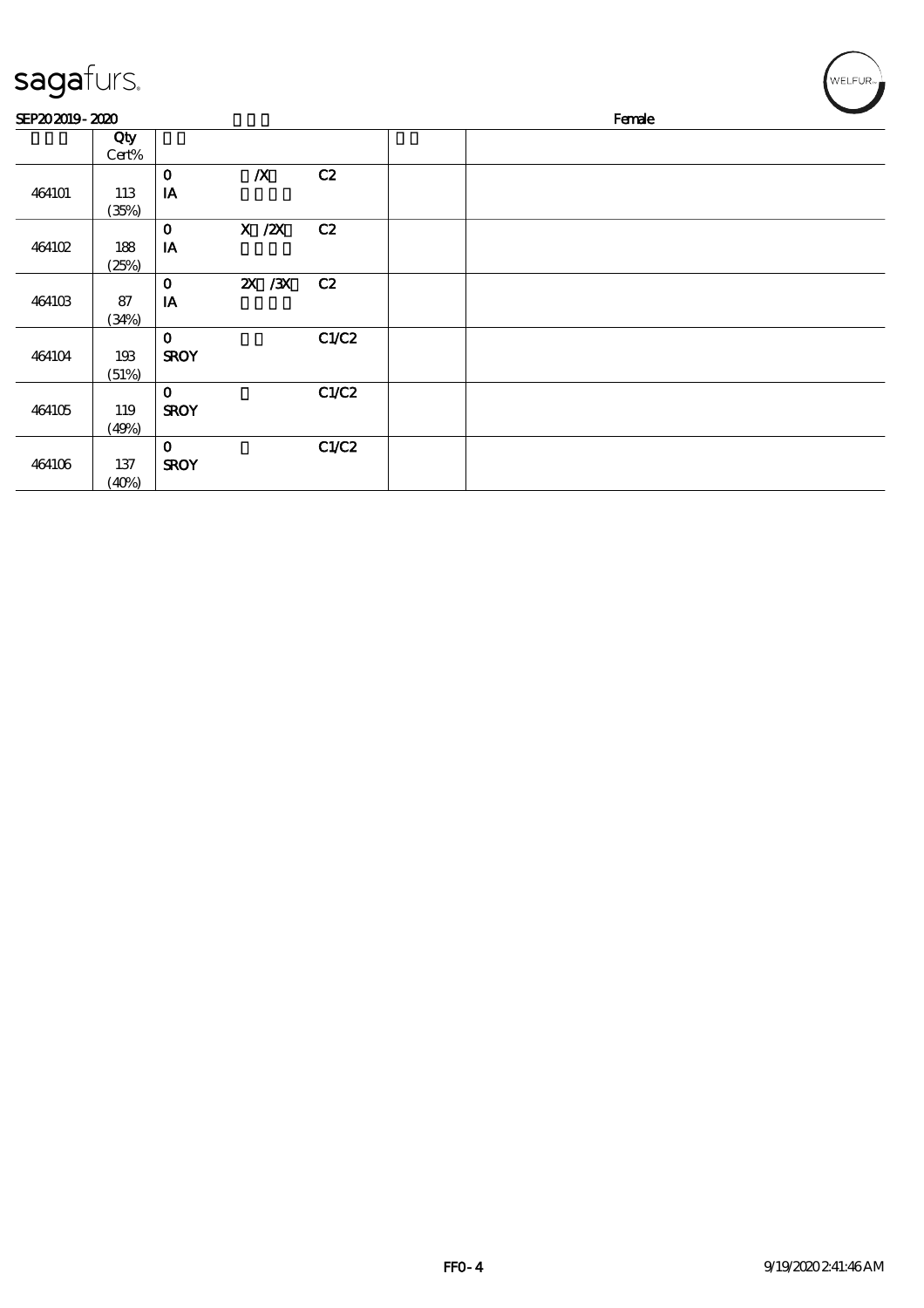| sagafurs.                                                        |                             |                              |                             |                |                                   |        | WELFUR <sub>™</sub> |
|------------------------------------------------------------------|-----------------------------|------------------------------|-----------------------------|----------------|-----------------------------------|--------|---------------------|
| SEP202019-2020                                                   |                             |                              |                             |                |                                   | Female |                     |
|                                                                  | Qty<br>Cert%                |                              |                             |                |                                   |        |                     |
| 464161                                                           | 10B<br>(31%)                | O(1)<br>$\mathbf{S}$         | $\mathbf{x}$                | C1/C2          |                                   |        |                     |
| 464162                                                           | 302<br>(30%)                | $\mathbf{1}$<br>${\bf s}$    | $\mathbf{X}$ / $\mathbf{X}$ | C1/C2          |                                   |        |                     |
| 464163                                                           | 108<br>(42%)                | $\mathbf{1}$<br>$\mathbf{S}$ | $\boldsymbol{\mathsf{X}}$   | C1/C2          |                                   |        |                     |
| 464164                                                           | 150<br>(23%)                | $\mathbf{1}$<br>$\mathbf{S}$ | $\mathbf{X}$ $\mathbf{X}$   | C1/C2          |                                   |        |                     |
| 464165                                                           | 86<br>(24%)                 | $\mathbf{1}$<br>${\bf S}$    | $X$ $X$                     | C <sub>3</sub> |                                   |        |                     |
| 464166                                                           | 187<br>(49%)                | $\mathbf{1}$<br>${\bf s}$    | $\boldsymbol{\mathrm{X}}$   | C1             |                                   |        |                     |
| 464167                                                           | 195<br>(29%)                | $\mathbf{1}$<br>${\bf S}$    | $\mathbf X$                 | C1/C2          |                                   |        |                     |
| * * * * * * * *<br>$* 464168$                                    | * * * * * *<br>505<br>(31%) | $\mathbf{1}$<br>${\bf s}$    | $\boldsymbol{\mathrm{X}}$   | C2             |                                   |        |                     |
| $\ast$<br>$* 464169$<br>* * * * * * * * <mark>* * * * * *</mark> | 133<br>(30%)                |                              | 638Skins                    |                | $\ast$<br>$\ast$<br>* * * * * * * |        |                     |
| 464170                                                           | 149<br>(57%)                | $\mathbf{1}$<br>$\mathbf{S}$ | $\mathbf X$                 | C <sub>3</sub> |                                   |        |                     |
| 464171                                                           | 298<br>(43%)                | $\mathbf{1}$<br>${\bf S}$    |                             | C1             |                                   |        |                     |
| 464172                                                           | 231<br>(27%)                | $\mathbf{1}$<br>${\bf s}$    |                             | C1/C2          |                                   |        |                     |
| 464173                                                           | 344<br>(36%)                | $\mathbf{1}$<br>${\bf S}$    |                             | C2             |                                   |        |                     |
| 464174                                                           | 83<br>(30%)                 | $\mathbf{1}$<br>${\bf S}$    |                             | C3             |                                   |        |                     |
| 464175                                                           | 516<br>(66%)                | $\mathbf{1}$<br>${\bf s}$    |                             | C1             |                                   |        |                     |
| 464176                                                           | 351<br>(32%)                | $\mathbf{1}$<br>${\bf S}$    |                             | C1/C2          |                                   |        |                     |
| 464177                                                           | $82\,$<br>(30%)             | $\mathbf{1}$<br>${\bf s}$    |                             | C2             |                                   |        |                     |
| 464178                                                           | 135<br>(41%)                | $\mathbf{1}$<br>${\bf s}$    |                             | C3             |                                   |        |                     |
| * * * * * * * *                                                  | * * * * * *                 | $\mathbf{1}$                 |                             | C1/C2          |                                   |        |                     |
| $* 464179$<br>$\ast$<br>$\ast$                                   | 505<br>(58%)                | ${\bf s}$                    |                             |                | $\ast$                            |        |                     |
| $* 464180$                                                       | 68<br>(36%)                 |                              | 573Skins                    |                | $\ast$                            |        |                     |

\* \* \* \* \* \*

\* \* \* \* \* \*

\* \* \* \* \*

\*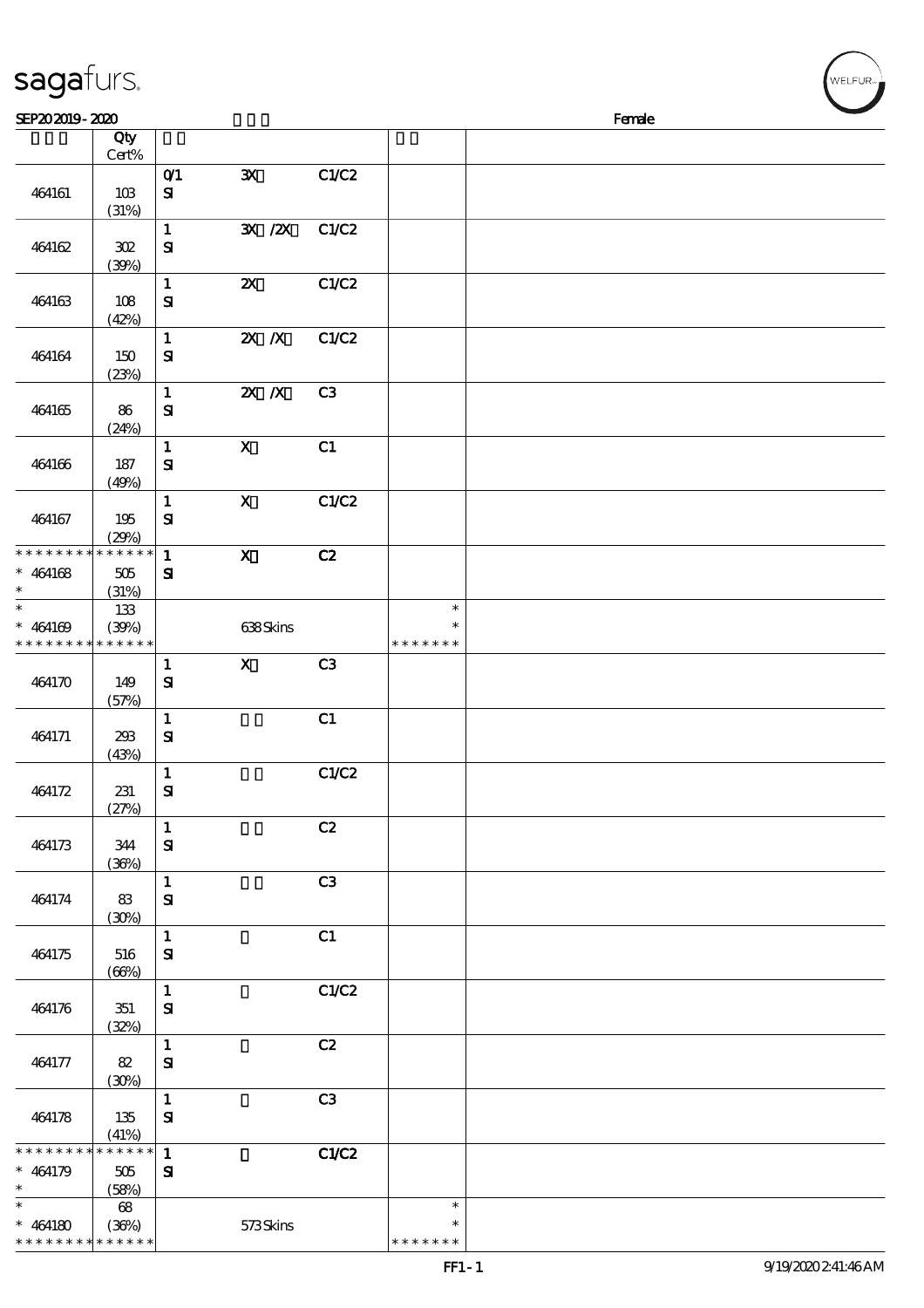| sagafurs.      |                 |                                                                  |                                 |                |  |        |  |
|----------------|-----------------|------------------------------------------------------------------|---------------------------------|----------------|--|--------|--|
| SEP202019-2020 |                 |                                                                  |                                 |                |  | Female |  |
|                | Qty<br>$Cert\%$ |                                                                  |                                 |                |  |        |  |
| 464181         | 136<br>(49%)    | $\mathbf{1}$<br>${\bf s}$                                        |                                 | C3             |  |        |  |
| 464182         | 154<br>(17%)    | $\mathbf{1}$<br>${\bf s}$                                        | $\mathbf X$                     | C1/C2          |  |        |  |
| 464183         | 44<br>(20%)     | $\mathbf{1}$<br>${\bf S}$                                        | $\mathbf X$                     | C3             |  |        |  |
| 464184         | 177<br>(61%)    | $\mathbf{1}$<br>${\bf s}$                                        | $X$ / $ZX$                      | C1/C2          |  |        |  |
| 464185         | 262<br>(30%)    | $\mathbf{1}$<br>${\bf s}$                                        | $\boldsymbol{\mathsf{X}}$       | C1/C2          |  |        |  |
| 464186         | 152<br>(31%)    | $\mathbf{1}$<br>${\bf s}$                                        | X / ZX                          | C3             |  |        |  |
| 464187         | 225<br>(20%)    | $\mathbf{1}$<br>$\mathbf{S}$                                     | 2X / 3X                         | C1/C2          |  |        |  |
| 464188         | 261<br>(51%)    | $\mathbf{1}$<br>${\bf s}$                                        | $\mathbf{x}$                    | <b>C1/C2</b>   |  |        |  |
| 464189         | 43<br>(27%)     | $\mathbf{1}$<br>${\bf s}$                                        | $\mathbf{X}$ / $\mathbf{X}$     | C <sub>3</sub> |  |        |  |
| 464190         | 47<br>(17%)     | $\mathbf 1$<br>$\mathbf{B}$                                      | $\mathcal{L}$<br>SPT1           | C2             |  |        |  |
| 464191         | 107<br>(36%)    | $\mathbf{1}$<br>$\mathbf{B}$                                     | $X$ $N$<br>FG1                  | C <sub>3</sub> |  |        |  |
| 464192         | 349<br>(38%)    | $\mathbf{1}$<br>$\mathbf{B}$                                     | X /<br>FG1                      | C2             |  |        |  |
| 464193         | 178<br>(42%)    | $\mathbf{1}$<br>$\mathbf{B}$                                     | $HG1$                           | C <sub>3</sub> |  |        |  |
| 464194         | 345<br>(30%)    | $\mathbf{1}$<br>$\, {\bf I} \! {\bf B} \,$                       | $HG1$                           | C2             |  |        |  |
| 464195         | 423<br>(49%)    | $\mathbf{1}$<br>$\, {\bf I} \! {\bf B} \,$                       | FG1                             | C3             |  |        |  |
| 464196         | 206<br>(24%)    | $\mathbf{1}$<br>$\, {\bf B}$                                     | $\overline{\phantom{a}}$<br>FG1 | C1/C2          |  |        |  |
| 464197         | 345<br>(48%)    | $O$ <sup><math>\prime</math></sup><br>$\, {\bf I} \! {\bf B} \,$ | $HG1$                           | C2             |  |        |  |
| 464198         | 256<br>(55%)    | $\mathbf{1}$<br>$\mathbf{B}$                                     | FG1                             | C3             |  |        |  |
| 464199         | 48<br>(29%)     | $\mathbf{1}$<br>$\mathbf{B}$                                     | $\mathbf{X}$<br>$HG1$           | C2             |  |        |  |
| 464200         | 164             | $\mathbf{1}$<br>${\bf I\!B}$                                     | $\mathbf{x}$<br>FG1             | C3             |  |        |  |

 $(67%)$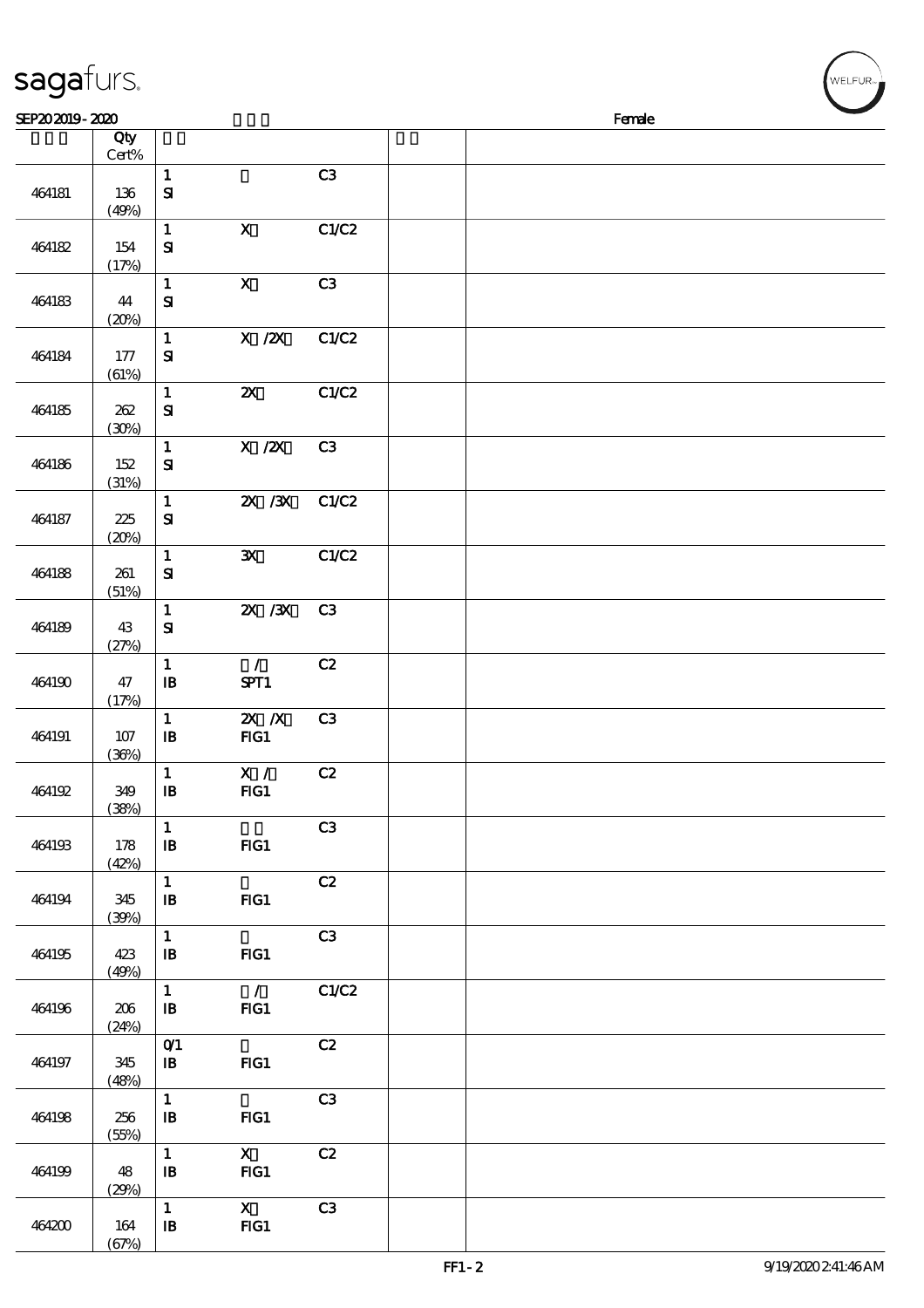| SEP202019-2020                          |                            |                                               |                                    |                |                                   | Female |  |
|-----------------------------------------|----------------------------|-----------------------------------------------|------------------------------------|----------------|-----------------------------------|--------|--|
|                                         | Qty                        |                                               |                                    |                |                                   |        |  |
| * * * * * * * *                         | $Cert\%$<br>******         | $\mathbf{1}$                                  | $X$ / $ZX$                         | C2             |                                   |        |  |
| $* 464201$<br>$\ast$                    | 485<br>(47%)               | $\mathbf{B}$                                  | $HG1$                              |                |                                   |        |  |
| $\ast$<br>$*$ 464202<br>* * * * * * * * | 80<br>(55%)<br>* * * * * * |                                               | 565Skins                           |                | $\ast$<br>$\ast$<br>* * * * * * * |        |  |
| 464203                                  | 139<br>(50%)               | $\mathbf{1}$<br>$\mathbf{B}$                  | $\boldsymbol{\mathsf{X}}$<br>$HG1$ | C <sub>3</sub> |                                   |        |  |
| 464204                                  | 465<br>(49%)               | $\mathbf{1}$<br>${\bf I\!B}$                  | $\mathbf{x}$<br>FG1                | C3             |                                   |        |  |
| 464205                                  | 25<br>(28%)                | $\mathbf{1}$<br>$\, {\bf B}$                  | $\mathbf{X}$ / $\mathbf{X}$        | C2             |                                   |        |  |
| 464206                                  | 215<br>(43%)               | $\mathbf{1}$<br>$\mathbf{B}$                  | X /                                | C2             |                                   |        |  |
| 464207                                  | 105<br>(50%)               | $\mathbf{1}$<br>$\mathbf{B}$                  |                                    | C2             |                                   |        |  |
| 464208                                  | 140<br>(22%)               | $\mathbf{1}$<br>$\mathbf{B}$                  | $\mathcal{L}$                      | C2             |                                   |        |  |
| 464209                                  | 50<br>(54%)                | $\mathbf 1$<br>$\mathbf{B}$                   | $\boldsymbol{X}$                   | C2             |                                   |        |  |
| 464210                                  | 128<br>(32%)               | $\mathbf 1$<br>$\, {\bf B}$                   | $X$ / $ZX$                         | C2             |                                   |        |  |
| 464211                                  | 83<br>(38%)                | $\mathbf{1}$<br>$\, {\bf I} \! {\bf B} \,$    | $X \, X$                           | C2             |                                   |        |  |
| 464212                                  | 270<br>(44%)               | $\mathbf 1$<br>$\mathbf u$                    | X /                                | C2             |                                   |        |  |
| 464213                                  | 290<br>(51%)               | $\mathbf{1}$<br>$\rm I\hspace{-.1em}I$        | $\mathcal{L}$                      | C2             |                                   |        |  |
| 464214                                  | 202<br>(47%)               | $\mathbf{1}$<br>$\mathbf I$                   | $X$ / $ZX$                         | C1/C2          |                                   |        |  |
| 464215                                  | 244<br>(62%)               | $\mathbf{1}$<br>$\mathbf{I}\mathbf{I}$        | $X$ / $ZX$                         | C2             |                                   |        |  |
| 464216                                  | 83<br>(32%)                | O(1)<br><b>SR/S</b>                           | $\mathbf{x}$                       | C1/C2          |                                   |        |  |
| 464217                                  | 406<br>(35%)               | $\mathbf{1}$<br><b>SR/S</b>                   | $\boldsymbol{\mathsf{z}}$          | C1/C2          |                                   |        |  |
| 464218                                  | 289<br>(24%)               | $\mathbf{1}$<br><b>SR/S</b>                   | $\boldsymbol{\mathsf{z}}$          | C3             |                                   |        |  |
| 464219                                  | 343<br>(23%)               | $\mathbf{1}$<br><b>SAGA</b>                   | $\mathbf{x}$                       | C1/C2          |                                   |        |  |
| 464220                                  | 241                        | $\mathbf{1}$<br>${\mbox{\bf S\!R\!}}{\cal S}$ | $\mathbf X$                        | C3             |                                   |        |  |

(42%)

sagafurs.

.<br>WELFUR∍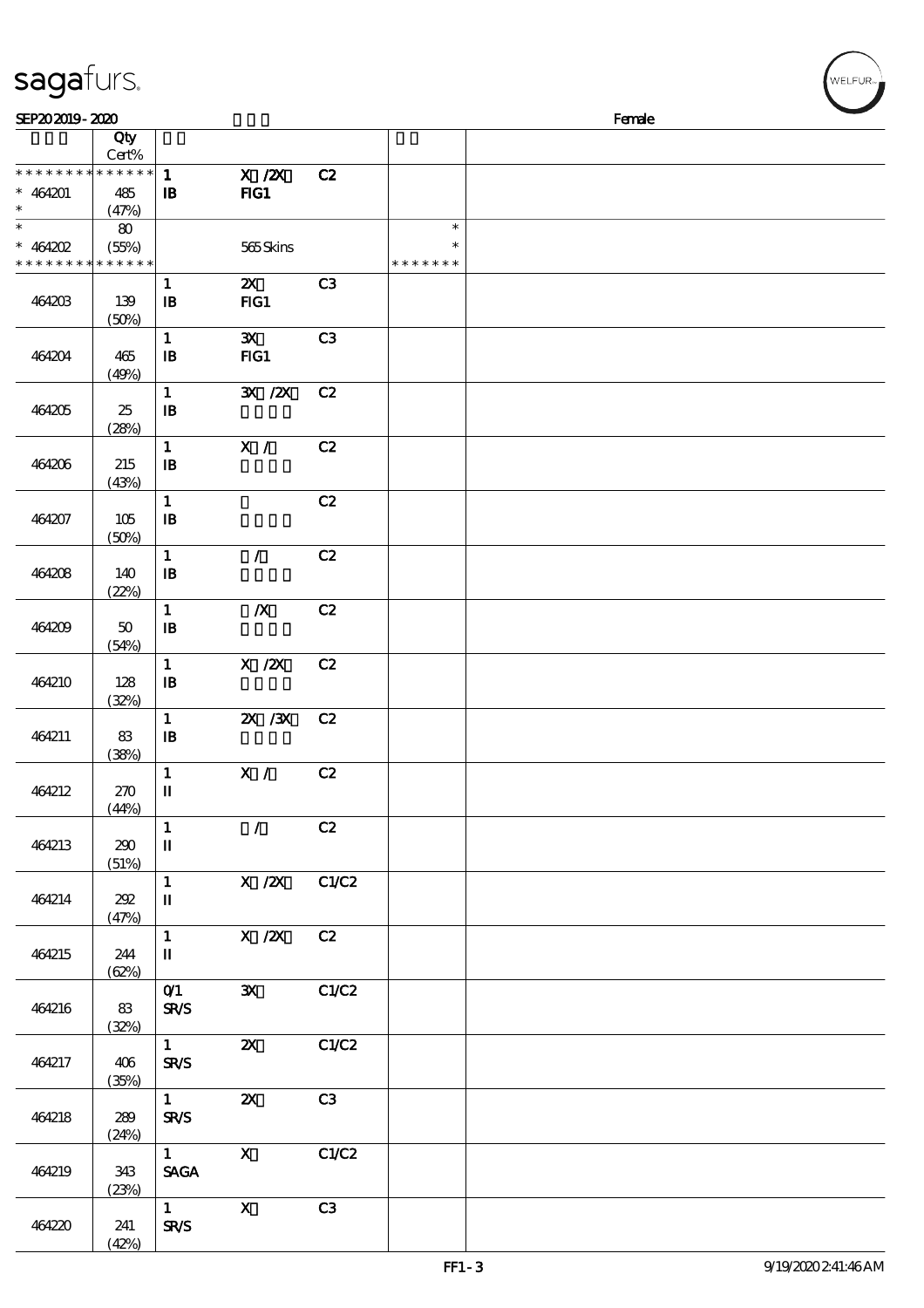| sagafurs.                                           |                          |                                       |                           |       |                         |        | WELFUR <sub>™</sub> |
|-----------------------------------------------------|--------------------------|---------------------------------------|---------------------------|-------|-------------------------|--------|---------------------|
| SEP202019-2020                                      |                          |                                       |                           |       |                         | Female |                     |
|                                                     | Qty<br>$Cert\%$          |                                       |                           |       |                         |        |                     |
| 464221                                              | 253<br>(58%)             | $\mathbf{1}$<br><b>SR/S</b>           |                           | C1    |                         |        |                     |
| 464222                                              | 359<br>(23%)             | $1 -$<br><b>SAGA</b>                  |                           | C1/C2 |                         |        |                     |
| 464223                                              | 476<br>(50%)             | $1 -$<br><b>SAGA</b>                  |                           | C2    |                         |        |                     |
| 464224                                              | 201<br>(38%)             | $\mathbf{1}$<br><b>SACA</b>           |                           | C3    |                         |        |                     |
| * * * * * * * *<br>$* 464225$<br>$\ast$             | $******$<br>485<br>(53%) | $\mathbf{1}$<br><b>SAGA</b>           |                           | C2    |                         |        |                     |
| $\ast$<br>$* 464226$<br>* * * * * * * * * * * * * * | 81<br>(38%)              |                                       | 566Skins                  |       | $\ast$<br>* * * * * * * |        |                     |
| 464227                                              | 128<br>(30%)             | $\mathbf{1}$<br><b>SAGA</b>           |                           | C3    |                         |        |                     |
| 464228                                              | 256<br>(33%)             | $\mathbf{1}$<br><b>SR/S</b>           |                           | C3    |                         |        |                     |
| 464229                                              | 193<br>(38%)             | $\mathbf{1}$<br><b>SR/S</b>           |                           | C3    |                         |        |                     |
| 464230                                              | 363<br>(75%)             | $\mathbf{1}$<br><b>SACA</b>           | $\mathbf x$               | C1/C2 |                         |        |                     |
| 464231                                              | 48<br>(31%)              | $\mathbf{1}$<br><b>SR/S</b>           | $\boldsymbol{\mathrm{X}}$ | C3    |                         |        |                     |
| 464232                                              | 131<br>(71%)             | $\mathbf{1}$<br>SR/S                  | $\mathbf{Z}$ $\mathbf{X}$ | C1/C2 |                         |        |                     |
| 464233                                              | 34<br>(44%)              | $1 \quad \blacksquare$<br>SR/S        | ZX                        | C3    |                         |        |                     |
| 464234                                              | 397<br>(28%)             | $1 \quad \square$<br><b>SR/S</b>      | 2X /3X C1/C2              |       |                         |        |                     |
| 464235                                              | 443<br>(18%)             | <b>SAGA</b>                           | 1 $\frac{2X}{3X}$ C1/C2   |       |                         |        |                     |
| 464236                                              | 236<br>(58%)             | $1$ and $1$<br><b>SAGA</b>            | $\mathbf{x}$              | C1/C2 |                         |        |                     |
| 464237                                              | 147<br>(42%)             | $1 \quad \blacksquare$<br><b>SR/S</b> | $\mathbf{x}$              | C3    |                         |        |                     |
| 464238                                              | 123<br>(29%)             | $\mathbf{1}$<br>IA                    | $X \, X$<br>SPT1          | C1/C2 |                         |        |                     |
| 464239                                              | 85<br>(34%)              | $\mathbf{1}$<br>IA                    | SPT1                      | C1/C2 |                         |        |                     |
| 464240                                              | 102                      | $\mathbf{1}$<br>$I$ A                 | SPT1                      | C1/C2 |                         |        |                     |

(32%)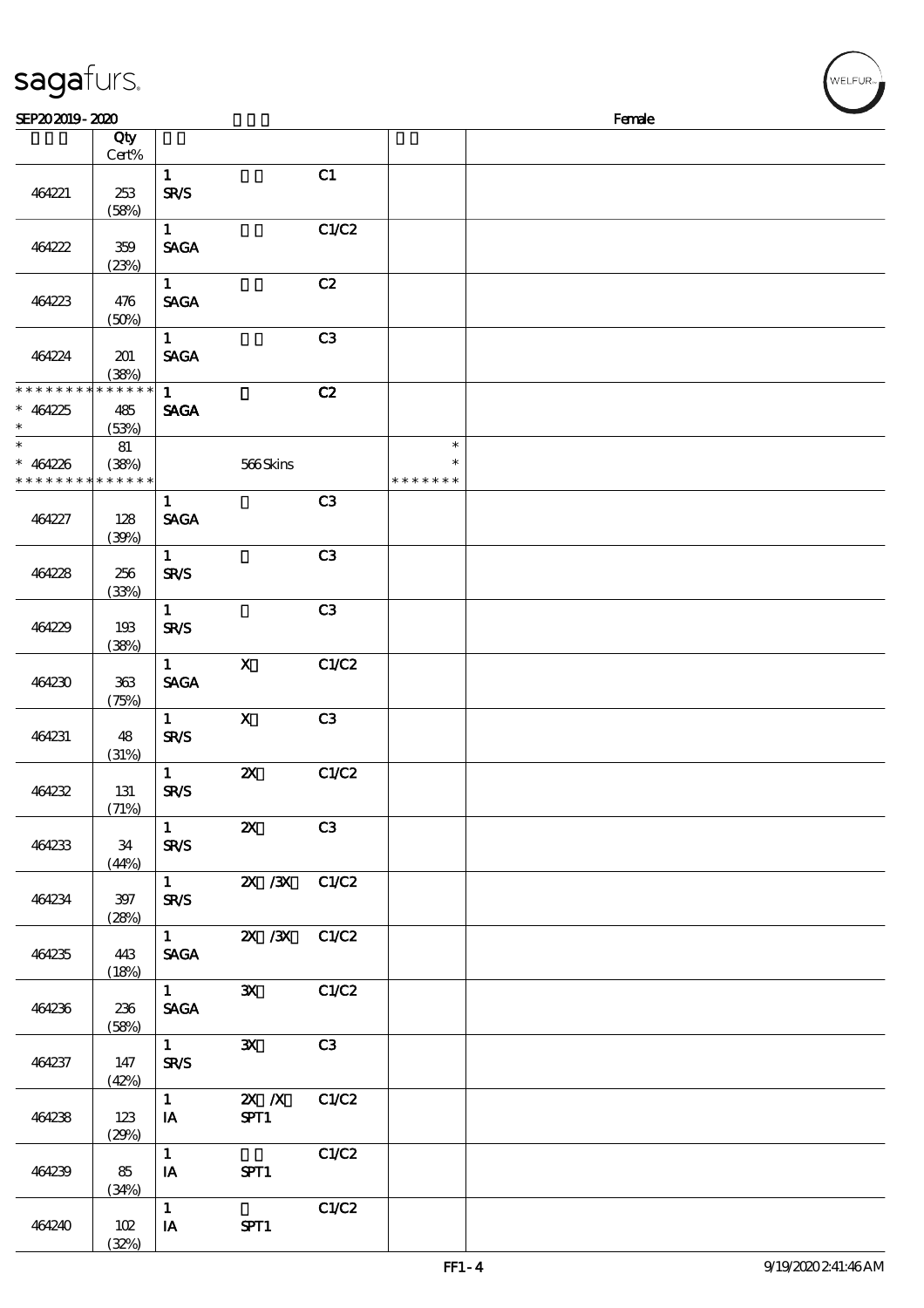| sagafurs.                                                        |                             |                                         |                                                                                             |              |                                   |        | WELFUR <sub>™</sub> |
|------------------------------------------------------------------|-----------------------------|-----------------------------------------|---------------------------------------------------------------------------------------------|--------------|-----------------------------------|--------|---------------------|
| SEP202019-2020                                                   |                             |                                         |                                                                                             |              |                                   | Female |                     |
|                                                                  | Qty<br>Cert%                |                                         |                                                                                             |              |                                   |        |                     |
| 464241                                                           | 80<br>(33%)                 | $\mathbf{1}$<br>IA                      | $\boldsymbol{X}$<br>SPT1                                                                    | C1/C2        |                                   |        |                     |
| 464242                                                           | 161<br>(29%)                | $\mathbf{1}$<br>IA                      | 3X / 2X<br>FIG1                                                                             | <b>C1/C2</b> |                                   |        |                     |
| 464243                                                           | 268<br>(38%)                | $\mathbf 1$<br>IA                       | $\mathbf{X}$<br>$HG1$                                                                       | C1/C2        |                                   |        |                     |
| 464244                                                           | 356<br>(44%)                | $\mathbf{1}$<br>IA                      | FG1                                                                                         | C1/C2        |                                   |        |                     |
| 464245                                                           | 333<br>(51%)                | $\mathbf{1}$<br>${\bf I} {\bf A}$       | $\mathbf{x}$<br>FIG1                                                                        | C1/C2        |                                   |        |                     |
| * * * * * * * *<br>$* 464246$<br>$\ast$                          | * * * * * *<br>485<br>(56%) | $\mathbf{1}$<br>IA                      | $\overline{X}$ / $\overline{Z}X$<br>FIG1                                                    | C1/C2        |                                   |        |                     |
| $\ast$<br>$* 464247$                                             | 460<br>(53%)                |                                         | $\boldsymbol{2}$                                                                            |              | $\ast$<br>$\ast$<br>$\ast$        |        |                     |
| $\ast$<br>$* 464248$<br>* * * * *                                | 347<br>(46%)<br>* * * * * * |                                         | 1292Skins                                                                                   |              | $\ast$<br>$\ast$<br>* * * * * * * |        |                     |
| * * * * * * * *  <br>$* 464249$                                  | * * * * * *<br>485<br>(34%) | $\mathbf{1}$<br>IA                      | $\mathbf{x}$<br>$HG1$                                                                       | C1/C2        |                                   |        |                     |
| $\ast$<br>$* 464250$<br>* * * * * * * * <mark>* * * * * *</mark> | 297<br>(29%)                |                                         | 782Skins                                                                                    |              | $\ast$<br>$\ast$<br>* * * * * * * |        |                     |
| 464251                                                           | 100<br>(32%)                | $\mathbf{1}$<br>$\mathbf{I} \mathbf{A}$ | $\mathbf{X}$ / $\mathbf{X}$                                                                 | C2           |                                   |        |                     |
| 464252                                                           | 145<br>(24%)                | $\mathbf{1}$<br>IA                      | $\overline{\mathbf{X}}$ / $\mathbf{C2}$                                                     |              |                                   |        |                     |
| 464253                                                           | 251<br>(41%)                | $\mathbf{1}$<br>$\mathbf{IA}$           |                                                                                             | C2           |                                   |        |                     |
| 464254                                                           | 330<br>(51%)                | $\mathbf{1}$<br>IA                      | $\mathcal{L}$                                                                               | C2           |                                   |        |                     |
| 464255                                                           | 264<br>(25%)                | $\mathbf{1}$<br>IA                      | $\mathcal{F}$                                                                               | C2           |                                   |        |                     |
| 464256                                                           | 177<br>(41%)                | $1 -$<br>IA                             | $\boldsymbol{X}$                                                                            | C2           |                                   |        |                     |
| 464257                                                           | 154<br>(29%)                | $1 -$<br>IA                             | X / ZX C2                                                                                   |              |                                   |        |                     |
| 464258                                                           | 81<br>(38%)                 | $\mathbf{1}$<br>IA                      | 2X / 3X C 2                                                                                 |              |                                   |        |                     |
| 464259                                                           | 115<br>(71%)                | $1 \qquad \qquad$<br><b>SROY</b>        | $\boldsymbol{\alpha}$                                                                       | C1/C2        |                                   |        |                     |
| 464260                                                           | 146                         | $1 \quad \blacksquare$<br><b>SROY</b>   | $\mathbf X$ and $\mathbf X$ and $\mathbf X$ and $\mathbf X$ and $\mathbf X$ and $\mathbf X$ | C1/C2        |                                   |        |                     |

(39%)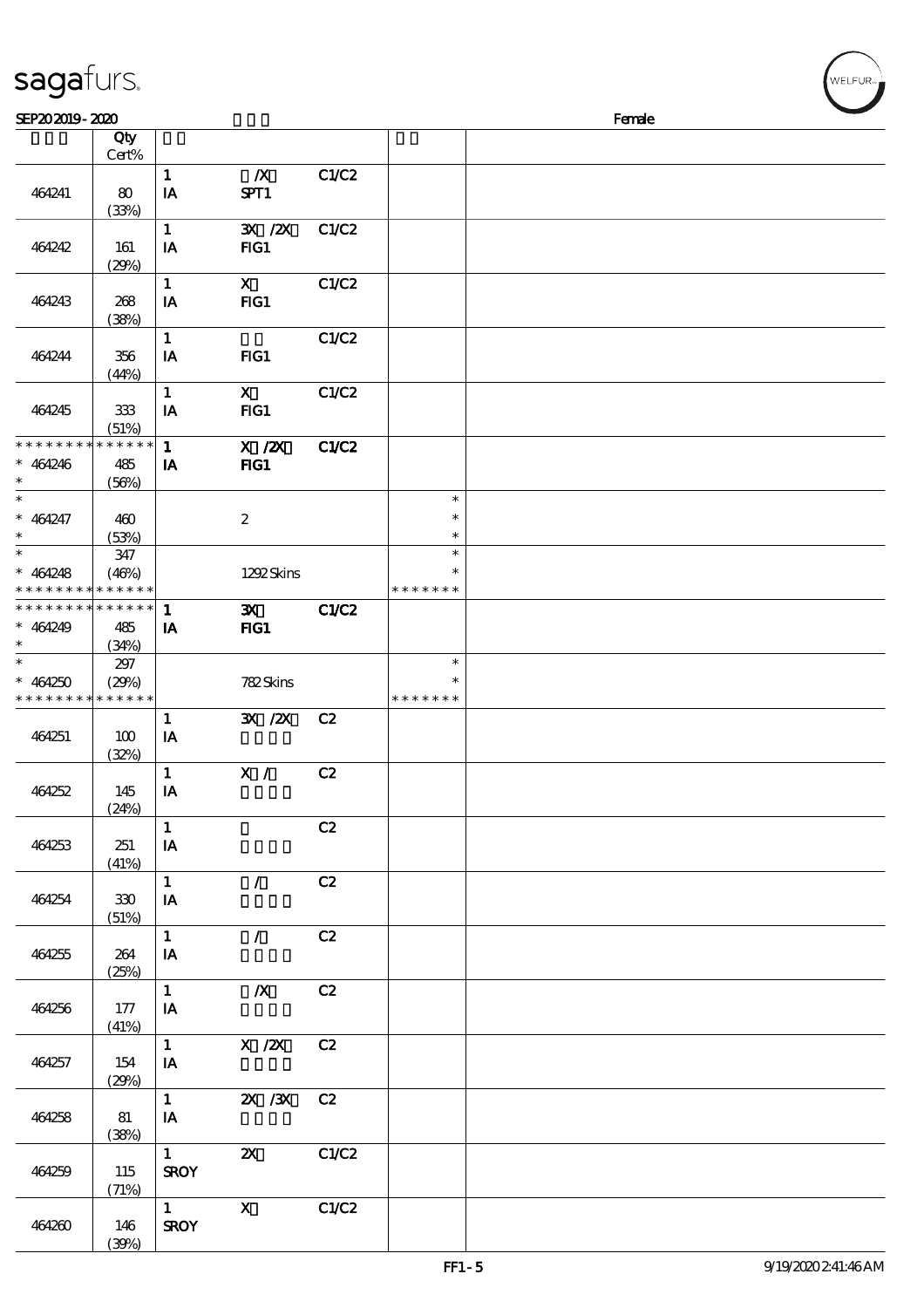| sagafurs.      |                 |                             |                  |       |  |        | WELFUR <sub>™</sub> |
|----------------|-----------------|-----------------------------|------------------|-------|--|--------|---------------------|
| SEP202019-2020 |                 |                             |                  |       |  | Female |                     |
|                | Qty<br>Cert%    |                             |                  |       |  |        |                     |
| 464261         | 148<br>(17%)    | $\mathbf{1}$<br><b>SROY</b> |                  | C1/C2 |  |        |                     |
| 464262         | $108$<br>(37%)  | $\mathbf{1}$<br><b>SROY</b> |                  | C3    |  |        |                     |
| 464263         | $475$<br>(53%)  | $\mathbf{1}$<br><b>SROY</b> |                  | C1/C2 |  |        |                     |
| 464264         | $95\,$<br>(40%) | $\mathbf{1}$<br><b>SROY</b> |                  | C3    |  |        |                     |
| 464265         | 190<br>(68%)    | $\mathbf{1}$<br><b>SROY</b> |                  | C1/C2 |  |        |                     |
| 464266         | $90\,$<br>(45%) | $\mathbf{1}$<br><b>SROY</b> | $\boldsymbol{X}$ | C1/C2 |  |        |                     |
| 464267         | 194<br>(73%)    | $\mathbf{1}$<br><b>SROY</b> | $\mathbf X$      | C1/C2 |  |        |                     |
| 464268         | 88<br>(62%)     | $\mathbf{1}$<br><b>SROY</b> | $\mathbf{x}$     | C1/C2 |  |        |                     |

╭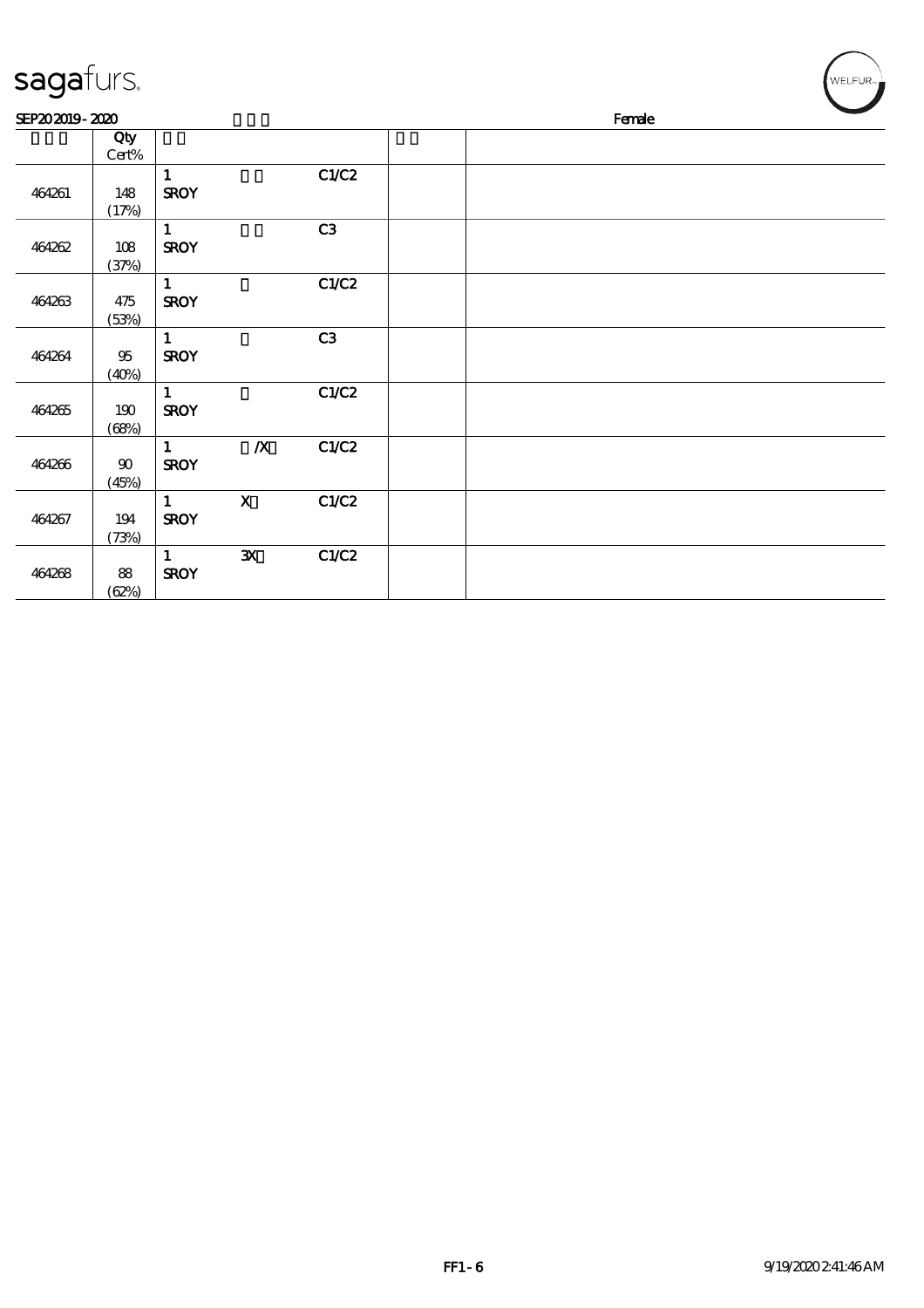| sagafurs.      |                                      |                                                |                                  |                |  |        | WELFUR <sub>™</sub> |
|----------------|--------------------------------------|------------------------------------------------|----------------------------------|----------------|--|--------|---------------------|
| SEP202019-2020 |                                      |                                                |                                  |                |  | Female |                     |
|                | Qty<br>Cert%                         |                                                |                                  |                |  |        |                     |
| 464301         | 76<br>(60%)                          | $\boldsymbol{z}$<br>${\bf s}$                  | $Z\!X$ $\,$ $X$                  | C2             |  |        |                     |
| 464302         | 208<br>(51%)                         | $\pmb{2}$<br>${\bf s}$                         |                                  | C1/C2          |  |        |                     |
| 464303         | 44<br>(34%)                          | $\boldsymbol{2}$<br>${\bf S}$                  |                                  | C <sub>3</sub> |  |        |                     |
| 464304         | 267<br>(34%)                         | $\pmb{2}$<br>$\mathbf{S}$                      |                                  | C1             |  |        |                     |
| 464305         | 176<br>(34%)                         | $\pmb{2}$<br>${\bf s}$                         |                                  | C1/C2          |  |        |                     |
| 464306         | 184<br>(49%)                         | $\boldsymbol{2}$<br>${\bf S}$                  |                                  | C3             |  |        |                     |
| 464307         | 224<br>(48%)                         | $\pmb{2}$<br>$\mathbf{S}$                      |                                  | C1/C2          |  |        |                     |
| 464308         | 106<br>(49%)                         | $\pmb{2}$<br>${\bf s}$                         |                                  | C3             |  |        |                     |
| 464309         | 78<br>(30%)                          | $\pmb{2}$<br>$\mathbf{S}$                      | $\overline{1}$                   | C3             |  |        |                     |
| 464310         | 186<br>(25%)                         | $\pmb{2}$<br>$\mathbf{S}$                      | $\pmb{X}$                        | C1/C2          |  |        |                     |
| 464311         | 143<br>(30%)                         | $\boldsymbol{2}$<br>${\bf S}$                  | $\overline{X}$ /2X               | C1/C2          |  |        |                     |
| 464312         | 47<br>$(10\%)$                       | $\boldsymbol{2}$<br>${\bf s}$                  | $X / ZX$ C3                      |                |  |        |                     |
| 464313         | 133<br>(20%)                         | $\boldsymbol{z}$<br>${\bf s}$                  | 2X /3X C1/C2                     |                |  |        |                     |
| 464314         | 97<br>(19%)                          | $\mathbf{2}$<br>${\bf S\!I}$                   | $\mathbf{x}$                     | C1/C2          |  |        |                     |
| 464315         | 43<br>(23%)                          | $\mathbf{z}$<br>${\bf S}$                      | $\mathbf{x}$                     | C2             |  |        |                     |
| 464316         | $\boldsymbol{\mathfrak{D}}$<br>(16%) | $\boldsymbol{z}$<br>$\, {\bf I} \! {\bf B} \,$ | $\overline{\phantom{a}}$<br>SPT1 | C1/C2          |  |        |                     |
| 464317         | ${\bf 38}$<br>(50%)                  | $\mathbf{z}$<br>$\, {\bf I} \! {\bf B} \,$     | $X$ $N$<br>FIG1                  | C2             |  |        |                     |
| 464318         | 179<br>(32%)                         | $\boldsymbol{z}$<br>$\mathbf{B}$               | X /<br>FG1                       | C2             |  |        |                     |
| 464319         | 62<br>(35%)                          | $\boldsymbol{z}$<br>$\mathbf{B}$               | $HG1$                            | C2             |  |        |                     |
| 464320         | $217\,$                              | $\boldsymbol{z}$<br>$\, {\bf I} \! {\bf B} \,$ | $HG1$                            | C2             |  |        |                     |

 $(36%)$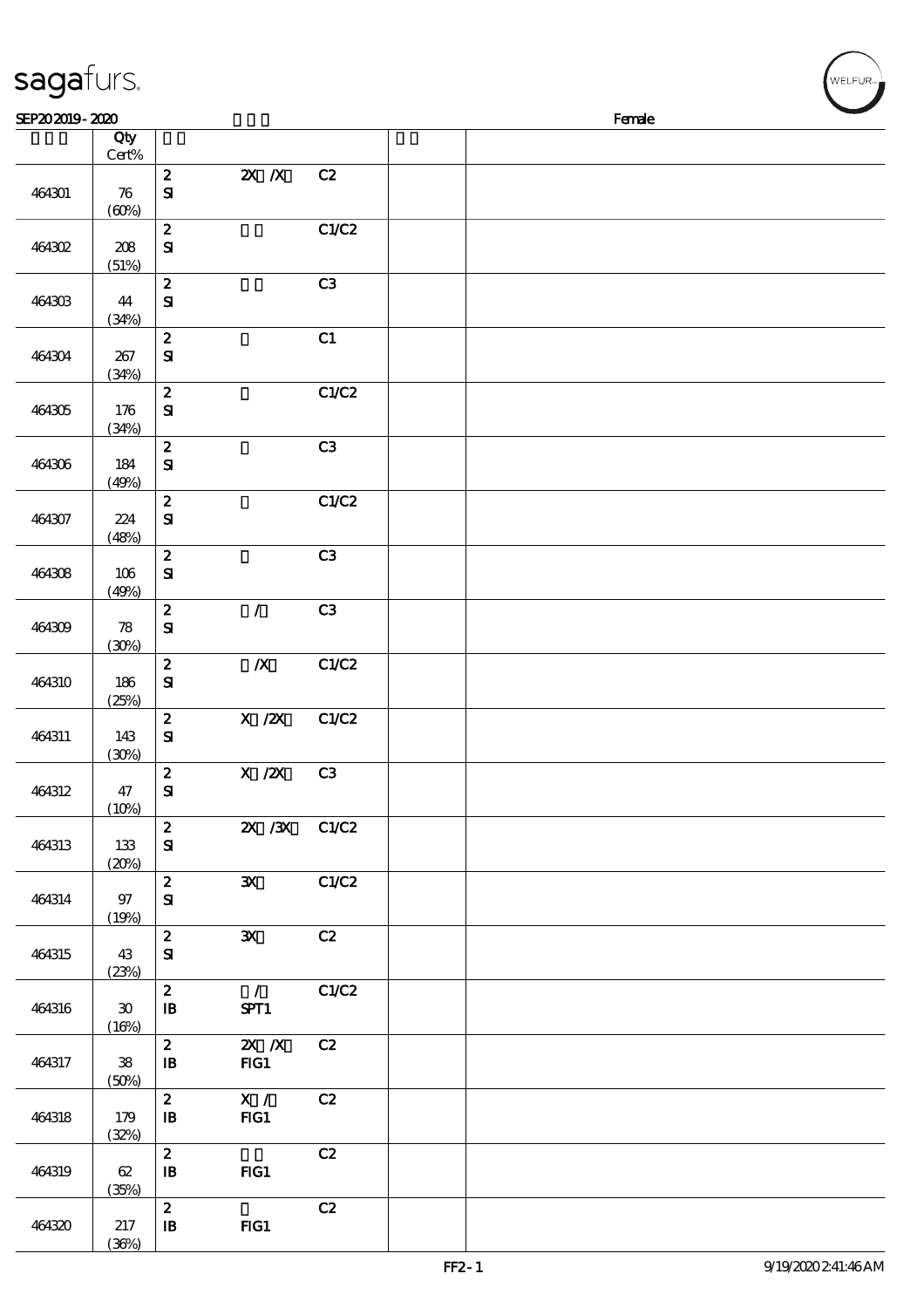| sagafurs.       |                 |                                                |                                       |       |  |        |  | WELFUR <sub>™</sub> |
|-----------------|-----------------|------------------------------------------------|---------------------------------------|-------|--|--------|--|---------------------|
| SEP202019-2020  |                 |                                                |                                       |       |  | Female |  |                     |
|                 | Qty<br>Cert%    |                                                |                                       |       |  |        |  |                     |
| 464321          | 208<br>(47%)    | $\boldsymbol{z}$<br>$\mathbf{B}$               | FG1                                   | C2    |  |        |  |                     |
| 464322          | 156<br>(48%)    | $\pmb{2}$<br>$\, {\bf I} \! {\bf B} \,$        | $\mathbf{x}$<br>$HG1$                 | C2    |  |        |  |                     |
| 464323          | 115<br>(53%)    | $\boldsymbol{2}$<br>$\, {\bf B}$               | $X$ / $ZX$<br>FIG1                    | C2    |  |        |  |                     |
| 464324          | 238<br>(31%)    | $\pmb{2}$<br>$\, {\bf B}$                      | $ZX$ / $ZX$<br>FIG1                   | C2    |  |        |  |                     |
| 464325          | 148<br>(20%)    | $\pmb{2}$<br>$\, {\bf B}$                      | $\mathbf{x}$<br>$HG1$                 | C2    |  |        |  |                     |
| 464326          | 249<br>(22%)    | $\boldsymbol{2}$<br>$\, {\bf B}$               | X /                                   | C2    |  |        |  |                     |
| 464327          | 99<br>(30%)     | $\pmb{2}$<br>$\, {\bf B}$                      |                                       | C2    |  |        |  |                     |
| 464328          | 213<br>(41%)    | $\pmb{2}$<br>$\, {\bf I} \! {\bf B} \,$        | $\mathcal{L}$                         | C2    |  |        |  |                     |
| 464329          | 80<br>(36%)     | $\boldsymbol{2}$<br>$\, {\bf I} \! {\bf B} \,$ | $\boldsymbol{X}$                      | C2    |  |        |  |                     |
| 464330          | 169<br>(36%)    | $\pmb{2}$<br>$\, {\bf I} \! {\bf B} \,$        | $\boldsymbol{\mathrm{X}}$ / <b>2X</b> | C2    |  |        |  |                     |
| 464331          | $8\!8$<br>(32%) | $\boldsymbol{2}$<br>$\, {\bf I} \! {\bf B} \,$ | $X \, X$                              | C2    |  |        |  |                     |
| 464332          | 429<br>(48%)    | $\boldsymbol{2}$<br>$\mathbf{I}$               | $\mathcal{L}$                         | C2    |  |        |  |                     |
| 464333          | 291<br>(34%)    | $\mathbf{2}$<br><b>SR/S</b>                    | $\boldsymbol{\alpha}$                 | C1/C2 |  |        |  |                     |
| 464334          | 102<br>(23%)    | $\mathbf{2}$<br><b>SR/S</b>                    | $\boldsymbol{\mathsf{X}}$             | C3    |  |        |  |                     |
| 464335          | 221<br>(47%)    | $\mathbf{2}$<br><b>SR/S</b>                    | $\mathbf{x}$                          | C1/C2 |  |        |  |                     |
| 464336          | 140<br>(20%)    | $\overline{z}$<br><b>SR/S</b>                  | $\mathbf{x}$                          | C3    |  |        |  |                     |
| 464337          | 50B<br>(44%)    | $\mathbf{2}$<br><b>SAGA</b>                    |                                       | C1/C2 |  |        |  |                     |
| 464338          | 233<br>(66%)    | $\mathbf{z}$<br><b>SR/S</b>                    |                                       | C1/C2 |  |        |  |                     |
| 464339          | 197<br>(44%)    | $\mathbf{2}$<br><b>SR/S</b>                    |                                       | C3    |  |        |  |                     |
| * * * * * * * * | $******$        | $\mathbf{z}$                                   |                                       | C1    |  |        |  |                     |

SAGA

\*\*

464340 485

(51%)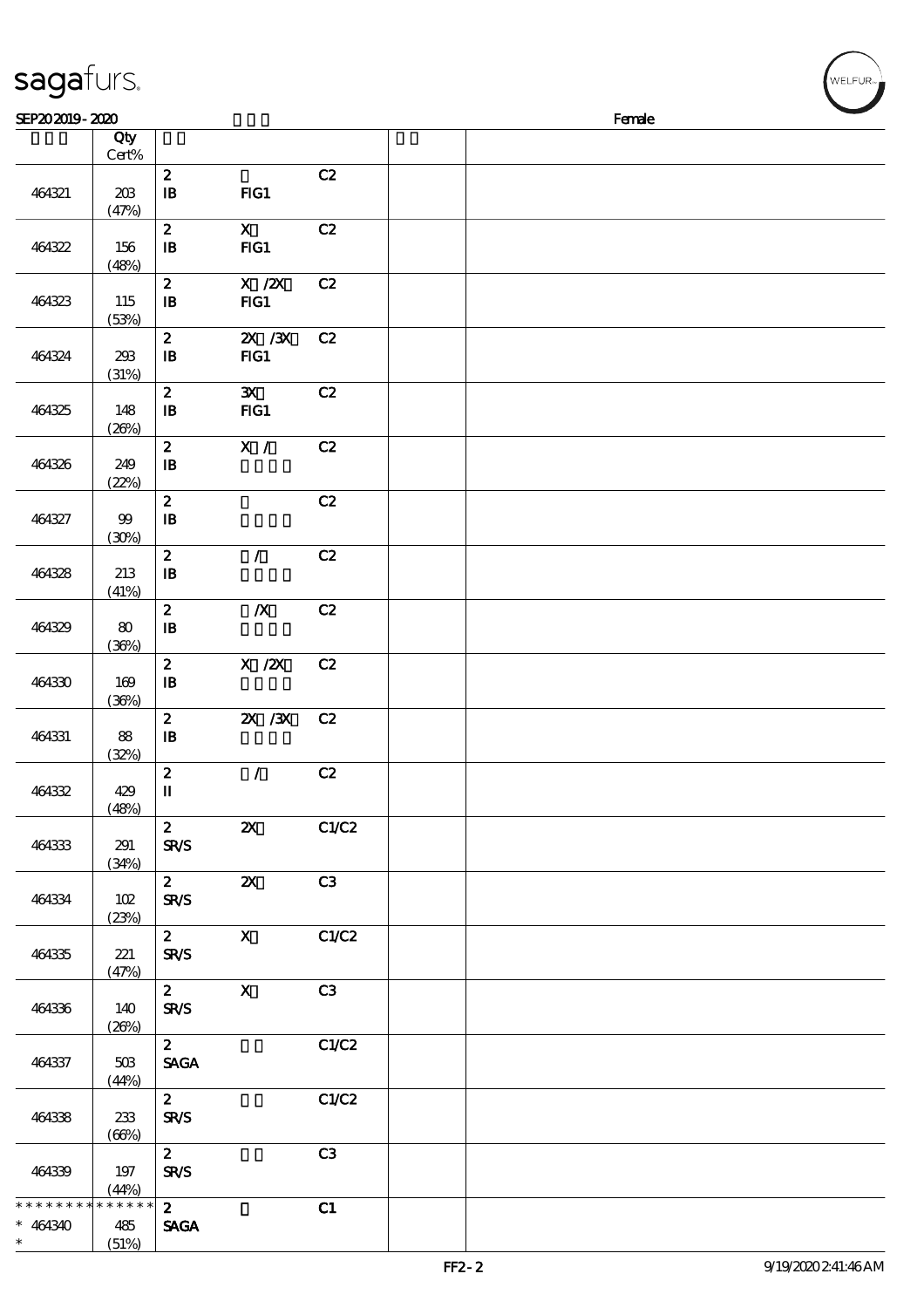| sagafurs.      |               |                  |                                                     |                |               |        | WELFUR <sub>™</sub> |
|----------------|---------------|------------------|-----------------------------------------------------|----------------|---------------|--------|---------------------|
| SEP202019-2020 |               |                  |                                                     |                |               | Female |                     |
|                | Qty<br>Cert%  |                  |                                                     |                |               |        |                     |
| $\ast$         | 161           | $\boldsymbol{z}$ |                                                     | C1             | $\ast$        |        |                     |
| $* 464341$     | (50%)         | <b>SAGA</b>      |                                                     |                | $\ast$        |        |                     |
| * * * * * * *  | * * * * * *   |                  |                                                     |                | * * * * * * * |        |                     |
|                |               | $\boldsymbol{z}$ |                                                     | C2             |               |        |                     |
| 464342         | 345           | <b>SAGA</b>      |                                                     |                |               |        |                     |
|                | (42%)         | $\boldsymbol{z}$ |                                                     | C3             |               |        |                     |
| 464343         | 173           | <b>SR/S</b>      |                                                     |                |               |        |                     |
|                | (20%)         |                  |                                                     |                |               |        |                     |
|                |               | $\boldsymbol{z}$ |                                                     | C1/C2          |               |        |                     |
| 464344         | 478           | <b>SAGA</b>      |                                                     |                |               |        |                     |
|                | (58%)         | $\boldsymbol{z}$ |                                                     | C1/C2          |               |        |                     |
| 464345         | 166           | <b>SR/S</b>      |                                                     |                |               |        |                     |
|                | (30%)         |                  |                                                     |                |               |        |                     |
|                |               | $\mathbf{z}$     |                                                     | C3             |               |        |                     |
| 464346         | 110           | <b>SR/S</b>      |                                                     |                |               |        |                     |
|                | (50%)         | $\boldsymbol{z}$ | $\mathbf X$                                         | C1/C2          |               |        |                     |
| 464347         | 141           | SR/S             |                                                     |                |               |        |                     |
|                | (62%)         |                  |                                                     |                |               |        |                     |
|                |               | $\mathbf{2}$     | $\boldsymbol{\mathsf{X}}$                           | C1/C2          |               |        |                     |
| 464348         | 94            | <b>SR/S</b>      |                                                     |                |               |        |                     |
|                | (38%)         | $\mathbf{z}$     | $\boldsymbol{X}$ / $\boldsymbol{Z}\!\boldsymbol{X}$ | C <sub>3</sub> |               |        |                     |
| 464349         | 48            | <b>SR/S</b>      |                                                     |                |               |        |                     |
|                | (54%)         |                  |                                                     |                |               |        |                     |
|                |               | $\boldsymbol{z}$ | $\boldsymbol{\mathsf{z}}$                           | C <sub>3</sub> |               |        |                     |
| 464350         | 49            | SR/S             |                                                     |                |               |        |                     |
|                | (28%)         | $\boldsymbol{2}$ | 2X / 3X                                             | C1/C2          |               |        |                     |
| 464351         | 325           | <b>SR/S</b>      |                                                     |                |               |        |                     |
|                | (25%)         |                  |                                                     |                |               |        |                     |
|                |               | $\mathbf{2}$     | $\mathbf{x}$                                        | C1/C2          |               |        |                     |
| 464352         | 262           | <b>SAGA</b>      |                                                     |                |               |        |                     |
|                | (45%)         | $\mathbf{2}$     | $\mathbf{x}$                                        | C1/C2          |               |        |                     |
| 464353         | 181           | <b>SR/S</b>      |                                                     |                |               |        |                     |
|                | (55%)         |                  |                                                     |                |               |        |                     |
|                |               | $\mathbf{2}$     | $\mathbf{x}$                                        | C3             |               |        |                     |
| 464354         | $\mathbf{38}$ | <b>SR/S</b>      |                                                     |                |               |        |                     |
|                | (36%)         | $\mathbf{2}$     | X /                                                 | C1/C2          |               |        |                     |
| 464355         | 78            | $I$ A            | SPT1                                                |                |               |        |                     |
|                | (38%)         |                  |                                                     |                |               |        |                     |
|                |               | $\mathbf{2}$     | $\mathbb{X}$                                        | C1/C2          |               |        |                     |
| 464356         | 50            | IA               | SPT1                                                |                |               |        |                     |
|                | (32%)         | $2^{\circ}$      | $\mathbf{x}$                                        | C1/C2          |               |        |                     |
| 464357         | 40            | IA               | FG1                                                 |                |               |        |                     |
|                | (37%)         |                  |                                                     |                |               |        |                     |
|                |               | $\mathbf{z}$     | $X$ $N$                                             | C1/C2          |               |        |                     |
| 464358         | 232           | $I$ A            | FG1                                                 |                |               |        |                     |
|                | (20%)         | $\mathbf{z}$     |                                                     | C1/C2          |               |        |                     |
| 464359         | 228           | IA               | $HG1$                                               |                |               |        |                     |
|                | (31%)         |                  |                                                     |                |               |        |                     |
|                |               | $\mathbf{z}$     |                                                     | C1/C2          |               |        |                     |
| 464360         | $300\,$       | IA               | $HG1$                                               |                |               |        |                     |

(53%)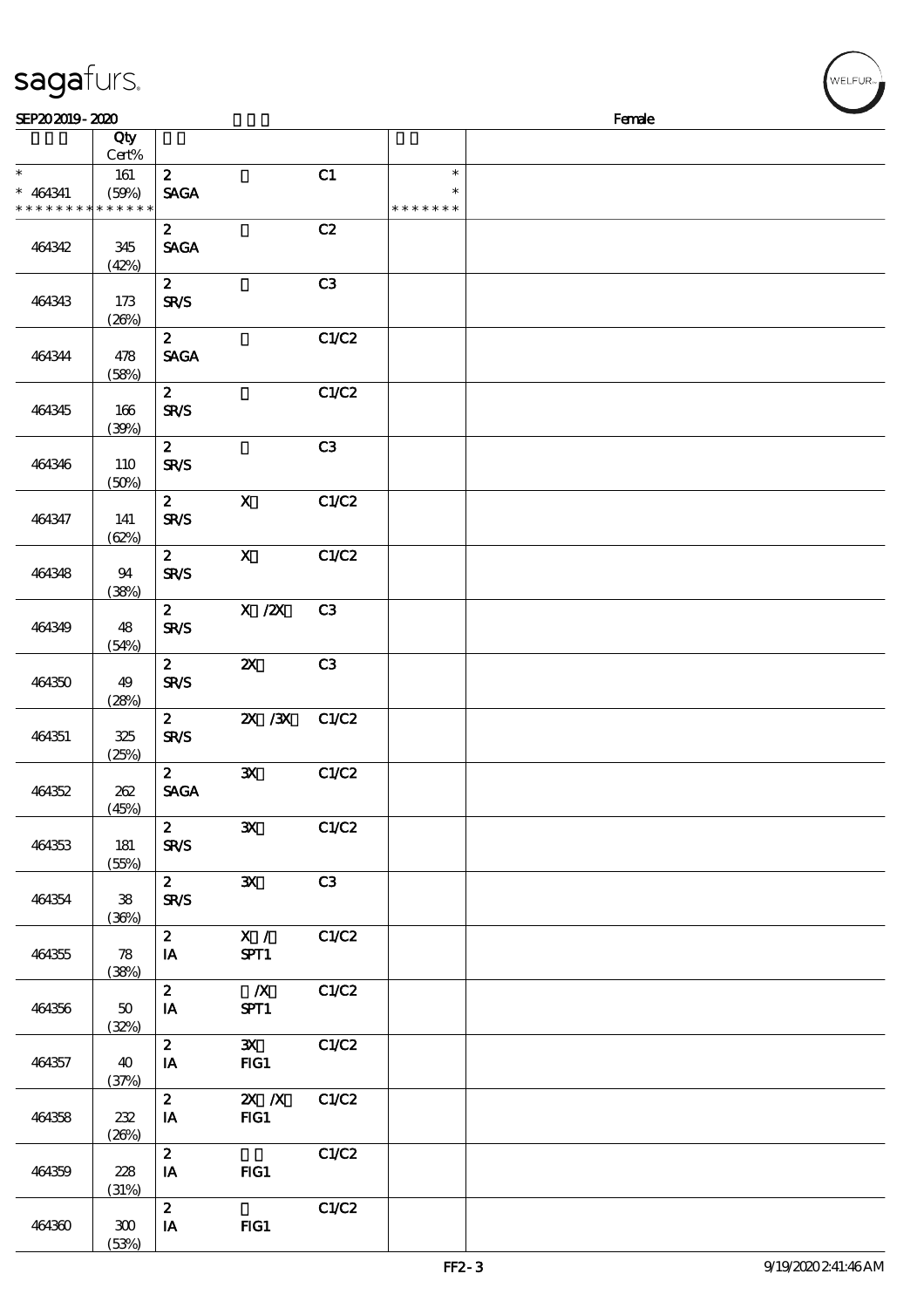| SEP202019-2020                                         |                                     |                        |                           |       |                  | Female |  |
|--------------------------------------------------------|-------------------------------------|------------------------|---------------------------|-------|------------------|--------|--|
|                                                        | Qty<br>Cert%                        |                        |                           |       |                  |        |  |
|                                                        |                                     | $\boldsymbol{z}$       |                           | C1/C2 |                  |        |  |
| 464361                                                 | 299<br>(57%)                        | IA                     | FG1                       |       |                  |        |  |
|                                                        |                                     | $\boldsymbol{z}$       | $\mathbf{x}$<br>FIG1      | C1/C2 |                  |        |  |
| 464362                                                 | 319<br>(57%)                        | IA                     |                           |       |                  |        |  |
| * * * * * * * *                                        | * * * * * *                         | $\boldsymbol{z}$       | X / ZX                    | C1/C2 |                  |        |  |
| $* 464363$<br>$\ast$                                   | 465<br>(52%)                        | IA                     | $HG1$                     |       |                  |        |  |
| $\ast$                                                 | $92\,$                              |                        |                           |       | $\ast$           |        |  |
| $* 464364$<br>* * * * * * * * <mark>* * * * * *</mark> | (42%)                               |                        | 557Skins                  |       | * * * * * * *    |        |  |
| * * * * * * * * * * * * * *                            |                                     | $\boldsymbol{z}$       | $X \, X$                  | C1/C2 |                  |        |  |
| $* 464365$<br>$\ast$                                   | 485<br>(38%)                        | IA                     | $HG1$                     |       |                  |        |  |
| $\overline{\phantom{0}}$<br>$* 464366$                 | 74                                  |                        |                           |       | $\ast$<br>$\ast$ |        |  |
| * * * * * * * *                                        | (48%)<br>$\ast\ast\ast\ast\ast\ast$ |                        | 559Skins                  |       | * * * * * * *    |        |  |
| * * * * * * * *                                        | $* * * * * * *$                     | $\boldsymbol{z}$       | $\mathbf{x}$              | C1/C2 |                  |        |  |
| $* 464367$<br>$\ast$                                   | 485<br>(38%)                        | IA                     | $HG1$                     |       |                  |        |  |
|                                                        | 203                                 |                        |                           |       | $\ast$<br>$\ast$ |        |  |
| $* 464368$<br>* * * * * * * *                          | (42%)<br>* * * * * *                |                        | 688Skins                  |       | * * * * * * *    |        |  |
|                                                        |                                     | $\boldsymbol{z}$       | $\mathbf{x}$              | C2    |                  |        |  |
| 464369                                                 | 29<br>(24%)                         | IA                     |                           |       |                  |        |  |
| 464370                                                 | $\boldsymbol{\omega}$               | $\boldsymbol{z}$<br>IA | $\boldsymbol{\mathsf{Z}}$ | C2    |                  |        |  |
|                                                        | (15%)                               |                        |                           |       |                  |        |  |
| 464371                                                 | 134                                 | $\boldsymbol{z}$<br>IA | X /                       | C2    |                  |        |  |
|                                                        | (27%)                               |                        |                           |       |                  |        |  |
| 464372                                                 | 142                                 | $\boldsymbol{z}$<br>IA |                           | C2    |                  |        |  |
|                                                        | (35%)                               |                        |                           |       |                  |        |  |
| 464373                                                 | 143                                 | $\boldsymbol{z}$<br>IA | $\mathcal{L}$             | C2    |                  |        |  |
|                                                        | (34%)                               |                        |                           |       |                  |        |  |
| 464374                                                 | 139                                 | $\pmb{2}$<br>IA        | $\boldsymbol{X}$          | C2    |                  |        |  |
|                                                        | (41%)                               | $\boldsymbol{z}$       |                           |       |                  |        |  |
| 464375                                                 | 113                                 | IA                     | X / ZX                    | C2    |                  |        |  |
|                                                        | (21%)                               | $\boldsymbol{z}$       | $X \, X$                  | C2    |                  |        |  |
| 464376                                                 | 197                                 | $\mathbf{IA}$          |                           |       |                  |        |  |
|                                                        | (29%)                               | $\mathbf{z}$           | $X$ $N$                   | C1/C2 |                  |        |  |
| 464377                                                 | 283                                 | <b>SROY</b>            |                           |       |                  |        |  |
|                                                        | (20%)                               | $\boldsymbol{z}$       |                           | C1/C2 |                  |        |  |
| 464378                                                 | 97                                  | <b>SROY</b>            |                           |       |                  |        |  |
|                                                        | (48%)                               | $\mathbf{z}$           |                           | C1/C2 |                  |        |  |
| 464379                                                 | 102<br>(54%)                        | <b>SROY</b>            |                           |       |                  |        |  |
|                                                        |                                     | $\boldsymbol{z}$       |                           | C1/C2 |                  |        |  |
| 464380                                                 | 136                                 | <b>SROY</b>            |                           |       |                  |        |  |

464380 136

sagafurs.

(68%)

、<br>WELFUR<sub>™</sub>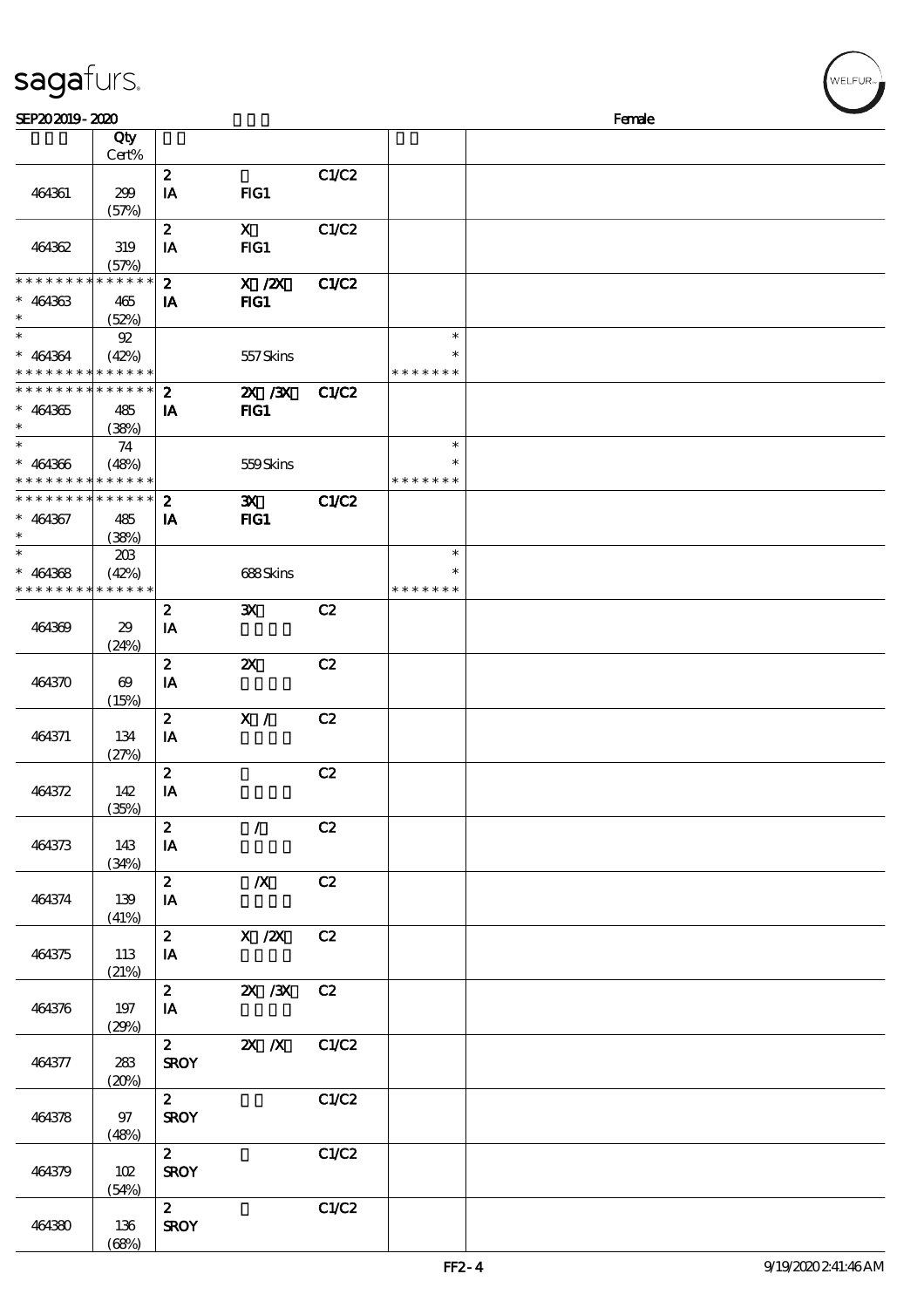| sagaturs.      |              |                  |              |       |        |  |  | WELFUR <sub>™</sub> |  |  |
|----------------|--------------|------------------|--------------|-------|--------|--|--|---------------------|--|--|
| SEP202019-2020 |              |                  |              |       | Female |  |  |                     |  |  |
|                | Qty<br>Cert% |                  |              |       |        |  |  |                     |  |  |
| 464381         | 114<br>(33%) | 2<br><b>SROY</b> | $\mathbf{x}$ | C1/C2 |        |  |  |                     |  |  |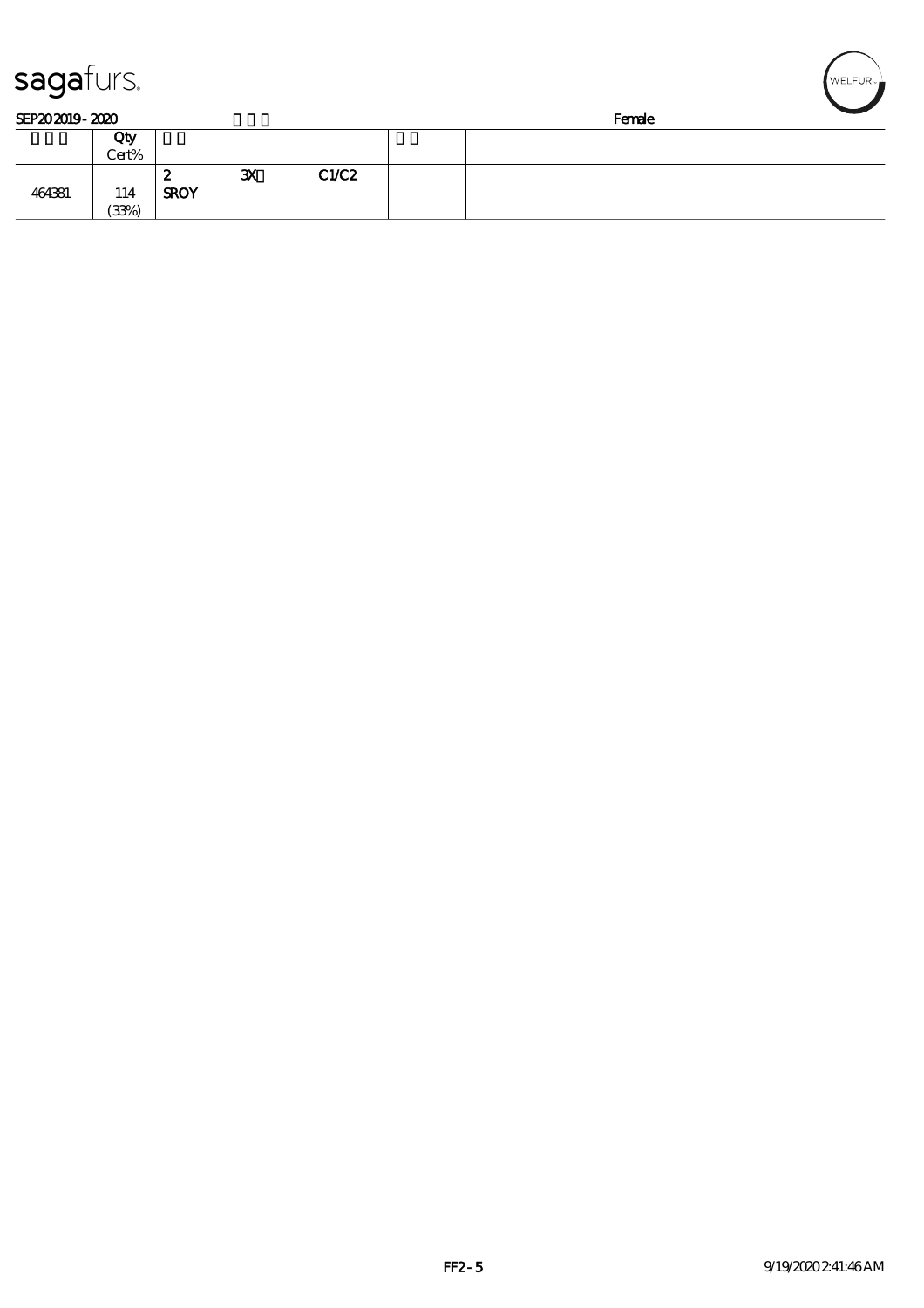| sagafurs.      |                                     |                                              |                                                                                                |       |  |        |  |
|----------------|-------------------------------------|----------------------------------------------|------------------------------------------------------------------------------------------------|-------|--|--------|--|
| SEP202019-2020 | Qty                                 |                                              |                                                                                                |       |  | Female |  |
|                | Cert%                               |                                              |                                                                                                |       |  |        |  |
| 464421         | $\boldsymbol{\mathcal{Z}}$<br>(63%) | 2/3<br>${\bf s}$                             | $\mathbf{x}$                                                                                   | C1/C2 |  |        |  |
| 464422         | ${\bf 33}$<br>(51%)                 | $\mathbf{3}$<br>${\bf S}$                    | $\overline{\mathbf{X}}$ $\overline{\mathbf{X}}$                                                | C2    |  |        |  |
| 464423         | 102<br>(30%)                        | $\mathbf{3}$<br>$\mathbf{S}$                 | X /                                                                                            | C1/C2 |  |        |  |
| 464424         | 84<br>(29%)                         | $\mathbf{3}$<br>$\mathbf{S}$                 | X /                                                                                            | C3    |  |        |  |
| 464425         | 45<br>(44%)                         | $\mathbf{3}$<br>$\mathbf{S}$                 |                                                                                                | C2    |  |        |  |
| 464426         | 47<br>(57%)                         | $\mathbf{3}$<br>${\bf S}$                    |                                                                                                | C2    |  |        |  |
| 464427         | 132<br>(30%)                        | $\mathbf{3}$<br>${\bf S}$                    | $\mathcal{L}$                                                                                  | C1/C2 |  |        |  |
| 464428         | 132<br>(42%)                        | ${\bf 3}$<br>$\mathbf{S}$                    | $\mathcal{L}$                                                                                  | C3    |  |        |  |
| 464429         | 47<br>(57%)                         | $\mathbf{3}$<br>$\mathbf{S}\mathbf{I}$       | $\pmb{X}$                                                                                      | C2    |  |        |  |
| 464430         | 94<br>(46%)                         | $\mathbf{3}$<br>$S\!S\!I$                    | $\boldsymbol{\mathrm{X}}$ / <b><math>\boldsymbol{\mathrm{Z}}\boldsymbol{\mathrm{X}}</math></b> | C2    |  |        |  |
| 464431         | 138<br>(41%)                        | $\mathbf{3}$<br>${\bf S}$                    | $\boldsymbol{\mathrm{X}}$ / <b><math>\boldsymbol{\mathrm{X}}</math></b>                        | C2    |  |        |  |
| 464432         | 31<br>(22%)                         | 3 <sup>1</sup><br>${\bf s}$                  | 2X /3X C2                                                                                      |       |  |        |  |
| 464433         | 154<br>(24%)                        | 3 <sup>7</sup><br>$S\mathcal{S}$             | $\mathbf{x}$                                                                                   | C2    |  |        |  |
| 464434         | 79<br>(18%)                         | 3 <sup>7</sup><br>$\mathbf{B}$               | $\mathbf{X}$ /<br>$FIG1$                                                                       | C2    |  |        |  |
| 464435         | 46<br>(28%)                         | 3 <sup>1</sup><br>$\mathbf{B}$               | FIG1                                                                                           | C2    |  |        |  |
| 464436         | 64<br>(46%)                         | 3 <sup>1</sup><br>$\mathbf{B}$               | $\overline{\phantom{a}}$<br>FG1                                                                | C1/C2 |  |        |  |
| 464437         | $50\,$<br>(22%)                     | 3 <sup>1</sup><br>${\bf I\!B}$               | $\overline{\phantom{a}}$<br>FG1                                                                | C2    |  |        |  |
| 464438         | 122<br>(22%)                        | 3 <sub>o</sub><br>$\, {\bf I} \! {\bf B} \,$ | $\mathbb{Z}$<br>FG1                                                                            | C2    |  |        |  |
| 464439         | 84<br>(20%)                         | $\mathbf{3}$<br>$\, {\bf B}$                 | $X$ / $ZX$<br>HG1                                                                              | C1/C2 |  |        |  |
| 464440         | 171                                 | $\mathbf{3}$<br>$\, {\bf I} \! {\bf B} \,$   | $X$ / $ZX$<br>FIG1                                                                             | C2    |  |        |  |

 $(28%)$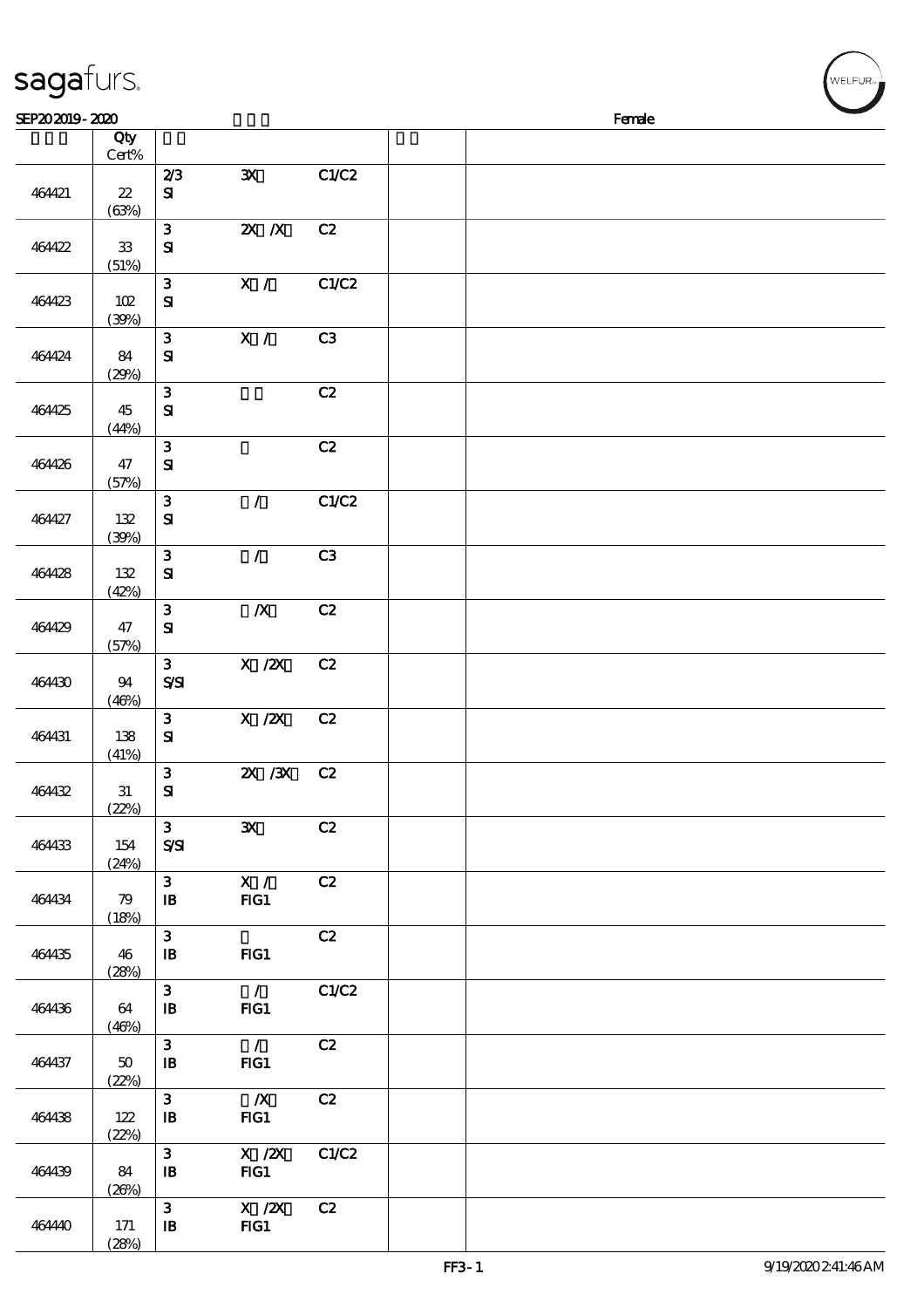| sagafurs.      |              |                                                    |                                       |       |  |        |  | ,<br>WELFUR <sub>™</sub> |
|----------------|--------------|----------------------------------------------------|---------------------------------------|-------|--|--------|--|--------------------------|
| SEP202019-2020 |              |                                                    |                                       |       |  | Female |  |                          |
|                | Qty<br>Cert% |                                                    |                                       |       |  |        |  |                          |
| 464441         | 133<br>(20%) | ${\bf 3}$<br>$\mathbf{B}$                          | X /                                   | C2    |  |        |  |                          |
| 464442         | 139<br>(37%) | ${\bf 3}$<br>$\, {\bf I} \! {\bf B} \,$            | $\mathcal{L}$                         | C2    |  |        |  |                          |
| 464443         | 112<br>(35%) | $\mathbf{3}$<br>$\mathbf{B}$                       | $\overline{X}$ / $\overline{Z}X$      | C2    |  |        |  |                          |
| 464444         | 114<br>(28%) | $\mathbf{3}$<br>${\bf I\!B}$                       |                                       | C2    |  |        |  |                          |
| 464445         | 95<br>(8%)   | ${\bf 3}$<br>$\rm I\hspace{-.1em}I\hspace{-.1em}I$ | X /                                   | C2    |  |        |  |                          |
| 464446         | 139<br>(20%) | ${\bf 3}$<br>$\mathbf u$                           | $\mathcal{L}$                         | C2    |  |        |  |                          |
| 464447         | 100<br>(30%) | ${\bf 3}$<br>$\mathbf n$                           | $\boldsymbol{\mathrm{X}}$ / <b>ZX</b> | C2    |  |        |  |                          |
| 464448         | 98<br>(43%)  | 2/3<br>$\mathbf I$                                 |                                       | C2    |  |        |  |                          |
| 464449         | 106<br>(18%) | $\mathbf{3}$<br><b>SR/S</b>                        | $Z\!X$ $\,$ $Z\!X$                    | C2    |  |        |  |                          |
| 464450         | 118<br>(34%) | 3 <sup>1</sup><br><b>SAGA</b>                      | $\mathbf{X}$ /                        | C1/C2 |  |        |  |                          |
| 464451         | 94<br>(22%)  | 3 <sup>1</sup><br><b>SAGA</b>                      | X /                                   | C3    |  |        |  |                          |
| 464452         | 81<br>(19%)  | 3 <sup>1</sup><br><b>SR/S</b>                      |                                       | C2    |  |        |  |                          |
| 464453         | 103<br>(27%) | 3 <sup>7</sup><br><b>SR/S</b>                      |                                       | C1/C2 |  |        |  |                          |
| 464454         | 28<br>(17%)  | 3 <sub>1</sub><br><b>SR/S</b>                      |                                       | C3    |  |        |  |                          |
| 464455         | 233<br>(33%) | 3 <sub>1</sub><br><b>SAGA</b>                      | $\mathcal{L}$                         | C1/C2 |  |        |  |                          |
| 464456         | 226<br>(28%) | 3 <sup>7</sup><br><b>SAGA</b>                      | $\overline{\mathcal{L}}$              | C3    |  |        |  |                          |
| 464457         | 88<br>(40%)  | 3 <sub>1</sub><br><b>SR/S</b>                      | $\boldsymbol{X}$                      | C2    |  |        |  |                          |
| 464458         | 156<br>(20%) | $3 \quad \blacksquare$<br><b>SAGA</b>              | $X$ / $ZX$                            | C1/C2 |  |        |  |                          |
| 464459         | 126<br>(29%) | $3 \qquad \qquad$<br><b>SAGA</b>                   | $X$ / $ZX$                            | C3    |  |        |  |                          |

464460 80

 $(23%)$ 

 $\frac{3}{SRS}$ 

 $\overline{\text{2X}/\text{3X} \quad \text{C2}}$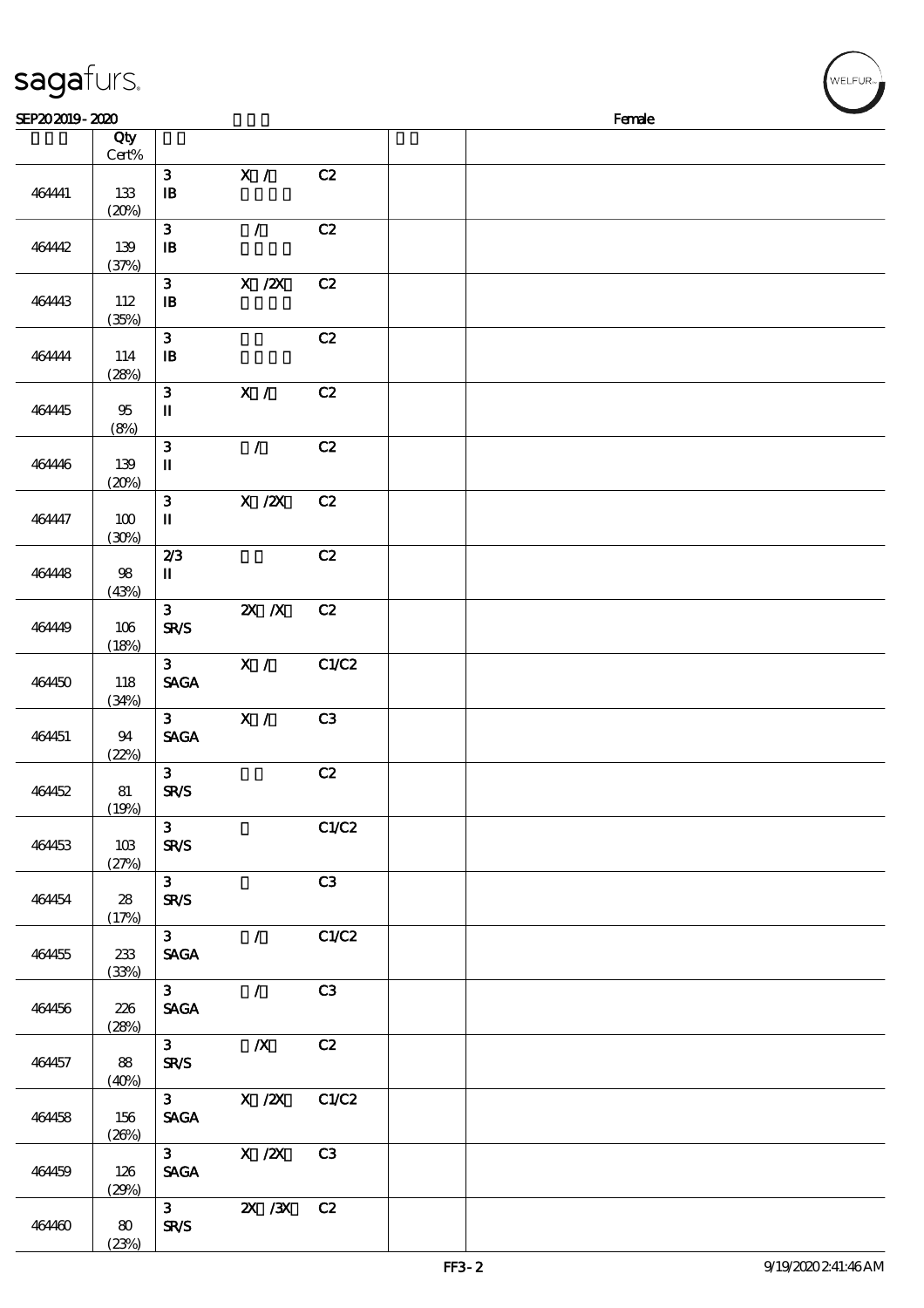| sagafurs.      |                 |                                         |                                 |       | $\sqrt{\text{WELFUR}_{\text{max}}}$ |
|----------------|-----------------|-----------------------------------------|---------------------------------|-------|-------------------------------------|
| SEP202019-2020 |                 |                                         |                                 |       | Female                              |
|                | Qty<br>Cert%    |                                         |                                 |       |                                     |
| 464461         | 110<br>(25%)    | $\mathbf{3}$<br>$\mathbf{I} \mathbf{A}$ | X /<br>FIG1                     | C1/C2 |                                     |
| 464462         | 148<br>(41%)    | $\mathbf{3}$<br>$\mathbf{I}\mathbf{A}$  | $\overline{\phantom{a}}$<br>FG1 | C1/C2 |                                     |
| 464463         | 120<br>(36%)    | $\mathbf{3}$<br>${\bf I} {\bf A}$       | $\boldsymbol{X}$<br>FG1         | C1/C2 |                                     |
| 464464         | 172<br>(34%)    | $\mathbf{3}$<br>$\mathbf{IA}$           | $X$ / $ZX$<br>FG1               | C1/C2 |                                     |
| 464465         | 145<br>(21%)    | $\mathbf{3}$<br>IA                      | X /                             | C2    |                                     |
| 464466         | 56<br>(19%)     | $\mathbf{3}$<br>${\bf I} {\bf A}$       |                                 | C2    |                                     |
| 464467         | 46<br>(23%)     | $\mathbf{3}$<br>IA                      | $\sqrt{2}$                      | C2    |                                     |
| 464468         | $96\,$<br>(23%) | $\mathbf{3}$<br>IA                      | $\boldsymbol{X}$                | C2    |                                     |
| 464469         | 135<br>(21%)    | $\mathbf{3}$<br>IA                      | X / ZX                          | C2    |                                     |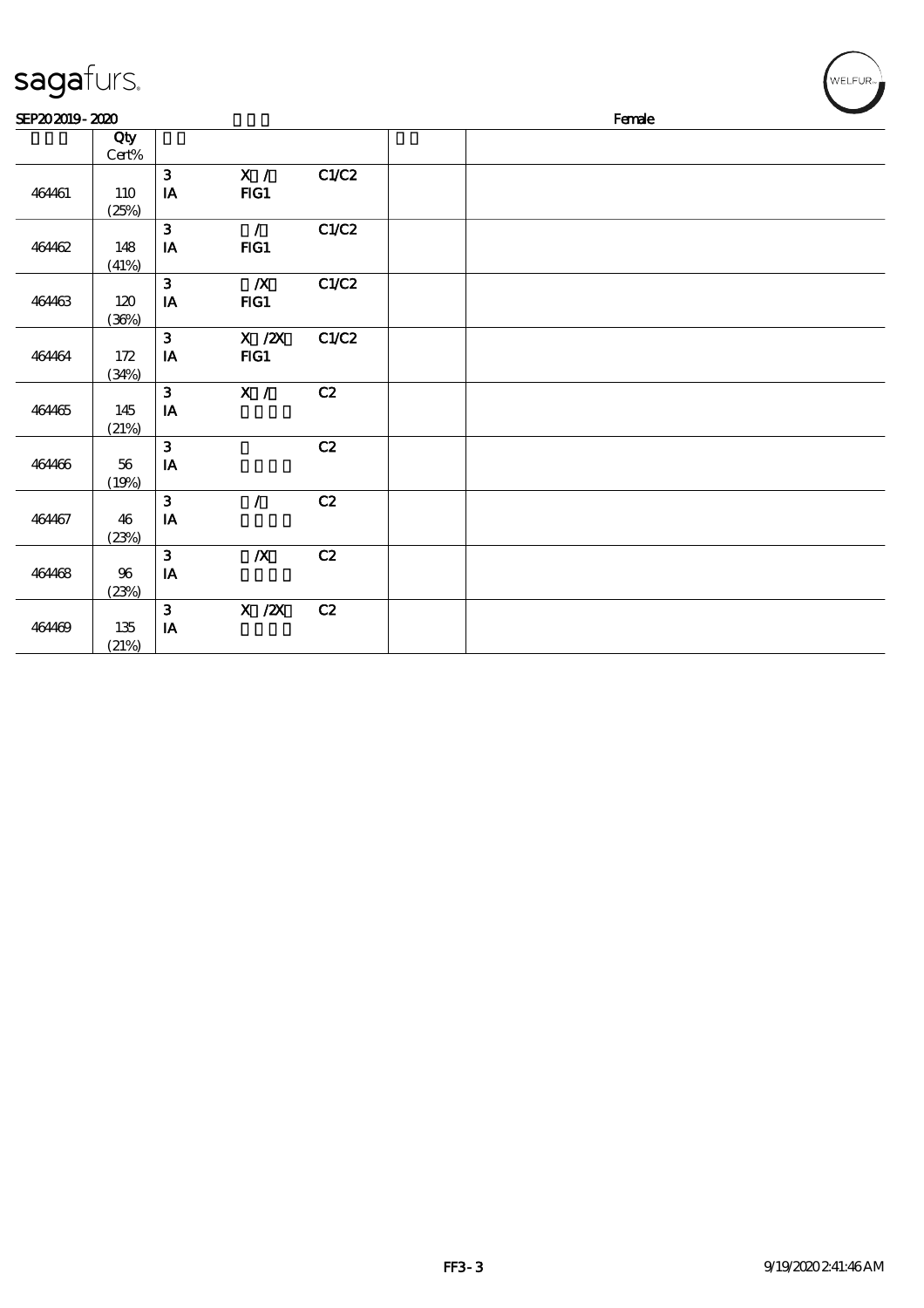| sagafurs.      |                 |                                                        |                                             |    |  |        |  |
|----------------|-----------------|--------------------------------------------------------|---------------------------------------------|----|--|--------|--|
| SEP202019-2020 |                 |                                                        |                                             |    |  | Female |  |
|                | Qty<br>Cert%    |                                                        |                                             |    |  |        |  |
| 464501         | 131<br>(35%)    | $\mathbf 0$<br>(S)                                     | X /<br>$\mathbf{1}$                         | C2 |  |        |  |
| 464502         | 133<br>(30%)    | $\mathbf O$<br>$\boldsymbol{S}$                        | $\mathbf{1}$                                | C2 |  |        |  |
| 464503         | 96<br>(33%)     | $O$ $1$<br>$\boldsymbol{S}$                            | $\mathbf{X}$ / $\mathbf{X}$<br>$\mathbf{1}$ | C2 |  |        |  |
| 464504         | $222$<br>(34%)  | $\mathbf{1}$<br>$\boldsymbol{S}$                       | X /<br>$\mathbf{1}$                         | C2 |  |        |  |
| 464505         | 295<br>(42%)    | $\mathbf 1$<br>$\boldsymbol{S}$                        | $\mathbf{1}$                                | C2 |  |        |  |
| 464506         | 238<br>(42%)    | $O$ $1$<br>$\boldsymbol{\mathrm{(S)}}$                 | $\boldsymbol{X}$<br>$\mathbf{1}$            | C2 |  |        |  |
| 464507         | 154<br>(29%)    | $O$ $1$<br>$\boldsymbol{\mathrm{(S)}}$                 | $X \, X$<br>$\mathbf{1}$                    | C2 |  |        |  |
| 464508         | 29<br>(34%)     | $O$ $1$<br>(SI)                                        | 3X /2X<br>$\boldsymbol{2}$                  | C2 |  |        |  |
| 464509         | 138<br>(41%)    | $O$ $1$<br>(SI)                                        | X /<br>$\boldsymbol{z}$                     | C2 |  |        |  |
| 464510         | 113<br>(48%)    | O(1)<br>(SI)                                           | $\boldsymbol{z}$                            | C2 |  |        |  |
| 464511         | 162<br>(53%)    | $O$ <sup><math>1</math></sup><br>(SI)                  | $\boldsymbol{X}$<br>$\pmb{2}$               | C2 |  |        |  |
| 464512         | 142<br>(38%)    | O(1)<br>(SI)                                           | 2X / 3X C 2<br>$\mathbf{z}$                 |    |  |        |  |
| 464513         | 42<br>(28%)     | O(1)<br>(S)                                            | 3X /2X C2<br>$\mathbf{3}$                   |    |  |        |  |
| 464514         | 80<br>(48%)     | $O$ <sup><math>\prime</math></sup><br>(SI)             | X / C2<br>$\mathbf{3}$                      |    |  |        |  |
| 464515         | 122<br>(27%)    | $O$ <sup>1</sup><br>(S)                                | X / C2<br>$\mathbf{3}$                      |    |  |        |  |
| 464516         | $22\,$<br>(77%) | O(1)<br>(SI)                                           | $\mathbf{3}$                                | C2 |  |        |  |
| 464517         | 79<br>(44%)     | $O$ <sup><math>\prime</math></sup><br>$\boldsymbol{S}$ | $\mathbf{3}$                                | C2 |  |        |  |
| 464518         | 44<br>(68%)     | O(1)<br>(SI)                                           | $\boldsymbol{X}$<br>$\mathbf{3}$            | C2 |  |        |  |
| 464519         | 10B<br>(35%)    | O(1)<br>(S)                                            | $\boldsymbol{X}$<br>$\mathbf{3}$            | C2 |  |        |  |
| 464520         | 45              | O(1)<br>(SI)                                           | 2X / 3X<br>3 <sup>1</sup>                   | C2 |  |        |  |

(33%)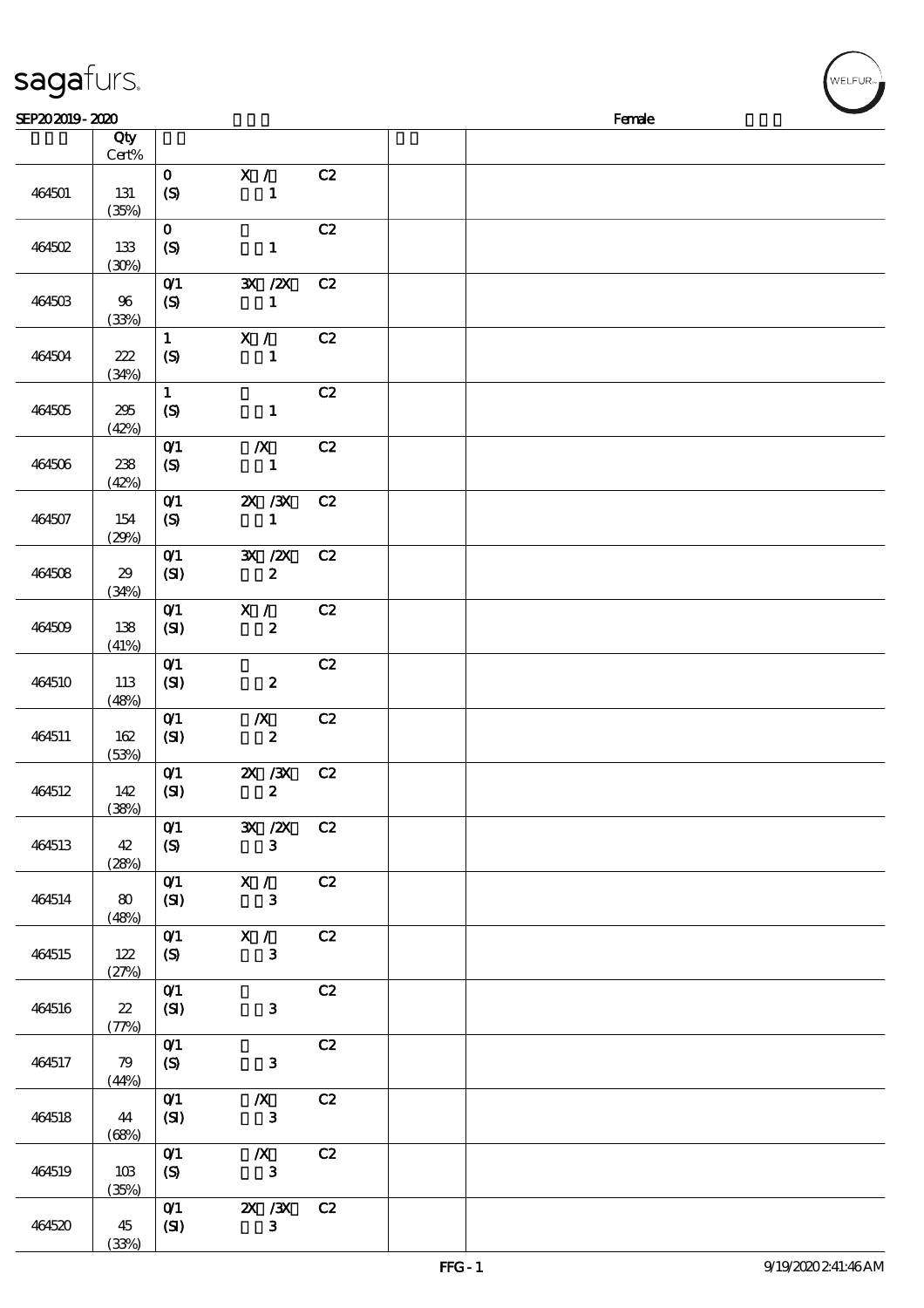| sagafurs.      |                             |                                         |                                      |    |  |        |  |
|----------------|-----------------------------|-----------------------------------------|--------------------------------------|----|--|--------|--|
| SEP202019-2020 |                             |                                         |                                      |    |  | Female |  |
|                | Qty<br>Cert%                |                                         |                                      |    |  |        |  |
| 464521         | 80<br>(28%)                 | O(1)<br>$\boldsymbol{\mathrm{(S)}}$     | 2X / 3X<br>$\mathbf{3}$              | C2 |  |        |  |
| 464522         | 152<br>(41%)                | O(1)<br>(SI)                            | $\boldsymbol{4}$                     | C2 |  |        |  |
| 464523         | <b>101</b><br>(30%)         | 1/2<br>$\mathbf{I}$                     | $\boldsymbol{z}$                     | C2 |  |        |  |
| 464524         | 107<br>(23%)                | 2/3<br>(S)                              | X /<br>$\mathbf{1}$                  | C2 |  |        |  |
| 464525         | 85<br>(47%)                 | 2/3<br>$\boldsymbol{\mathrm{(S)}}$      | $\mathbf{1}$                         | C2 |  |        |  |
| 464526         | 94<br>(47%)                 | 2/3<br>$\boldsymbol{S}$                 | $\boldsymbol{X}$<br>$\mathbf{1}$     | C2 |  |        |  |
| 464527         | $\boldsymbol{\pi}$<br>(47%) | 2/3<br>$\boldsymbol{S}$                 | $X \, X$<br>$\mathbf{1}$             | C2 |  |        |  |
| 464528         | 49<br>(30%)                 | 2/3<br>(SI)                             | X / T<br>$\boldsymbol{z}$            | C2 |  |        |  |
| 464529         | $5\!$<br>(43%)              | 2/3<br>(SI)                             | $\boldsymbol{z}$                     | C2 |  |        |  |
| 464530         | 40<br>(67%)                 | 2/3<br>(SI)                             | $\boldsymbol{X}$<br>$\boldsymbol{2}$ | C2 |  |        |  |
| 464531         | ${\bf 36}$<br>(33%)         | 2/3<br>(SI)                             | $\chi$ / $\chi$<br>$\boldsymbol{z}$  | C2 |  |        |  |
| 464532         | 42<br>(38%)                 | 2/3<br>(SI)                             | X / C2<br>$\mathbf{3}$               |    |  |        |  |
| 464533         | 80<br>(28%)                 | 2/3<br>(S)                              | X /<br>$\mathbf{3}$                  | C2 |  |        |  |
| 464534         | 25<br>(56%)                 | 2/3<br>(SI)                             | $\mathbf{3}$                         | C2 |  |        |  |
| 464535         | 62<br>(37%)                 | 2/3<br>(S)                              | $\mathbf{3}$                         | C2 |  |        |  |
| 464536         | 23<br>(39%)                 | 2/3<br>(SI)                             | $\boldsymbol{X}$<br>$\mathbf{3}$     | C2 |  |        |  |
| 464537         | $22\,$<br>(50%)             | 2/3<br>(S)                              | $\boldsymbol{X}$<br>$\mathbf{3}$     | C2 |  |        |  |
| 464538         | 45<br>(48%)                 | 2/3<br>(S)                              | $X \, X$<br>3 <sup>1</sup>           | C2 |  |        |  |
| 464539         | 97<br>(47%)                 | 2/3<br>(SI)                             | $\boldsymbol{4}$                     | C2 |  |        |  |
| 464540         | 284                         | $O$ <sup><math>\prime</math></sup><br>Ш |                                      | C2 |  |        |  |

(35%)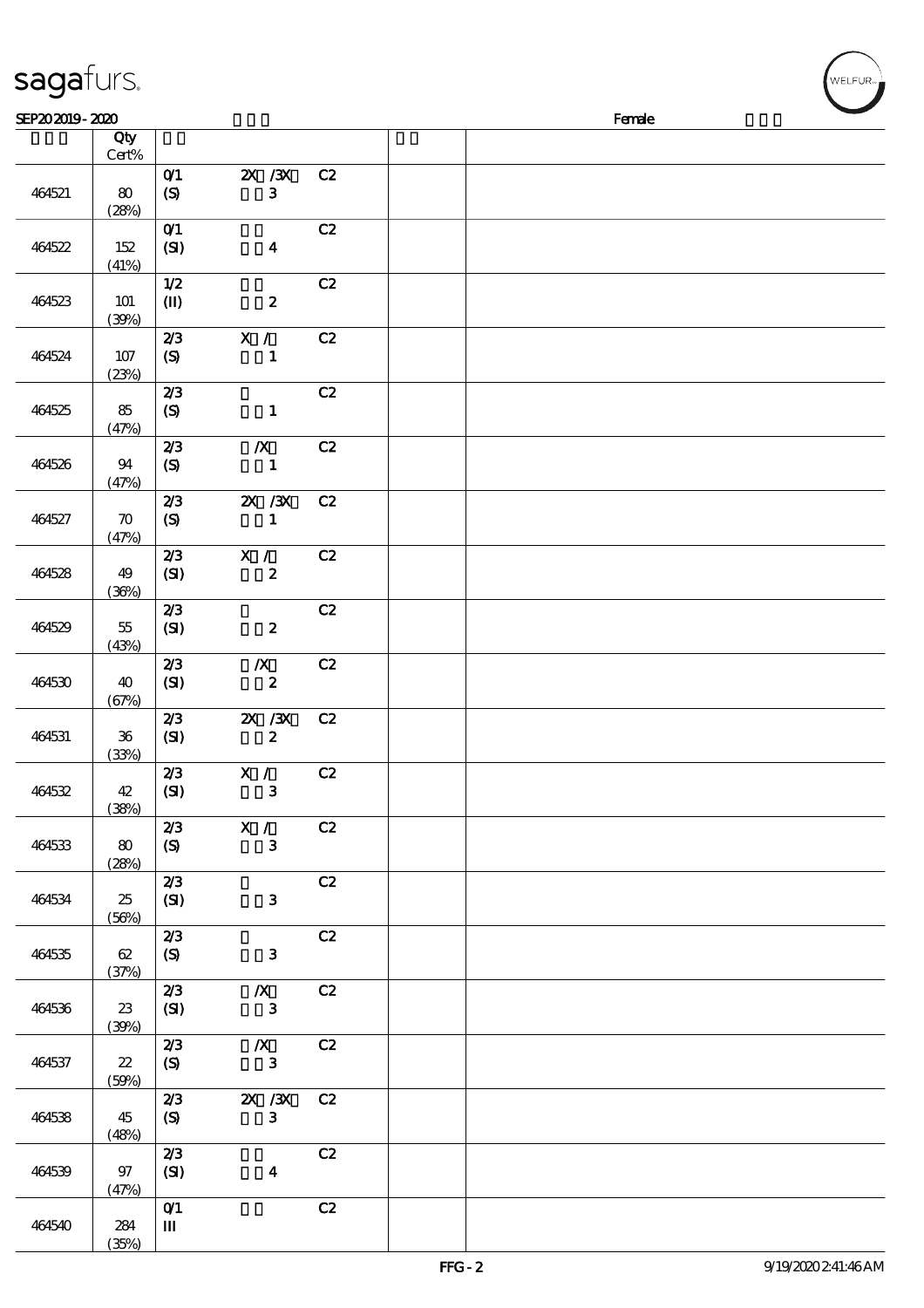| sagafurs.      |                 |              |                  |    |        |  |  | WELFUR <sub>™I</sub> |  |  |
|----------------|-----------------|--------------|------------------|----|--------|--|--|----------------------|--|--|
| SEP202019-2020 |                 |              |                  |    | Female |  |  |                      |  |  |
|                | Qty<br>Cert%    |              |                  |    |        |  |  |                      |  |  |
| 464541         | 118<br>(56%)    | $O$ $1$<br>Ш | $\boldsymbol{z}$ | C2 |        |  |  |                      |  |  |
| 464542         | 39<br>(33%)     | 1/2<br>Ш     | 4                | C2 |        |  |  |                      |  |  |
| 464543         | 169<br>(33%)    | 2/3<br>Ш     |                  | C2 |        |  |  |                      |  |  |
| 464544         | $96\,$<br>(35%) | 2/3<br>Ш     | $\boldsymbol{z}$ | C2 |        |  |  |                      |  |  |

- 11